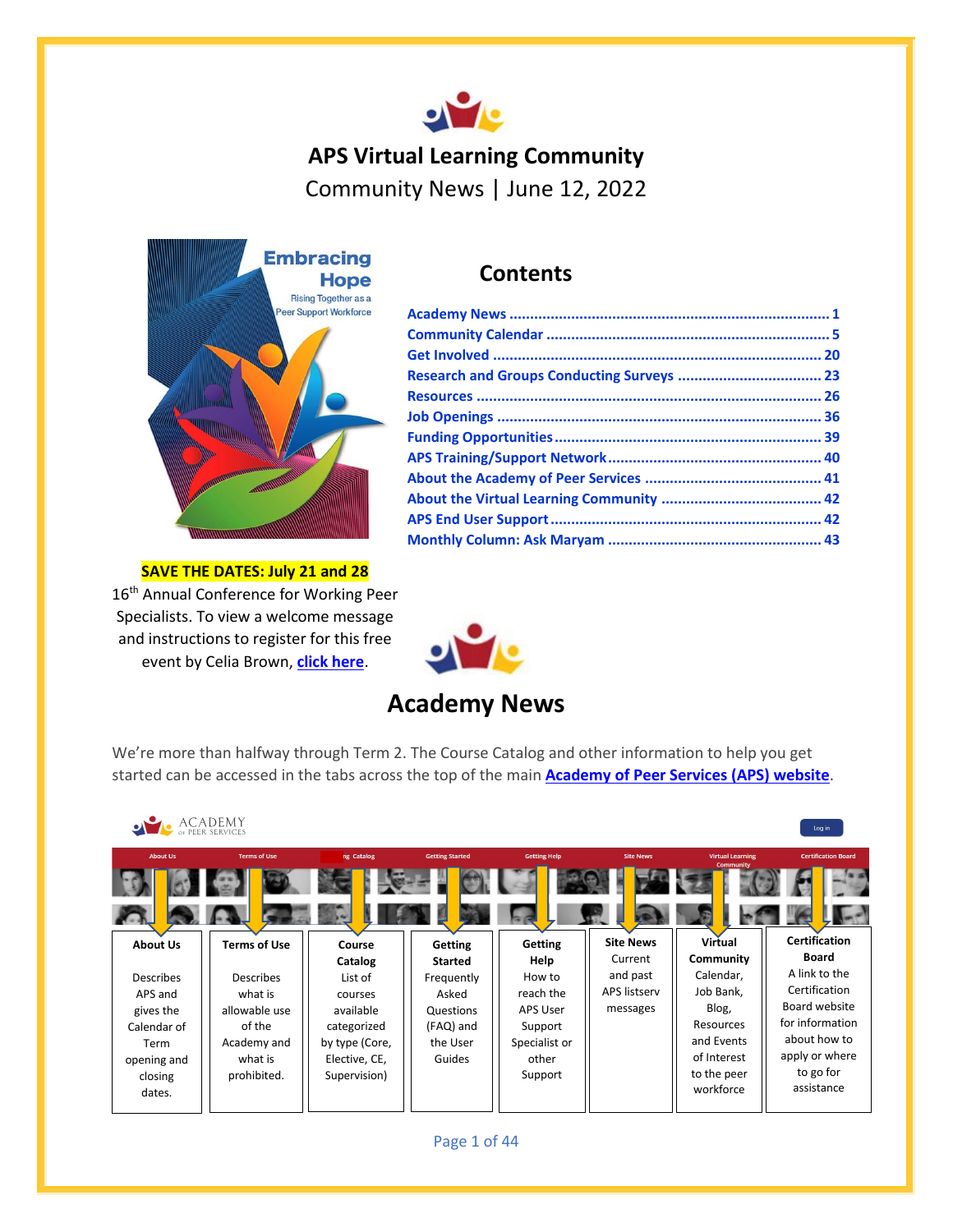#### **Getting Started with APS**

If you are just getting started with certification, first visit [the New York Peer Specialist Certification](http://nypeerspecialist.org/)  [Board website](http://nypeerspecialist.org/) to review the application for the required (core) courses and other requirements. APS provides online courses that can be applied toward the NYCPS provisional certification, upgrade to standard certification, or the renewal of one of those certifications, but the Certification Board reviews applications for certification and will not approve incomplete applications. APS and the Certification Board are separate organizations and questions about certification should be directed to the Certification Board. The **Ask Maryam** column at the end of the newsletter provides tips for accessing and completing the online courses.

## **Peer Credentialing & Training 101 for OMH Providers**

If you are an OMH provider or supervisor of peer support workers who needs to know more about the three OMH credentials for adult, youth, and family peer support, you can review a recent webinar held by the OMH Office of Consumer Affairs. It included presentations by the Academy of Peer Services, the New York Peer Specialist Certification Board, Families Together in New York State, and the Community Technical Assistance Center (CTAC) on the three credentials for the certification of peers under OMH. For more, you can view the **[Slides](https://aps-community.org/wp-content/uploads/2022/06/060822-Peer-Credentialing-and-Training-101-for-OMH-Providers-6.8.22-slides.pdf) [| Q&A](https://aps-community.org/wp-content/uploads/2022/06/060822-Peer-Credentialing-101-Webinar-Questions-and-Answers.pdf) | [Recording](https://meetny.webex.com/meetny/ldr.php?RCID=790e0090150aa75bf093ed03fa18084c)**.

### **Specialty Tracks for Peer Specialists**

The Academy of Peer Services was recently awarded a contract through the Office of Mental Health and will be coordinating the development of five new specialty tracks of continuing education for the peer support workforce. The specialty tracks are for supporting:

- Justice-Involved Individuals
- Older Adults
- People in Crisis
- Health and Wellness Coaching
- Supervision of Peer Specialists

More information about these specialty tracks will be available in the coming months. If you have an interest in being involved in the development of one or more, send email with information about the area of interest and how you can help t[o academy.virtual.community@gmail.com.](mailto:academy.virtual.community@gmail.com)

#### **Five Critical Functions of Supervision**

For the past year, a workgroup through the National Association of Peer Supporters (N.A.P.S.) in collaboration with APS has been studying a five-function model of supervision. One key part of the study has been to identify and verify competencies associated with the Five Critical Functions of Supervision. A survey is now ready for peer specialists and supervisors to help the research team to identify the most frequent, important, and critical competencies in supervising peer specialists.

The team invites you to participate and to share the following survey: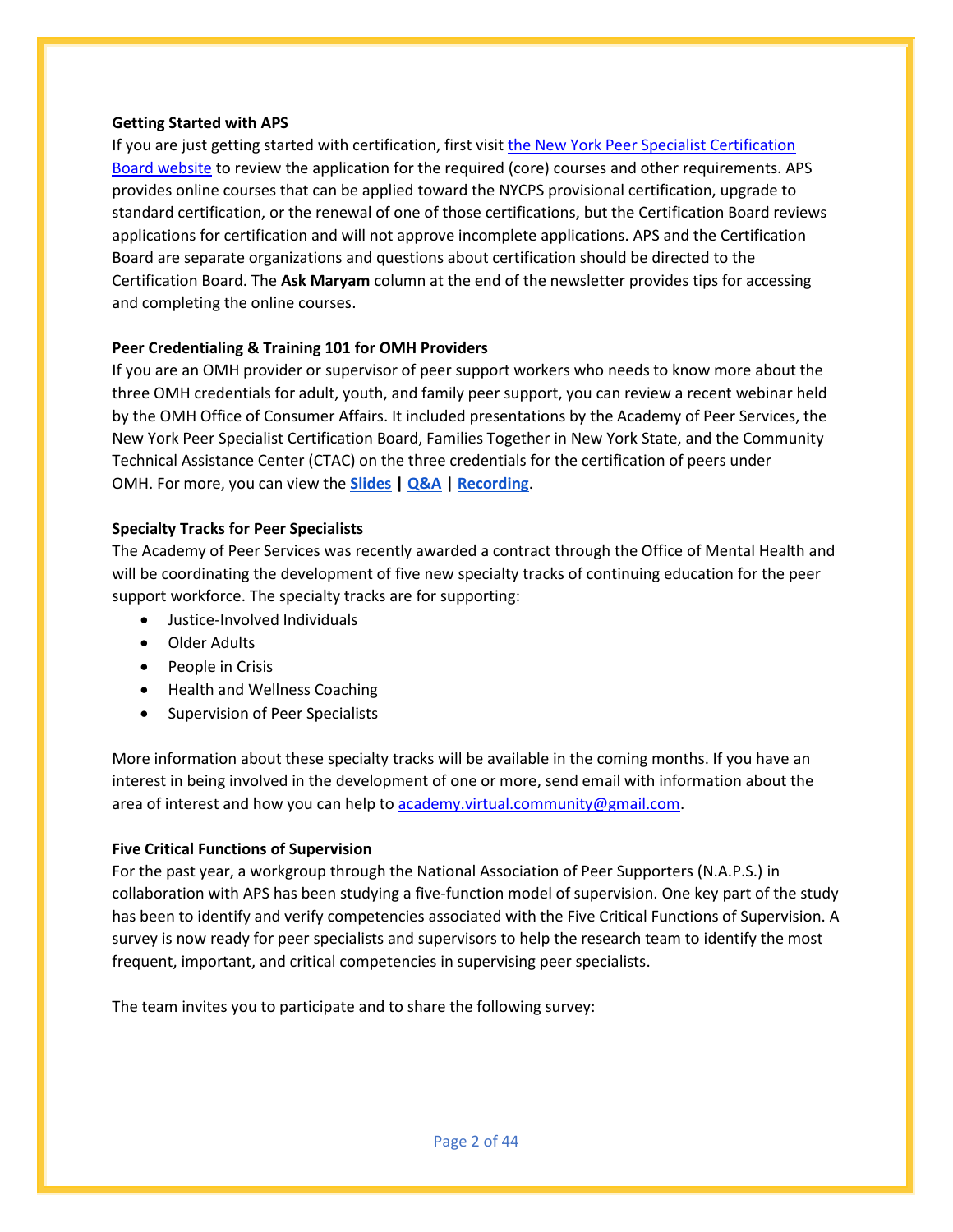## INVITATION TO PARTICIPATE IN RESEARCH ON PEER SUPPORT SUPERVISION COMPETENCIES <mark>PLEASE RESPOND <u>HERE</u> BY FRIDAY, JUNE 24<sup>th</sup> EOD</mark>

#### **Dear Peer Support Specialist Workforce and Supervisors of Peer Support Specialists,**

Despite various challenges that we continue to encounter and witness in our communities and throughout the world, we hope this finds you reasonably well. We recognize how full your schedules are and appreciate your willingness to consider taking part in this current phase of important research on peer support supervision competencies that we began to explore last year.

Following a series of focus groups we conducted during the past year to develop competency statements for a five-function model of supervision, we are now in the next phase of this exciting research project to advance knowledge about peer support specialist supervision. The overall project goals are to 1) Conduct a needs assessment of supervisors and peer support specialists that will inform the activities of the Community of Practice (CoP) and the curriculum design for future Academy of Peer Specialists (APS) courses for the Supervisor Track and eventual credential for supervisors who meet certification standards for supervising peer support staff; and 2) Employ a Delphi method by which we seek to validate the five-function model of supervision (The Five Critical Functions of Supervision) which has been included in many presentations, workshops, and a peer-reviewed journal article.

We are pleased to share with you the final competency statements developed by focus groups in which some of you participated. We are now conducting a larger survey to help inform this final phase. The survey will be available from Monday, 6/6 until Thursday, 6/24 and should take about 20 minutes to complete. The survey asks you to provide demographic information and to rate a series of competency statements for importance, frequency, and criticality. Your responses will enable us to complete this project and subsequently produce additional guidance for the peer support specialist workforce, supervisors of peer support specialists, and other stakeholders in your organization. We expect to share findings by early fall.

We are truly excited by this opportunity to collectively describe the breadth and depth of peer support specialist supervision! Thank you for interest, commitment, and support of this project. Please do not hesitate to contact me with any questions. Deadline to respond: June 24 [Link to respond](https://research.njms.rutgers.edu/redcap/surveys/?s=YELR4779NWM8YKXE)

Jonathan P. Edwards and the Research Team (Amy B. Spagnolo, Rita Cronise, Gita Enders, and Joanne Forbes)

Jonathan P. Edwards, Ph.D., LCSW, ACSW, NYCPS ([he, him, his](https://nam12.safelinks.protection.outlook.com/?url=https%3A%2F%2Flgbt.uni.edu%2Fpronouns&data=05%7C01%7C%7C8df4d85722fe457ba29908da4895d99f%7C84df9e7fe9f640afb435aaaaaaaaaaaa%7C1%7C0%7C637902105682523021%7CUnknown%7CTWFpbGZsb3d8eyJWIjoiMC4wLjAwMDAiLCJQIjoiV2luMzIiLCJBTiI6Ik1haWwiLCJXVCI6Mn0%3D%7C3000%7C%7C%7C&sdata=R2aplCLLLTT67ojpOMH4o%2Bx8FRI9BWYqVKoJUhqkLI8%3D&reserved=0)) Program Consultant, Prevention & Treatment Systems Support Unit (PTSSU) Bureau of Alcohol and Drug Use Prevention, Care, and Treatment NYC Dept. of Health & Mental Hygiene 42-09 28th Street, 19-76 Long Island City, NY 11101-4132 [jedwards4@health.nyc.gov](mailto:jedwards4@health.nyc.gov) Ph: (929) 210-1822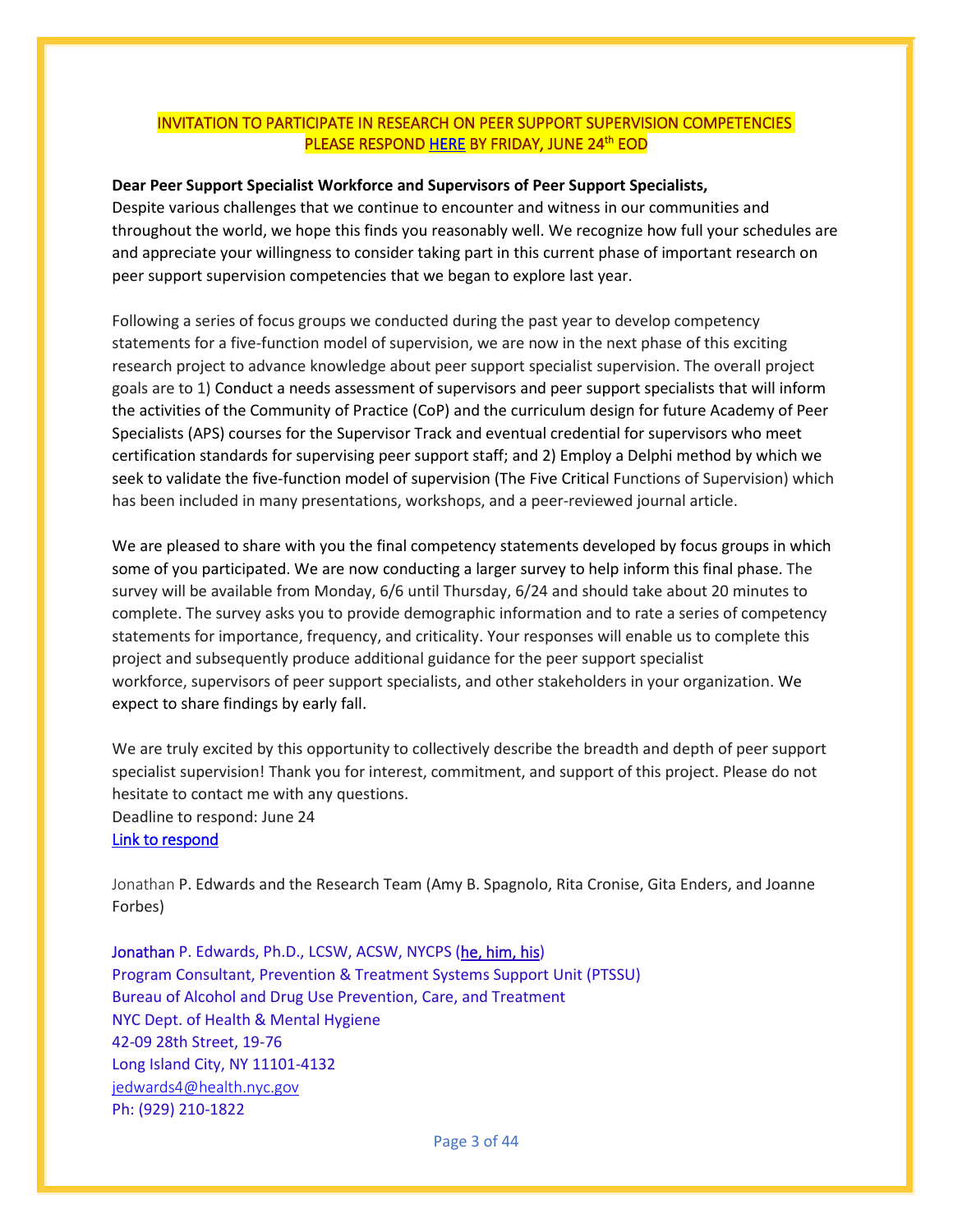#### **New APS Courses Launch This Week**

Two new CE courses will be launching this week:

- SBP00 What is Peer Support (for New Supervisors)
- JPI05 Justice Peer Initiative Technical Assistance

Watch for an announcement in the APS Course Listserv when they are ready.

#### **APS Networking Special Event**

On May 24, Gayle Bluebird gave a special presentation: Transforming My Life with the Arts for the Tuesday evening Networking group. For a recording of the session, **[click here](https://youtu.be/_dwkCgHcQX0)**.

#### **Support Groups for the Peer Support Workforce in NYC**

On June 2, Patrice Peterson with the NYC Dept. of Health and Mental Hygiene Peer Workforce Consortium organized a workshop on Support Groups featuring the Justice Peer Initiative, Peer Workers United, and the NYC Recovery Peer Network, **[click here](https://drive.google.com/file/d/1U4hDHCekUIDAfXAef07kN494gAj_XJHP/view?usp=sharing)**.

#### **APS Blog**



In addition to this monthly newsletter, the APS Virtual Learning Community hosts a blog site, which is another way you can stay informed and get involved. The following list includes recent articles by guest writers as well as reposts of news items.

#### **The most recent blogs:**

- June 12, 2022 When I'm Sixty[-Four by Howard Diamond](https://aps-community.org/2022/06/12/when-i-am-sixty-four/)
- June 7, 2022 – [Statewide Trauma/Grief Support](https://aps-community.org/2022/06/07/statewide-trauma-grief-support/)
- June 1, 2022 – [June Wellness Institute Calendar](https://aps-community.org/2022/06/01/june-wellness-institute-calendar/)
- May 31, 2022 [FACT SHEET: Biden-Harris Strategy to Address National Mental Health Crisis](https://aps-community.org/2022/05/31/fact-sheet-biden-%e2%81%a0harris-administration-highlights-strategy-to-address-the-national-mental-health-crisis/)
- May 31, 2022 [National Children's Mental Health Awareness Day](https://aps-community.org/2022/05/31/national-childrens-mental-health-awareness-day/)
- May 29, 2022 [The Friendship Squad](https://aps-community.org/2022/05/29/the-friendship-squad/)
- May 25, 2022 [From Crisis to Revolution after COVID, A Mental Health Vision for NYC](https://aps-community.org/2022/05/25/from-crisis-to-revolution-after-covid-a-mental-health-vision-for-nyc/)
- May 24, 2022 [Give Yourself the Gift of Yoga and Meditation](https://aps-community.org/2022/05/24/give-yourself-the-gift-of-yoga-with-dagny-meditation-with-ruth-this-morning/)
- May 23, 2022 [Underground Transmissions](https://aps-community.org/2022/05/23/underground-transmission/)
- May 21, 2022 [Random Act by a Peer Specialist by Howard Diamond](https://aps-community.org/2022/05/21/random-act-by-a-peer-specialist-part-2/)
- May 21, 2022 [Sunday New York Times Article Features Hearing Voices Network and Chacku Mathai](https://aps-community.org/2022/05/21/new-york-times-article-features-hearing-voices-network-and-chacku-mathai/)
- May 20, 2022 [Journey to Wellness Guide by Dr. Peggy Swarbrick](https://aps-community.org/2022/05/21/journey-to-wellness-guide-by-dr-peggy-swarbrick/)
- May 20, 2022 [OMH Celebrates Asian American and Pacific Islander Heritage Month](https://aps-community.org/2022/05/20/omh-celebrates-asian-american-and-pacific-islander-heritage-month/)
- May 19, 2022 [Addressing Community Grief and Trauma in the Wake of the Tragedy in Buffalo](https://aps-community.org/2022/05/19/addressing-community-grief-and-trauma-in-the-wake-of-the-tragedy-in-buffalo/)
- May 12, 2022 [Celebrating Older Americans Month](https://aps-community.org/2022/05/12/celebrating-older-americans-month/)
- May 9, 2022 --- [First Chief Disability Officer](https://aps-community.org/2022/05/09/first-chief-disability-officer-priorities/)  Priorities
- May 8, 2022 --- [National Prevention Month](https://aps-community.org/2022/05/08/national-prevention-week/)
- May 7, 2022 –- [Back to Basics](https://aps-community.org/2022/05/07/back-to-basics/)
- May 6, 2022 –- [Wildflower Alliance News](https://aps-community.org/2022/05/05/wildflower-alliance-news/)
- May 5, 2022 --- [OMH News, Spring](https://aps-community.org/2022/05/05/omh-news-spring-2022/)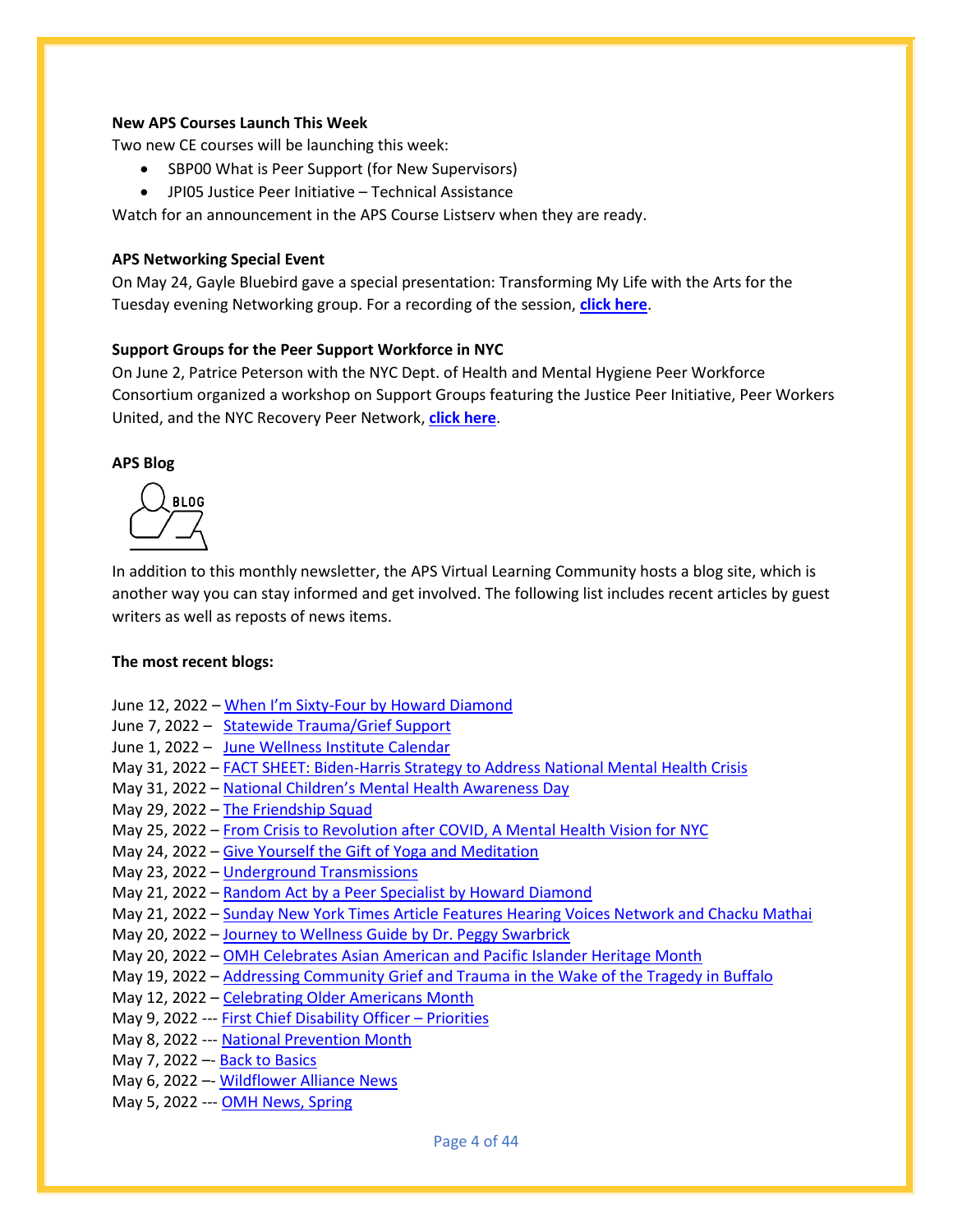May 3, 2022 --- [The Mental Health Coalition: May is Mental Health Month](https://aps-community.org/2022/05/03/the-mental-health-coalition-may-is-mental-health-month/)

- May 2, 2022 –- [NAMI NYS: May is Mental Health Month](https://aps-community.org/2022/05/02/may-is-mental-health-awareness-month/)
- May 2, 2022 --- [Dangerous Gifts](https://aps-community.org/2022/05/02/dangerous-gifts/)

May 1, 2022 --- [Wellness Institute Calendar \(May\)](https://aps-community.org/2022/05/01/wellness-institute-calendar-may%ef%bf%bc/)

## **Share Your Creative Ideas and Writing!**



<span id="page-4-0"></span>We're always looking for guest bloggers or contributions of interest to the peer support workforce. Have you seen an article of interest of news to share? Let us know. We may be able to repost it. Send email to [academy.virtual.community@gmail.com.](mailto:academy.virtual.community@gmail.com)

## **Community Calendar**

## **Please Note:**

Events in our **Community Calendar** and **Newsletter** are provided as a public service to our peer support and supervision community.

To find out whether an event is eligible for continuing education for a specific professional association, certification, or program, **ask the event organizer directly**.



## **Save the Dates 16th Annual Conference for Working Peer Specialists**

Thursday, July 21, 9:00 am – 2:00 pm Thursday, July 28, 9:00 am – 2:00 pm **[Register on Eventbrite](https://www.eventbrite.com/e/16th-annual-nyc-conference-for-working-peer-specialists-tickets-356550671657)**

Page 5 of 44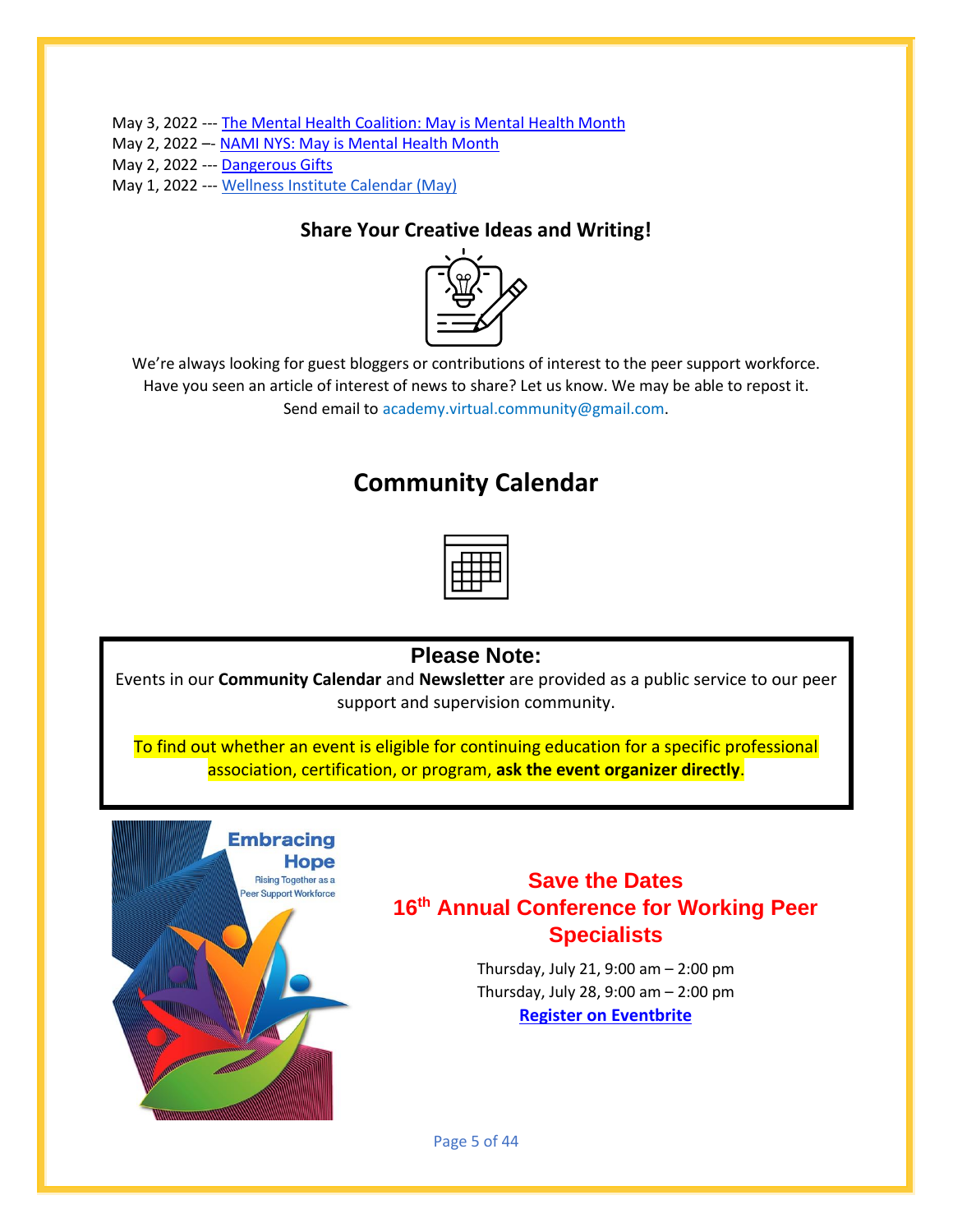## **Community Calendar**

These calendar entries were last updated **June 12, 2022**

(Note: We are providing listings from the beginning of the month, even through the newsletter is not coming out until mid-month. This is so you can see events that happened throughout the month.)



**Be sure to mark your personal calendar with events you want to attend.**

**New announcements are added to our Community Calendar frequently.** Visit our online **[Community Calendar](https://aps-community.org/calendar/)** for the latest additions.

> **June [Wellness Institute Newsletter](https://cspnj.org/wp-content/uploads/2022/05/Wellness-Calendar-June-2022-calendar-6-.pdf)**

#### **Deadline to Apply: June 1**

**Howie the Harp Peer Advocacy Center Training** Community Access | **[Learn More](https://aps-community.org/wp-content/uploads/2022/05/051122-HTHPeerTrainingProgramJun1.pdf)**

**HALI Internship Application Available** Hands Across Long Island | **[Learn More](https://aps-community.org/wp-content/uploads/2022/06/060622-Updated-HALI-Peer-Internship-Program-ad-FINAL.pdf)**

**Recognizing The Inner Voice: Breaking The LGBTQIA+ Conversation Barrier**

June 1, 12:00 pm ET PsychU | **[Learn More](https://psychu.org/event/recognizing-the-inner-voice-breaking-the-lgbtqia-conversation-barrier/?utm_source=pulist&utm_medium=email&utm_campaign=060122-webinar-promo3&utm_content=LGBTQIA+_Conversation)**

**Long Island Peer Networking Meeting** June 1, 4:00 - 5:00 pm ET AMHW | **[Learn More](https://aps-community.org/wp-content/uploads/2022/06/060122-LIPNG.pdf)**

**Intentional Peer Support Core Training** June 2, 9:00 am - 1:00 pm ET (10 Sessions) Intentional Peer Support | **[Learn More](https://www.eventbrite.com/o/intentional-peer-support-20154714284)**

**Supporting Peers in the Workplace** June 2, 10:00 - 11:30 am ET The Coalition for Behavioral Health **| [Learn More](https://thecoalitionforbehavioralhealth.createsend1.com/t/ViewEmail/t/DAD2F067A0E1A9CB2540EF23F30FEDED/C68BA36C548B418A40EE66FE10287772?alternativeLink=False)**

**Intermediate Motivational Interviewing (MI): Exploring & Resolving Ambivalence** June 2, 10:00 - 12:00 pm ET The Coalition for Behavioral Health **| [Learn More](https://thecoalitionforbehavioralhealth.createsend1.com/t/ViewEmail/t/DAD2F067A0E1A9CB2540EF23F30FEDED/C68BA36C548B418A40EE66FE10287772?alternativeLink=False)**

**Youth Education Engagement**

June 2, 10-1 pm Eastern The Coalition for Behavioral Health **| [Learn More](https://thecoalitionforbehavioralhealth.cmail19.com/t/ViewEmail/t/91A745A4F79E57FB2540EF23F30FEDED/A8376BE762AFD0C54936C359EC0425C0?alternativeLink=False)**

Page 6 of 44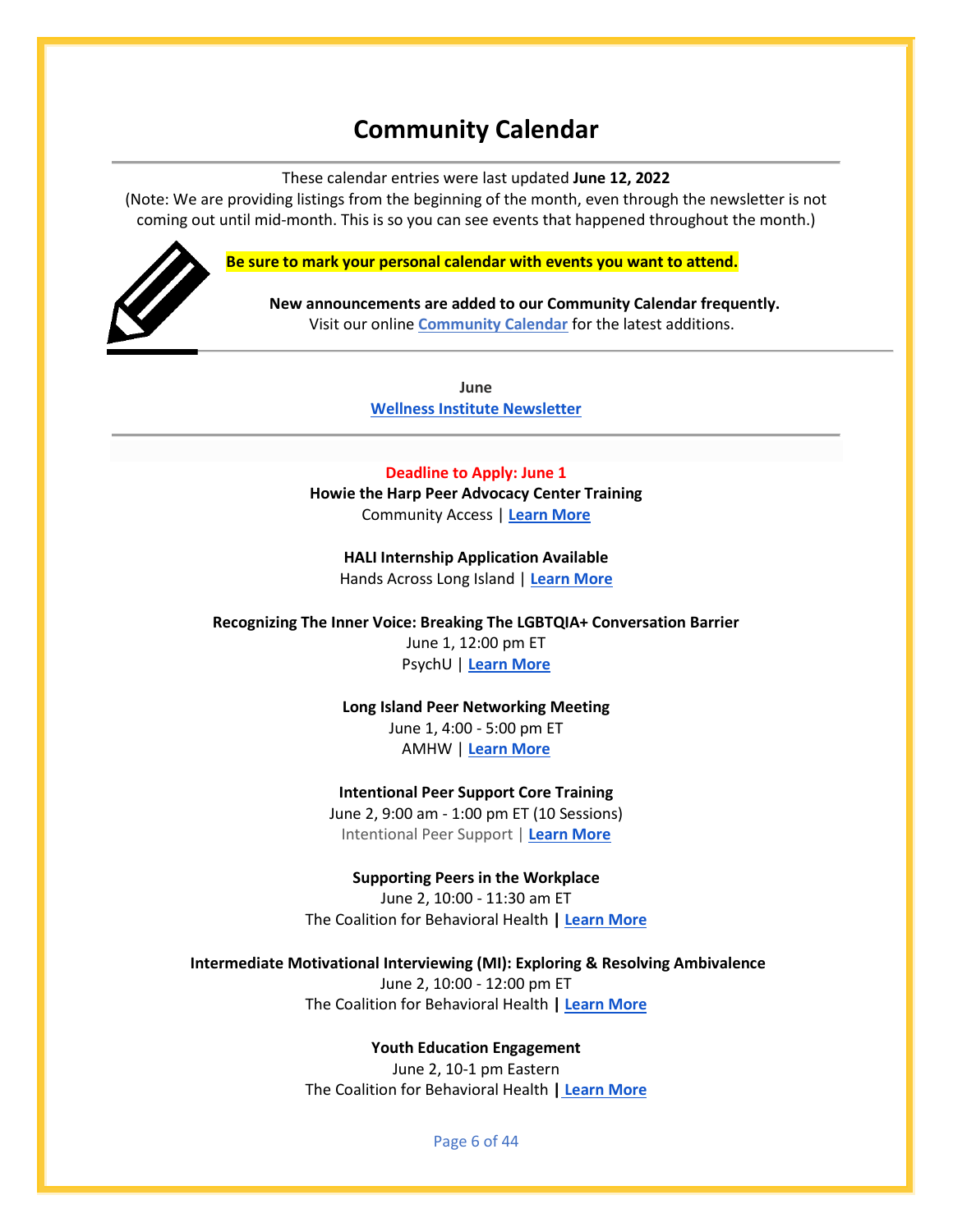**Harm Reduction Pathway** June 2, 3 and 9, 9:00 - 4:00 pm ET Recovery Coach University| **[Learn More](https://www.recoverycoachuniversity.com/recovery-coaching-harm-reduction-18-hours?mc_cid=16373df0b7&mc_eid=ddc9f152ef)**

**Supportive Housing Virtual Learning Community** June 2, 11:00 - 12:30 pm ET (First Thursday of the Month) MHTTC Region 2| **[Learn More](https://mailchi.mp/bf44f2ff3bf0/supportive-housing-virtual-learning-community?e=6426405be3)**

**SUPPORT GROUPS FOR THE PEER WORKFORCE IN NYC** June 2, 12:00 - 1:30 pm ET NYC DOHMH Peer Workforce Consortium| **[Learn More](https://mailchi.mp/ddeef688fb9f/support-circles-webinar-sponsored-by-dohmh-peer-workforce-consortium-aps?e=cc95168119)**

#### **Access to Recovery (A2R) Coalition Meeting**

June 2, 3:30 - 5:00 pm ET (First Thursday of each Month) Access to Recovery (A2R)| **[Learn More](https://aps-community.org/wp-content/uploads/2022/02/021122-A2R-every-1st-Thurs.pdf)**

**Intermediate Motivational Interviewing (MI): Traps & Pitfalls to Avoid** June 3, 10:00 - 12:00 pm ET The Coalition for Behavioral Health **| [Learn More](https://thecoalitionforbehavioralhealth.createsend1.com/t/ViewEmail/t/DAD2F067A0E1A9CB2540EF23F30FEDED/C68BA36C548B418A40EE66FE10287772?alternativeLink=False)**

**Implementation of Peer Support Specialists in Mental Health Centers** June 3, 12:00 - 1:00 pm ET SMI Advisor **| [Learn More](https://aps-community.org/wp-content/uploads/2022/06/060822-SMI-Advisor.pdf)**

**A Night Without Suicide: Overnight Suicide Walk** June 4, Overnight American Foundation for Suicide Prevention **[| Learn More](https://www.theovernight.org/index.cfm?fuseaction=cms.page&id=1765&eventID=534)**

**Centered Belonging: Creating Space for Embodied Connection** June 5, 12-3 pm Institute for the Development of Healing Arts (IDHA) **[| Learn More](https://www.eventbrite.com/e/cultivating-community-creating-the-conditions-for-care-registration-308445457667)**

> **Recovery Coach Training (5 Days)** June 6-10, 9:30 - 4:30 pm (30 Hours) Phoenix House [|](https://thecoalitionforbehavioralhealth.cmail19.com/t/ViewEmail/t/C2A2ACAD2A3264682540EF23F30FEDED/C68BA36C548B418A40EE66FE10287772?alternativeLink=False) **[Learn More](https://aps-community.org/wp-content/uploads/2022/04/040922-2022-RCA-Ethics-Training-Flyer.pdf)**

**Pennsylvania Peer Support Coalition Annual Conference** June 6-17, 2022 [\(Flyer\)](https://aps-community.org/wp-content/uploads/2022/03/032322-PA-Peer-Conference-Flyer.pdf) PAPSC [|](https://thecoalitionforbehavioralhealth.cmail19.com/t/ViewEmail/t/C2A2ACAD2A3264682540EF23F30FEDED/C68BA36C548B418A40EE66FE10287772?alternativeLink=False) **[Learn More](https://ppsc.wildapricot.org/event-4724395)**

**Spiritual Bypassing and Love and Light** June 6, 10:00 - 12:00 pm ET The Coalition for Behavioral Health **| [Learn More](https://outlook.office.com/mail/AAMkAGEwMWJlYmQxLTczMzQtNDM0My04ZmNmLTc0OTBiYjc0ZmE3ZgAuAAAAAAAR5dy6JwKJRYeRXOnHboXhAQC204R6vKZlQIaTWo0RqYXnAAG1smYAAAA%3D/id/AAMkAGEwMWJlYmQxLTczMzQtNDM0My04ZmNmLTc0OTBiYjc0ZmE3ZgBGAAAAAAAR5dy6JwKJRYeRXOnHboXhBwC204R6vKZlQIaTWo0RqYXnAAG1smYAAAC204R6vKZlQIaTWo0RqYXnAAWiJdmWAAA%3D)**

Page 7 of 44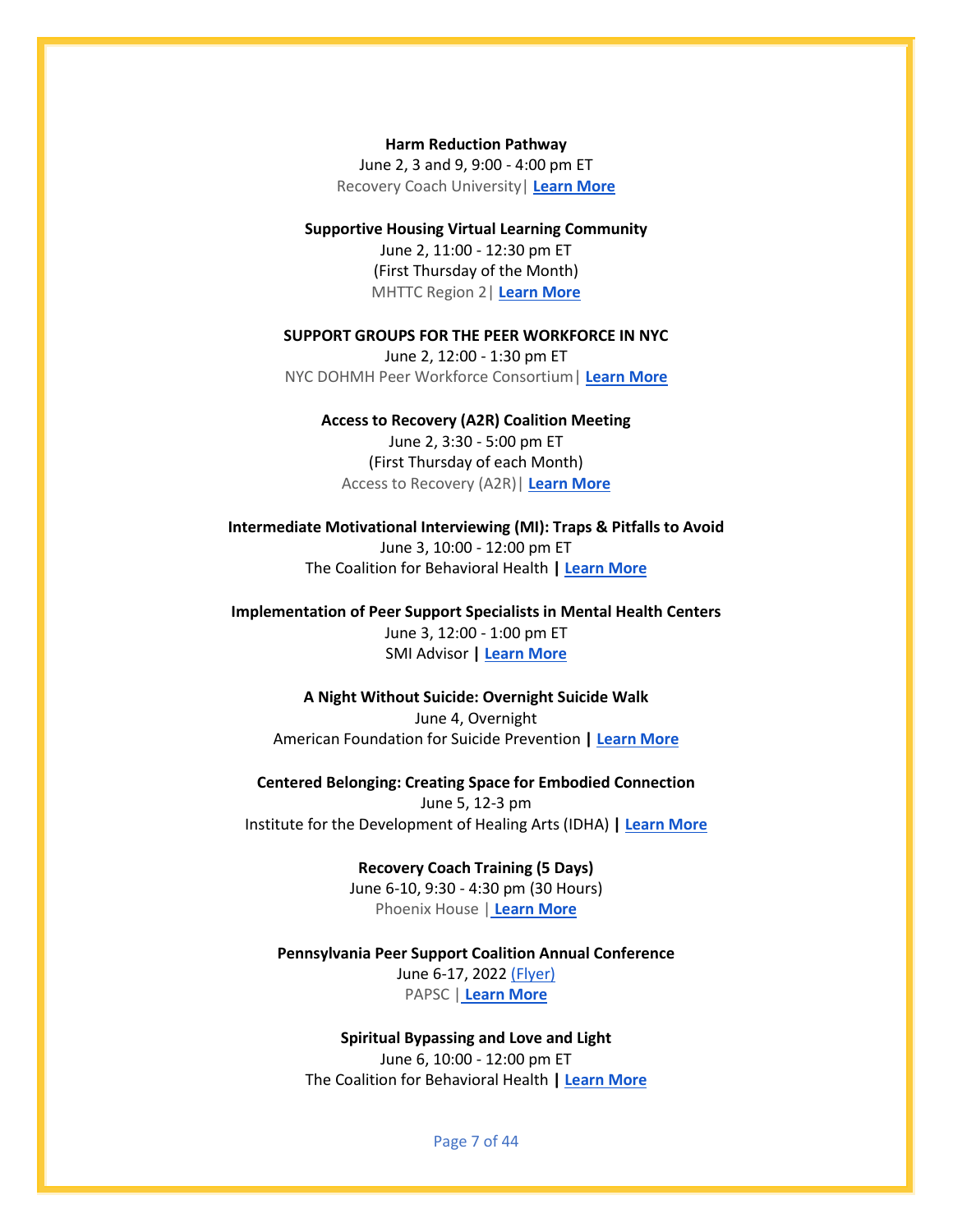**HALI (APS) Learning Collaborative** June 6, 3-4 pm ET Hands Across Long Island **| [Learn More](https://aps-community.org/wp-content/uploads/2022/04/flyer-APS-Learning-Collab-term2.22.pdf)**

#### **Peer Workers United**

June 6, 6:00 - 7:30 pm ET **[\(Flyer\)](https://aps-community.org/wp-content/uploads/2022/05/050122-Peer-Workers-United.pdf)** City Voices **| [Learn More](https://fountainhouse-org.zoom.us/j/83972156722?pwd=K0UyUEFMTkdwdThBUzNNSlB3Uk5sZz09)**

**WiseCrackers (Group for Over 50)** June 6, 7 - 8:30 pm ET WiseCrackers [|](https://thecoalitionforbehavioralhealth.cmail19.com/t/ViewEmail/t/C2A2ACAD2A3264682540EF23F30FEDED/C68BA36C548B418A40EE66FE10287772?alternativeLink=False) **[Learn More](https://aps-community.org/wp-content/uploads/2022/03/032322-The-WiseCrackers-Mondays-7pm-EST.pdf)**

#### **American Psychiatric Association Annual Meeting**

June 7-10, 2022 (Social Determinants of Health) **[Learn More](https://www.psychiatry.org/psychiatrists/meetings/annual-meeting/online-annual-meeting)**

#### **Peer Workforce Workgroup (Rockland)**

June 7, 12:00 - 1:00 pm ET MHA of Rockland County **[| Learn More](https://aps-community.org/wp-content/uploads/2022/04/042122-Peer-Workforce-Workgroup-Rockland-flyer1-1.pdf)**

#### **APS Networking Group**

June 7, 5:15 – 6:30 pm ET Every Tuesday Networking/Support Group Academy of Peer Services **| [Learn More](https://rutgers.zoom.us/meeting/register/tJIqd-mgpz0jGtcwhcuTJGzeDMpcpmLLgSKE)**

**Inclusion: Is Life Like Everyone Else's in the Community?** June 8, 10-1 pm Eastern The Coalition for Behavioral Health **| [Learn More](https://thecoalitionforbehavioralhealth.cmail19.com/t/ViewEmail/t/91A745A4F79E57FB2540EF23F30FEDED/A8376BE762AFD0C54936C359EC0425C0?alternativeLink=False)**

**Peer Credentialing & Training 101 for OMH Providers: NY Certified Peer Specialist, Youth Peer Advocate Credential, Family Peer Advocate Credential**

> June 8, 11:30 - 1:00 pm OMH | **[Learn More](https://meetny.webex.com/meetny/j.php?RGID=rdff55b83269d9954af07895d933587f6)**

#### **Career Chat 2.0**

June 8, 12-1:30 pm ET NYAPRS **[| Learn More](https://aps-community.org/wp-content/uploads/2022/05/052122-CareerChatFlyer_FINAL_.pdf)**

**Increasing Cultural Connection with Hispanic and Latinx Clients** June 8, 1-2:15 pm ET Northwest MHTTC **| [Learn More](https://washington.zoom.us/webinar/register/WN_zaPh4YmsQFiXzd_Trk09zA)**

**Webinar with Dr. Tom Insel | Healing: Our Path from Mental Illness to Mental Health** June 8, 3-4 pm ET The College for Behavioral Health Leadership **| [Learn More](https://aps-community.org/wp-content/uploads/2022/05/052122-College-of-Behavioral-Health-Insel.pdf)**

Page 8 of 44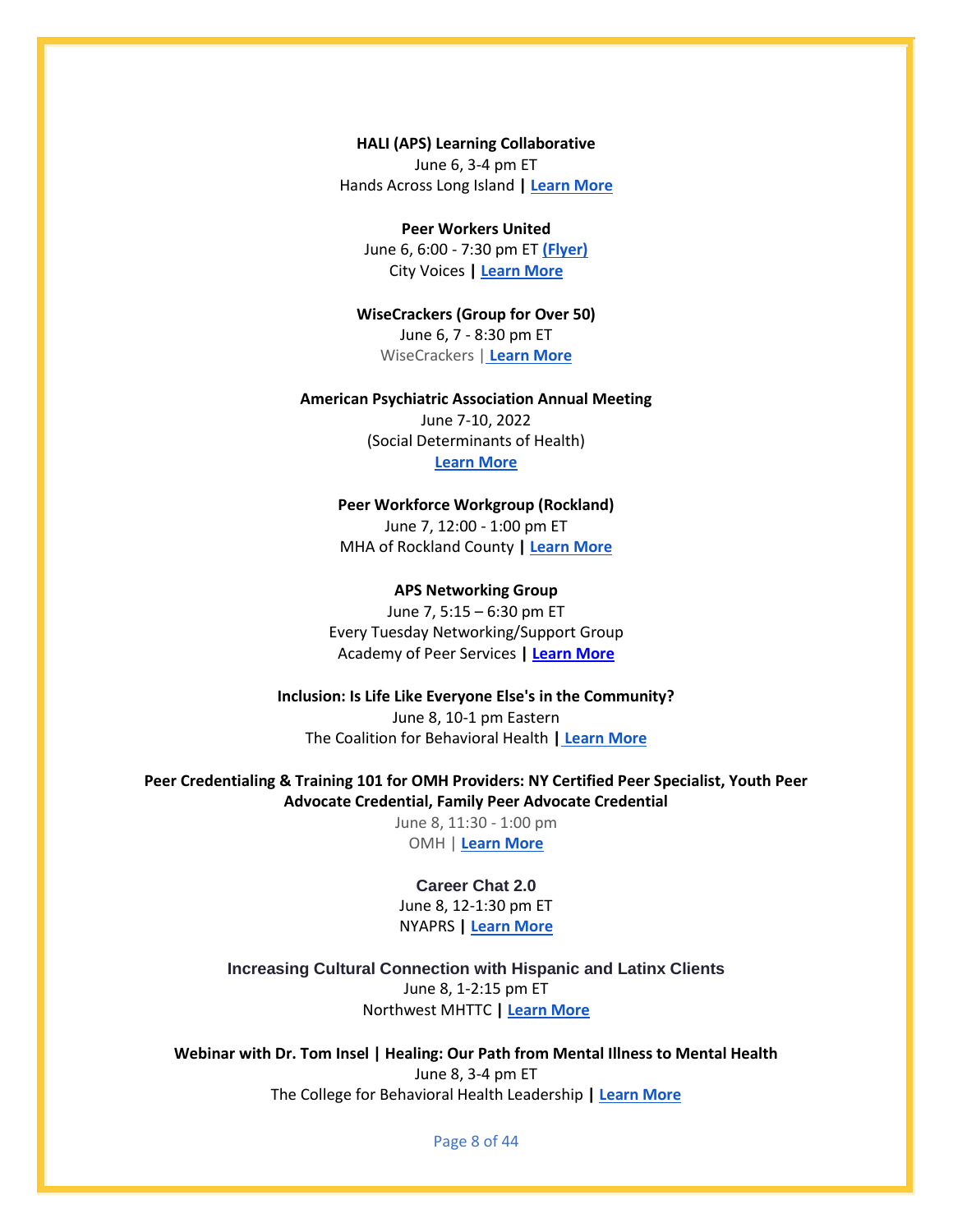**Support for Peer Workers** June 8, 4:00 - 5:00 pm ET 2nd Wednesday of each month AMHW | **[Learn More](https://aps-community.org/wp-content/uploads/2022/04/040122-CRW-Training-Center.pdf)**

**Hope and Healing Conference of Western New York** June 9, 2022 **[Learn More](https://chqgov.com/mental-hygiene/news/save-date-hope-and-healing-conference-western-new-york-will-be-held-june-9-2022)**

> **Credible Messenger Justice Center National Conference** June 9, 2022 **[Learn More](https://aps-community.org/wp-content/uploads/2022/03/032922-Credible-Messenger-Conference.pdf)**

**Mental Health America** June 9-11, 2022 Forward Together: Recovery, Healing, Hope **[Learn More](https://www.mhanational.org/2022/annual-conference)**

**Supporting Peers in the Workplace** June 9, 10:00 - 11:30 am ET The Coalition for Behavioral Health **| [Learn More](https://thecoalitionforbehavioralhealth.createsend1.com/t/ViewEmail/t/DAD2F067A0E1A9CB2540EF23F30FEDED/C68BA36C548B418A40EE66FE10287772?alternativeLink=False)**

**Through the Human Lens of Storytelling: The Recovery Journey** June 9, 10-11:30 am Eastern The Coalition for Behavioral Health **| [Learn More](https://thecoalitionforbehavioralhealth.cmail20.com/t/ViewEmail/t/B9CAD37B56C4C3EC2540EF23F30FEDED/C68BA36C548B418A40EE66FE10287772?alternativeLink=False)**

**Peer-Focused Learning Collaborative - Supporting Peers in the Workplace** June 9, 10-11:30 am Eastern The Coalition for Behavioral Health **| [Learn More](https://thecoalitionforbehavioralhealth.cmail20.com/t/ViewEmail/t/B9CAD37B56C4C3EC2540EF23F30FEDED/C68BA36C548B418A40EE66FE10287772?alternativeLink=False)**

**Spring to Wellness: Discussions on Best Practices and Recovery. – Session 1 SP-TIE: Suicide Prevention – Training, Implementation, Evaluation** June 9, 11:00 - 12:15 pm ET CPI ACT Institute **| [Learn More](https://aps-community.org/wp-content/uploads/2022/06/060822-ACT-Institute.pdf)**

**History Matters: Using ACEs Research to Conduct a Family Genealogy** June 9, 12-1:00 pm ET CTAC **[| Learn More](https://mcsilverinstituteatnyusilver.cmail19.com/t/ViewEmail/i/3474C9F40AC3764B2540EF23F30FEDED/28660558CACD6096765E7602346EC846?alternativeLink=False)**

**Dyadic Developmental Psychotherapy: An Evidence-Based Developmental Approach to Treating Complex Trauma and Disorders of Attachment**  June 9, 12-1:30 pm ET CTAC | [Learn More](https://mcsilverinstituteatnyusilver.cmail19.com/t/ViewEmail/i/3474C9F40AC3764B2540EF23F30FEDED/28660558CACD6096765E7602346EC846?alternativeLink=False)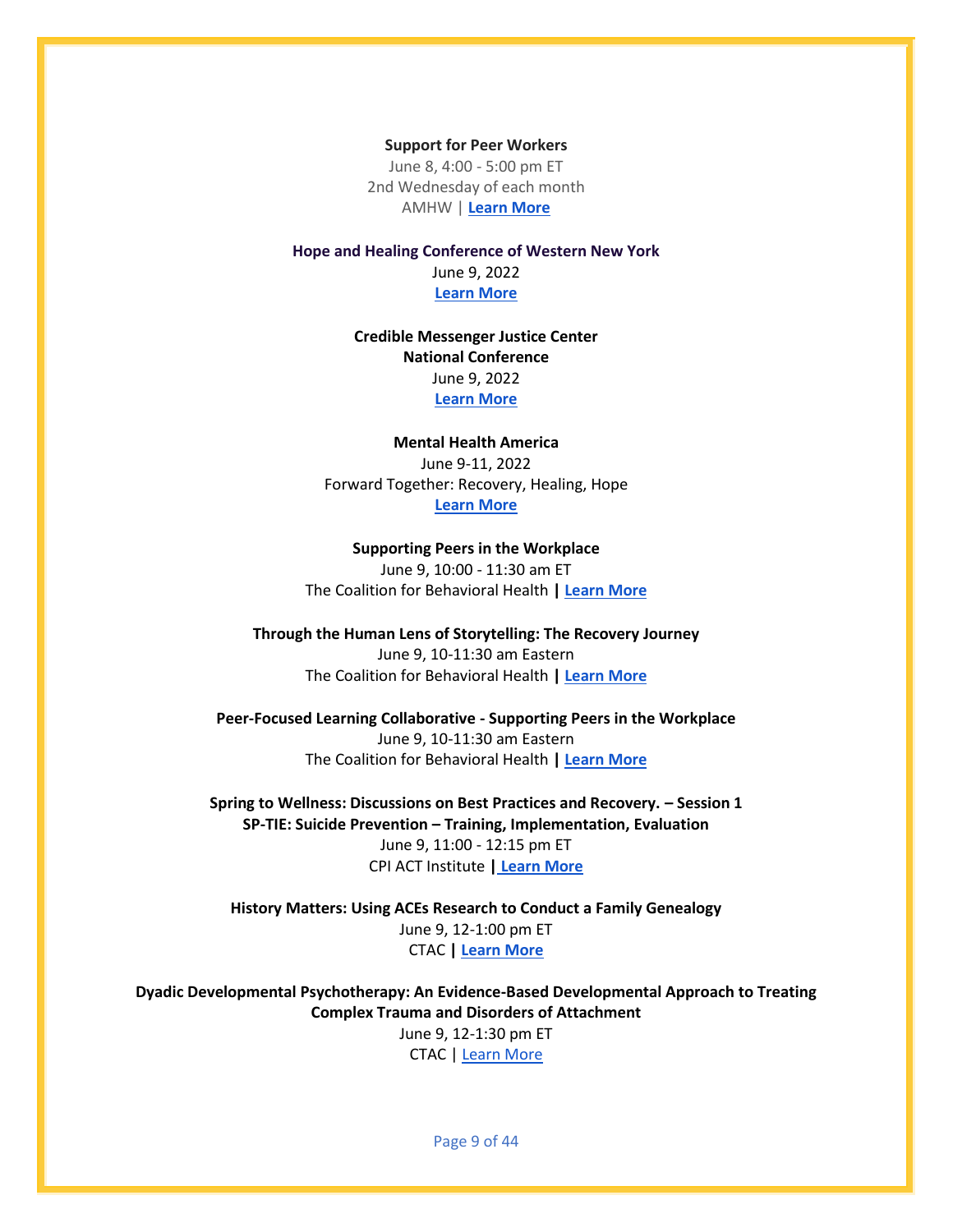**Soteria New York: Bringing an Innovative Approach to Psychiatric Crisis to New York** June 9, 1-2:30 pm ET The College for Behavioral Health Leadership **| [Learn More](https://www.leaders4health.org/event/webinar-soteria-new-york-bringing-an-innovative-approach-to-psychiatric-crisis-to-new-york/)**

> **Power of Positive Transformation (Conference) Credible Messenger** June 9, 1-3:30 pm ET Credible Messenger Justice Center (CMJC) **[| Learn More](https://www.eventbrite.com/e/cmjc-presents-2022-fifth-annual-power-of-positive-transformation-conference-tickets-337370172267?aff=odeimcmailchimp&mc_cid=2df878f9ed&mc_eid=fed114f374)**

**The Protective and Healing Role of Spirituality in Mental Health Recovery: Utilizing a Spiritual Health Framework to Improve Patient Engagement**

> June 9, 3:00 - 4:00 pm ET SMI Advisor **| [Learn More](https://aps-community.org/wp-content/uploads/2022/06/060822-SMI-Advisor.pdf)**

**Statewide Organizing Meeting** June 9, 6:00 pm ET Center for Community Alternatives **| [Learn More](https://us02web.zoom.us/meeting/register/tZYvd-ypqDoqGtVzkYH0hpuHse0VK_T8CHiC)**

**1st Annual Certified Recovery Peer Advocate (CRPA) Conference (Virtual)**  June 10 and 11, 2022 | [\(Flyer\)](https://aps-community.org/wp-content/uploads/2022/04/040922-CRPA-Flyer-First-Annual-Certified-Recovery-Peer-Advocate-CRPA-Conference_1.pdf) Queensborough Community College **[| Learn More](https://aps-community.org/wp-content/uploads/2022/04/040922-QCC-1st-Annual-CRPA-Conference_Virtual.pdf)**

> **2022 Leadership Conference** June 10, 8:00 - 4:30 pm ET [\(Register\)](https://ticketstripe.com/events/1029178) The Coalition for Behavioral Health **| [Learn More](https://www.coalitionny.org/2022-leadership-conference)**

**Intro to "From Crisis to Calm: Verbal De-escalation Skills to Support Resiliency"** June 10, 10-1 pm Eastern The Coalition for Behavioral Health **| [Learn More](https://thecoalitionforbehavioralhealth.cmail19.com/t/ViewEmail/t/91A745A4F79E57FB2540EF23F30FEDED/A8376BE762AFD0C54936C359EC0425C0?alternativeLink=False)**

> **Ethics (3 Days)** June 13-15, 9:30 - 4:30 pm (16 Hours) Phoenix House [|](https://thecoalitionforbehavioralhealth.cmail19.com/t/ViewEmail/t/C2A2ACAD2A3264682540EF23F30FEDED/C68BA36C548B418A40EE66FE10287772?alternativeLink=False) **[Learn More](https://aps-community.org/wp-content/uploads/2022/04/040922-2022-RCA-Ethics-Training-Flyer.pdf)**

**Namaste, Cultural Appropriation & Imperial Feminism** June 13, 10:00 - 12:00 pm ET The Coalition for Behavioral Health **| [Learn More](https://outlook.office.com/mail/AAMkAGEwMWJlYmQxLTczMzQtNDM0My04ZmNmLTc0OTBiYjc0ZmE3ZgAuAAAAAAAR5dy6JwKJRYeRXOnHboXhAQC204R6vKZlQIaTWo0RqYXnAAG1smYAAAA%3D/id/AAMkAGEwMWJlYmQxLTczMzQtNDM0My04ZmNmLTc0OTBiYjc0ZmE3ZgBGAAAAAAAR5dy6JwKJRYeRXOnHboXhBwC204R6vKZlQIaTWo0RqYXnAAG1smYAAAC204R6vKZlQIaTWo0RqYXnAAWiJdmWAAA%3D)**

**Impact vs. Intent: How Individuals (Can) Cause Harm to Each Other** June 13, 10:00 - 12:00 pm ET The Coalition for Behavioral Health **| [Learn More](https://thecoalitionforbehavioralhealth.cmail20.com/t/ViewEmail/t/062C246C67C5E6B22540EF23F30FEDED/C68BA36C548B418A40EE66FE10287772?alternativeLink=False)**

**Responding to Stigma: Learning Collaborative (Day 1)** June 13 12:00 - 1:30 pm ET The Coalition for Behavioral Health **| [Learn More](https://thecoalitionforbehavioralhealth.cmail20.com/t/ViewEmail/t/7C92D1A10914E9542540EF23F30FEDED/A8376BE762AFD0C54936C359EC0425C0?alternativeLink=False)**

Page 10 of 44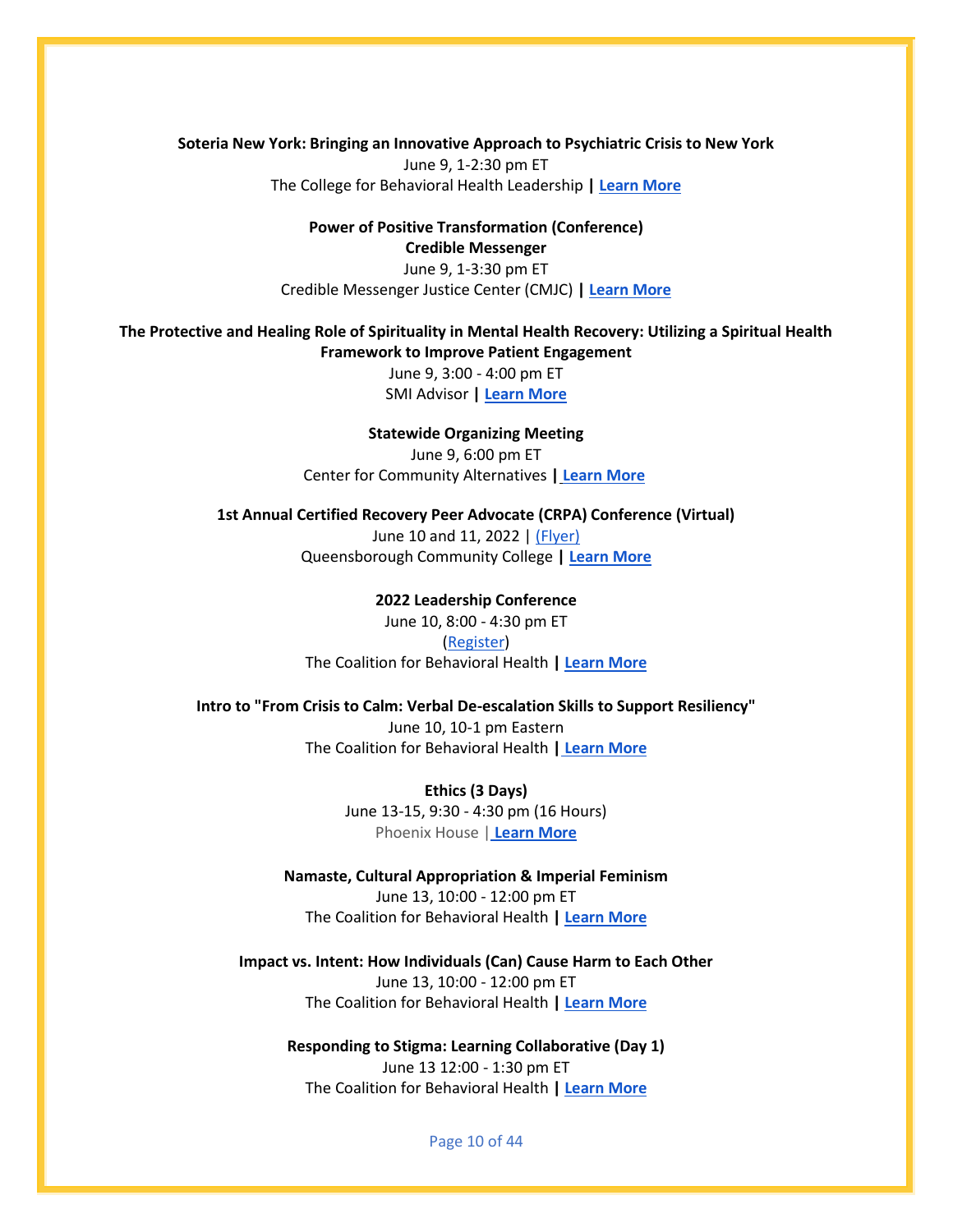**HALI (APS) Learning Collaborative** June 13, 3-4 pm ET Hands Across Long Island **| [Learn More](https://aps-community.org/wp-content/uploads/2022/04/flyer-APS-Learning-Collab-term2.22.pdf)**

**WiseCrackers (Group for Over 50)** June 13, 7 - 8:30 pm ET

WiseCrackers [|](https://thecoalitionforbehavioralhealth.cmail19.com/t/ViewEmail/t/C2A2ACAD2A3264682540EF23F30FEDED/C68BA36C548B418A40EE66FE10287772?alternativeLink=False) **[Learn More](https://aps-community.org/wp-content/uploads/2022/03/032322-The-WiseCrackers-Mondays-7pm-EST.pdf)**

**Creative Wellness Opportunities** Week of June 14, 2022 Schedule of Activities Rochester MHA **[| Learn More](https://aps-community.org/wp-content/uploads/2022/06/061222-CWO-Week-of-6.14.22.pdf)**

**NAMI National Convention** June 14-16, 2022 NAMICon: Together for Mental Health NAMI **| [Learn More](https://mailchi.mp/nami/registration-is-open-for-virtual-namicon-7845563?e=42724aaf26)**

#### **Peer Workforce Workgroup (Rockland)**

June 14, 12:00 - 1:00 pm ET MHA of Rockland County **[| Learn More](https://aps-community.org/wp-content/uploads/2022/04/042122-Peer-Workforce-Workgroup-Rockland-flyer1-1.pdf)**

#### **APS Networking Group**

June 14, 5:15 – 6:30 pm ET Every Tuesday Networking/Support Group Academy of Peer Services **| [Learn More](https://rutgers.zoom.us/meeting/register/tJIqd-mgpz0jGtcwhcuTJGzeDMpcpmLLgSKE)**

## **Raising Boys in an Unstable Society**

June 14, 6:30 pm ET Tuesday Talks for Single Parents CCSI **| [Learn More](https://www.ywcarochester.org/hagar-ministry-health-equity-collaboration/)**

**Supervisory Skills to Promote Psychological Safety** June 15, 10-11:30 am Eastern The Coalition for Behavioral Healt**h | [Learn More](https://thecoalitionforbehavioralhealth.cmail20.com/t/ViewEmail/t/B9CAD37B56C4C3EC2540EF23F30FEDED/C68BA36C548B418A40EE66FE10287772?alternativeLink=False)**

#### **Healing Connections Support Group**

June 15, 4:00 - 5:00 pm ET (New Time) 3<sup>rd</sup> Wednesday of each month AMHW | **[Learn More](https://aps-community.org/wp-content/uploads/2022/04/040122-CRW-Training-Center.pdf)**

**Deadline: June 16** OMH SURVEY ON UNDERSTANDING ATTITUDES, BELIEFS, AND BEHAVIORS FOR RECIPIENTS OF MENTAL HEALTH SERVICES [Paper Version](https://aps-community.org/wp-content/uploads/2022/06/060622-PAPER-SURVEY-FOR-SERVICE-RECIPIENTS_5.20.pdf) OMH | [Learn More](https://aps-community.org/wp-content/uploads/2022/06/060622-SECOND-REMINDER-EMAIL-FOR-SERVICE-RECIPIENT-SURVEY.pdf)

Page 11 of 44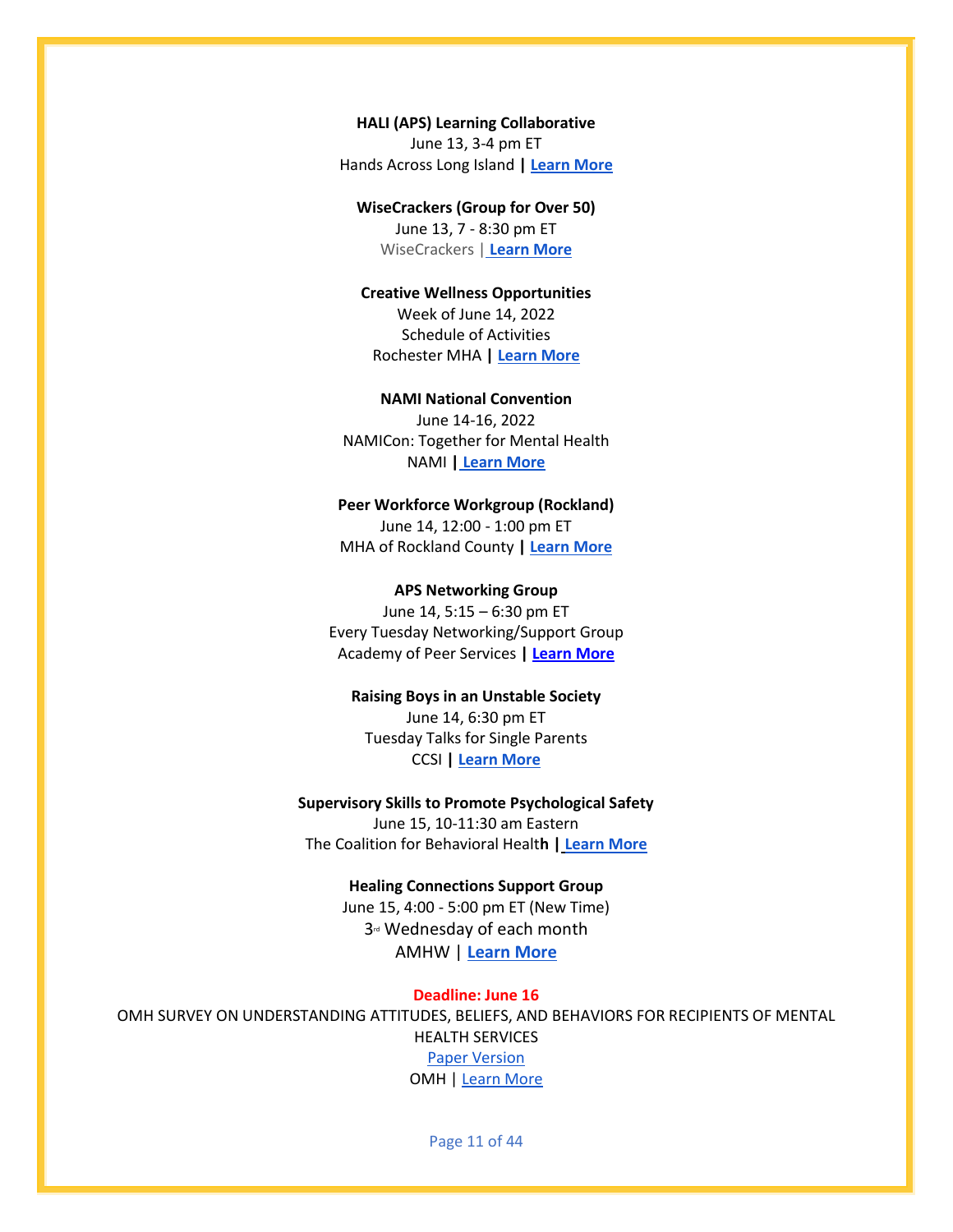**Perspectives in Crisis: Alternatives for Preventing & Responding to Crisis** June 16, 10-11:30 am Eastern MHTTC **[|](https://zoom.us/meeting/register/tJAkcOmopzstHtDzklQFTqDFhq-cwHh2e5ta) [Learn More](https://mhttcnetwork.org/centers/southeast-mhttc/perspectives-crisis)**

> **Effective Supervision through a Peer Lens, Part A** June 16, 10:30-12:00 pm Eastern The Coalition for Behavioral Healt**h | [Learn More](https://thecoalitionforbehavioralhealth.cmail20.com/t/ViewEmail/t/B9CAD37B56C4C3EC2540EF23F30FEDED/C68BA36C548B418A40EE66FE10287772?alternativeLink=False)**

#### **Deadline to Submit: June 17**

Call for Workshop Proposals National Association of Peer Supporters Conference (Conference Dates: October 19-21; Dallas, TX) N.A.P.S. | [Learn More](https://aps-community.org/wp-content/uploads/2022/05/051722-N.A.P.S.-Apply-to-Present-a-Workshop.pdf)

**Holding Difference: Moving Toward Liberatory Futures through Conflict** June 19, 12-3 pm Institute for the Development of Healing Arts (IDHA) **[| Learn More](https://www.eventbrite.com/e/cultivating-community-creating-the-conditions-for-care-registration-308445457667)**

#### **Getting to Know Your Nervous System: Safety and the Stress Response**

June 17, 10:30 - 12:00 pm The Coalition for Behavioral Health **| [Learn More](https://thecoalitionforbehavioralhealth.cmail19.com/t/ViewEmail/t/9F55701FC4A707172540EF23F30FEDED/C68BA36C548B418A40EE66FE10287772?alternativeLink=False)**

> **HALI (APS) Learning Collaborative** June 20, 3-4 pm ET Hands Across Long Island **| [Learn More](https://aps-community.org/wp-content/uploads/2022/04/flyer-APS-Learning-Collab-term2.22.pdf)**

#### **Peer Workers United** June 20, 6:00 - 7:30 pm ET

**[\(Flyer\)](https://aps-community.org/wp-content/uploads/2022/05/050122-Peer-Workers-United.pdf)** City Voices **| [Learn More](https://fountainhouse-org.zoom.us/j/83972156722?pwd=K0UyUEFMTkdwdThBUzNNSlB3Uk5sZz09)**

#### **WiseCrackers (Group for Over 50)** June 20, 7 - 8:30 pm ET WiseCrackers [|](https://thecoalitionforbehavioralhealth.cmail19.com/t/ViewEmail/t/C2A2ACAD2A3264682540EF23F30FEDED/C68BA36C548B418A40EE66FE10287772?alternativeLink=False) **[Learn More](https://aps-community.org/wp-content/uploads/2022/03/032322-The-WiseCrackers-Mondays-7pm-EST.pdf)**

#### **Recovery Coach Academy Training (5 Days)**

June 21, 22, 24, 28 and 29, 9:00 - 4:00 pm ET Recovery Coach University | **[Learn More](https://www.recoverycoachuniversity.com/recovery-coach-academy-30-hours?mc_cid=3874038c2c&mc_eid=ddc9f152ef)**

#### **Spirituality and Harm**

June 21, 10:00 - 12:00 pm ET The Coalition for Behavioral Health **| [Learn More](https://outlook.office.com/mail/AAMkAGEwMWJlYmQxLTczMzQtNDM0My04ZmNmLTc0OTBiYjc0ZmE3ZgAuAAAAAAAR5dy6JwKJRYeRXOnHboXhAQC204R6vKZlQIaTWo0RqYXnAAG1smYAAAA%3D/id/AAMkAGEwMWJlYmQxLTczMzQtNDM0My04ZmNmLTc0OTBiYjc0ZmE3ZgBGAAAAAAAR5dy6JwKJRYeRXOnHboXhBwC204R6vKZlQIaTWo0RqYXnAAG1smYAAAC204R6vKZlQIaTWo0RqYXnAAWiJdmWAAA%3D)**

#### **Engagement and Outreach**

June 21, 10:00 - 1:00 pm ET The Coalition for Behavioral Health **| [Learn More](https://thecoalitionforbehavioralhealth.cmail19.com/t/ViewEmail/t/88D6D4A9E2279A6D2540EF23F30FEDED/C68BA36C548B418A40EE66FE10287772?alternativeLink=FalsezQtNDM0My04ZmNmLTc0OTBiYjc0ZmE3ZgAuAAAAAAAR5dy6JwKJRYeRXOnHboXhAQC204R6vKZlQIaTWo0RqYXnAAG1smYAAAA%3D/id/AAMkAGEwMWJlYmQxLTczMzQtNDM0My04ZmNmLTc0OTBiYjc0ZmE3ZgBGAAAAAAAR5dy6JwKJRYeRXOnHboXhBwC204R6vKZlQIaTWo0RqYXnAAG1smYAAAC204R6vKZlQIaTWo0RqYXnAAWiJdmWAAA%3D)**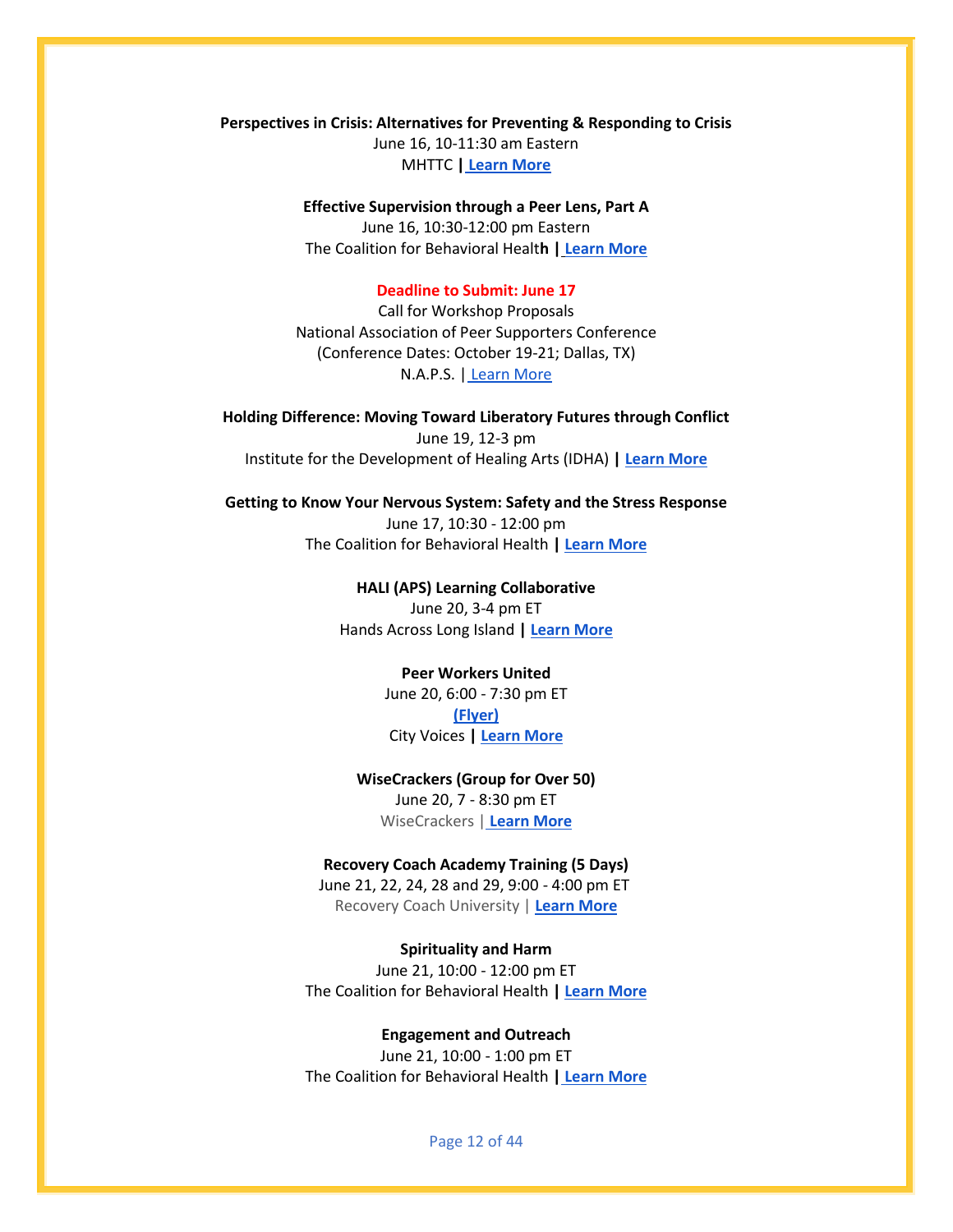**Peer Workforce Workgroup (Rockland)** June 21, 12:00 - 1:00 pm ET MHA of Rockland County **[| Learn More](https://aps-community.org/wp-content/uploads/2022/04/042122-Peer-Workforce-Workgroup-Rockland-flyer1-1.pdf)**

**Tuesday Talk: Transforming Crisis Response Systems** June 21 | 12:00-1:30 pm ET

CCSI | **[Learn More](https://aps-community.org/wp-content/uploads/2022/03/032322-Tuesday-Talks.pdf)**

**APS Networking Group**

June 21, 5:15 – 6:30 pm ET Every Tuesday Networking/Support Group Academy of Peer Services **| [Learn More](https://rutgers.zoom.us/meeting/register/tJIqd-mgpz0jGtcwhcuTJGzeDMpcpmLLgSKE)**

**Digital Strategies to Foster Family Engagement in Addiction and Mental Health Support**

June 22, 2-3 pm ET NFSTAC | **[Learn More](https://aps-community.org/wp-content/uploads/2022/06/060922-National-Family-TAC.pdf)**

**Microaggressions: Unpacking the Impact** June 22, 9:00 - 5:00 pm ET MassPRC | **[Learn More](https://aps-community.org/wp-content/uploads/2022/05/052122-Microaggressions.pdf)**

**Advanced Motivational Interviewing (MI): Eliciting "Change Talk"** June 22, 10:00 - 12:00 pm ET The Coalition for Behavioral Health **| [Learn More](https://thecoalitionforbehavioralhealth.createsend1.com/t/ViewEmail/t/DAD2F067A0E1A9CB2540EF23F30FEDED/C68BA36C548B418A40EE66FE10287772?alternativeLink=False)**

> **Overview of the New York State OMH Field Offices** June 22, 1:00 - 3:00 pm ET Families Together in NYS **| [Learn More](https://aps-community.org/wp-content/uploads/2022/06/061222-Overview-OMH-Field-Offices.pdf)**

**Work Incentive Seminar Event (WISE): Ticket to Work and Mental Health** June 22, 3-4:30 pm ET Work Incentives Seminar Event **| [Learn More](https://aps-community.org/wp-content/uploads/2022/06/061222-WISE.pdf)**

> **Peer Workforce Ongoing Education** June 22, 4:00 - 5:00 pm ET (New Time) 4th Wednesday of each month AMHW | **[Learn More](https://aps-community.org/wp-content/uploads/2022/04/040122-CRW-Training-Center.pdf)**

**Trauma Informed Care for Recovery Professionals** June 23, 9:00 - 4:00 pm ET Recovery Coach University | **[Learn More](https://www.recoverycoachuniversity.com/trauma-informed-care-6-hours?mc_cid=ca6197be66&mc_eid=03fcff28dc)**

**Effective Supervision through a Peer Lens, Part B** June 23, 10:30-12:00 pm Eastern The Coalition for Behavioral Healt**h | [Learn More](https://thecoalitionforbehavioralhealth.cmail20.com/t/ViewEmail/t/B9CAD37B56C4C3EC2540EF23F30FEDED/C68BA36C548B418A40EE66FE10287772?alternativeLink=False)**

Page 13 of 44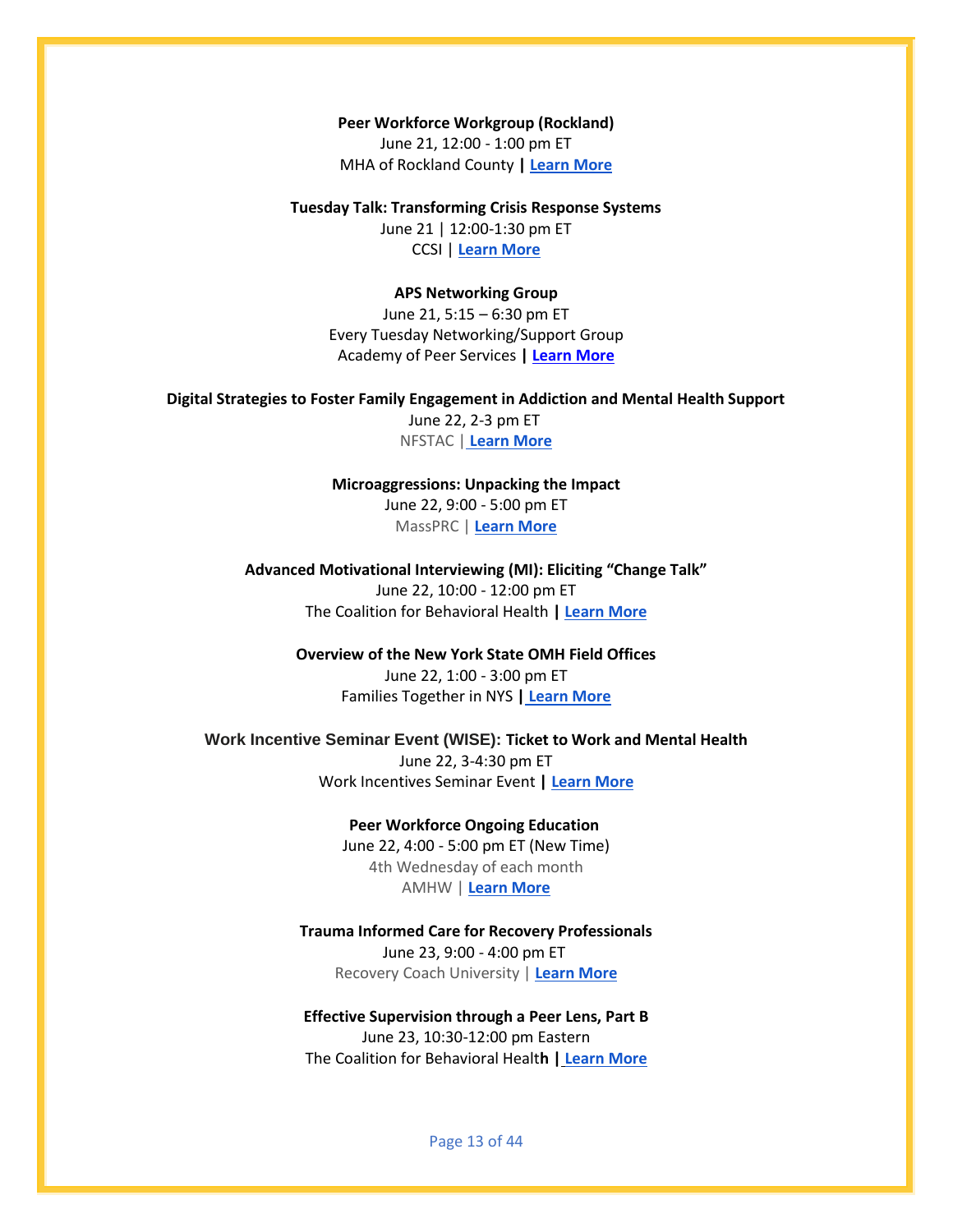**Supporting the Mental Health of Refugee and Asylee Communities** June 23 and 24, 1:00 PM Eastern Mental Health Technology Transfer Center **| [Learn More](https://mailchi.mp/mhttcnetwork.org/supporting-the-mental-health-of-refugee-asylee-communities-speakers?e=4ae9a0fcfa)**

**Supporting the Workforce on Providing Affirming Services to LGBTQ+ People**

June 23, 1-2:30 pm ET NFSTAC | **[Learn More](https://aps-community.org/wp-content/uploads/2022/06/060922-National-Family-TAC.pdf)**

**Legal Action Center LGBTQI ATI/Re-entry Workgroup Convening** June 23, 2-3:30 pm ET Academy for Justice-Informed Practice | **[Learn More](https://aps-community.org/wp-content/uploads/2022/06/061222-CUCS_LGBTQ.pdf)**

#### **Long Island Peer Specialist Community of Practice**

Thurs. June 23, at 3:00 pm [Mission, Vision, Values](https://aps-community.org/wp-content/uploads/2022/06/060922-CoP-Mission-Vision-Values.pdf) Long Island COP | [Learn More](https://aps-community.org/wp-content/uploads/2022/06/060922-Agenda-LI-Peer-Specialist-CoP-June-23.pdf)

#### **Deadline: June 24**

SURVEY ON SUPERVISION OF PEER SUPPORT SPECIALIST COMPETENCIES APS [| Learn More](https://research.njms.rutgers.edu/redcap/surveys/?s=YELR4779NWM8YKXE)

> **Spirituality for Recovery Coaches** June 24-25, 2022 Recovery Coach University | **[Learn More](https://www.recoverycoachuniversity.com/spirituality-for-recovery-coaches-12-hours?mc_cid=ed03772e3c&mc_eid=ddc9f152ef)**

#### **University of Youth Power**

June 24-27, 2022 The College of St. Rose in Albany Youth Power | **[Learn More](https://aps-community.org/wp-content/uploads/2022/05/051122-UniversityYP.pdf)**

### **How to Create Moral Safety & Post-Traumatic Growth**

June 24, 11-12:30 pm Eastern The Coalition for Behavioral Healt**h | [Learn More](https://thecoalitionforbehavioralhealth.createsend1.com/t/ViewEmail/t/9F55701FC4A707172540EF23F30FEDED/C68BA36C548B418A40EE66FE10287772?alternativeLink=False)**

#### **Overview of Trauma-Responsive and Resiliency-Based Culture**

June 24, 1-2:30 pm Eastern The Coalition for Behavioral Healt**h | [Learn More](https://thecoalitionforbehavioralhealth.createsend1.com/t/ViewEmail/t/9F55701FC4A707172540EF23F30FEDED/C68BA36C548B418A40EE66FE10287772?alternativeLink=False)**

## **Wellness and Recovery Story Circles: Build Relationships Across Cultural Differences**

June 25, 12-1:30 pm ET NYAPRS **[| Learn More](https://aps-community.org/wp-content/uploads/2022/05/052122-NYAPRS_Webinars.pdf)**

#### **A Coach Approach**

June 27, 9:00 - 4:00 pm ET Recovery Coach University **| [Learn More](https://www.recoverycoachuniversity.com/a-coach-approach?mc_cid=ddad363bee&mc_eid=03fcff28dc)**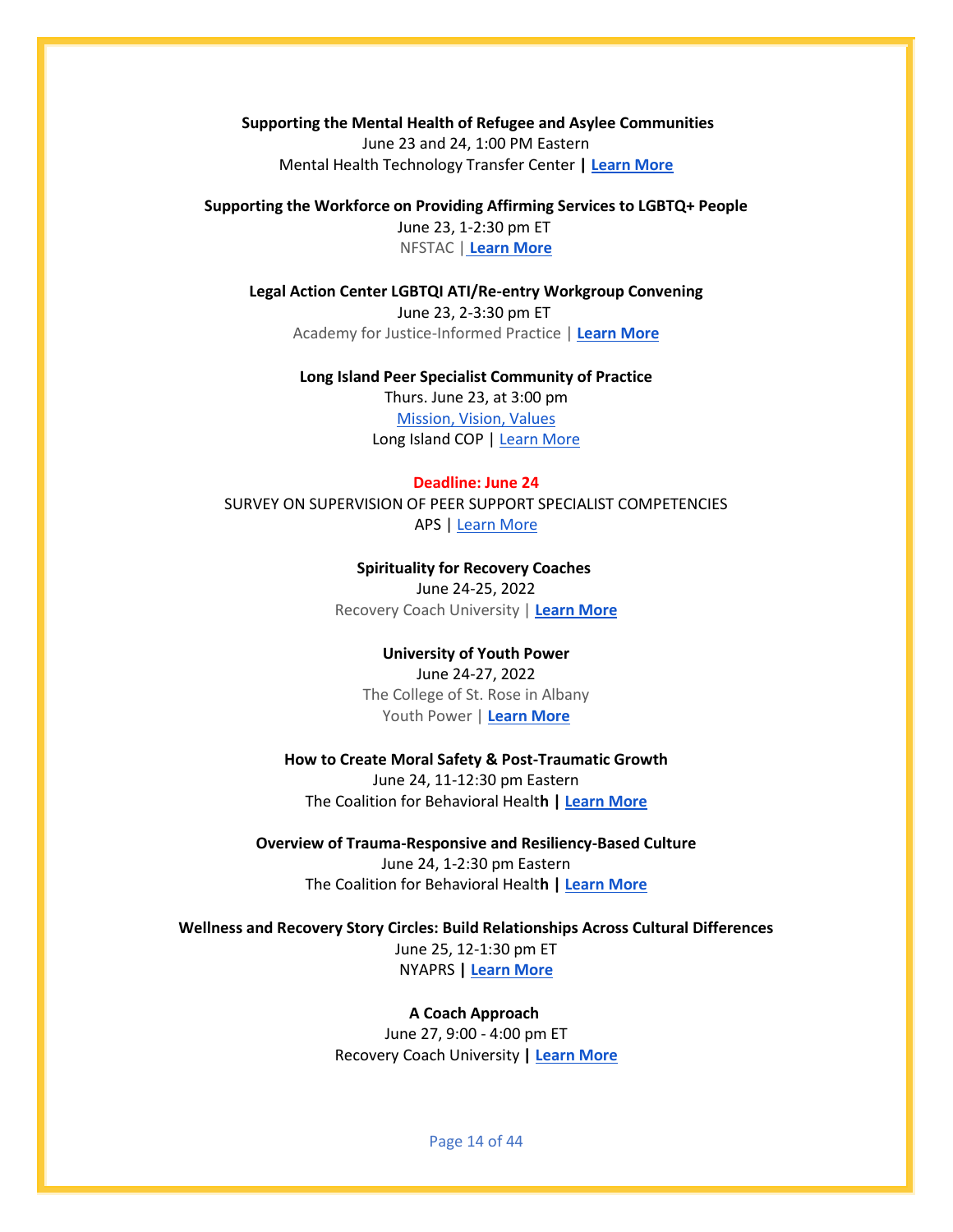#### **Justice Involved Peer Support Training**

June 27, 9:00 am - 3:00 pm ET Deadline to Apply: June 17 - [Application](https://ppsc.wildapricot.org/resources/Justice%20Involved%20peer%20support%20application.pdf) Northampton County Mental Health **| [Learn More](https://ppsc.wildapricot.org/resources/Justice%20Involved%20Peer%20Support%20Flyer%20FINAL%202022.pdf)**

**Who is Missing from Your Wellness Space?** June 27, 10:00 - 12:00 pm ET The Coalition for Behavioral Health **| [Learn More](https://outlook.office.com/mail/AAMkAGEwMWJlYmQxLTczMzQtNDM0My04ZmNmLTc0OTBiYjc0ZmE3ZgAuAAAAAAAR5dy6JwKJRYeRXOnHboXhAQC204R6vKZlQIaTWo0RqYXnAAG1smYAAAA%3D/id/AAMkAGEwMWJlYmQxLTczMzQtNDM0My04ZmNmLTc0OTBiYjc0ZmE3ZgBGAAAAAAAR5dy6JwKJRYeRXOnHboXhBwC204R6vKZlQIaTWo0RqYXnAAG1smYAAAC204R6vKZlQIaTWo0RqYXnAAWiJdmWAAA%3D)**

**Responding to Stigma: Learning Collaborative (Day 2)** June 27, 12:00 - 1:30 pm ET The Coalition for Behavioral Health **| [Learn More](https://thecoalitionforbehavioralhealth.cmail20.com/t/ViewEmail/t/7C92D1A10914E9542540EF23F30FEDED/A8376BE762AFD0C54936C359EC0425C0?alternativeLink=False)**

> **HALI (APS) Learning Collaborative** June 27, 3-4 pm ET Hands Across Long Island **| [Learn More](https://aps-community.org/wp-content/uploads/2022/04/flyer-APS-Learning-Collab-term2.22.pdf)**

**WiseCrackers (Group for Over 50)** June 27, 7 - 8:30 pm ET WiseCrackers [|](https://thecoalitionforbehavioralhealth.cmail19.com/t/ViewEmail/t/C2A2ACAD2A3264682540EF23F30FEDED/C68BA36C548B418A40EE66FE10287772?alternativeLink=False) **[Learn More](https://aps-community.org/wp-content/uploads/2022/03/032322-The-WiseCrackers-Mondays-7pm-EST.pdf)**

**Working with Justice involved Youth: Cultivating Youth Artistry** June 28, 10:00 - 1:00 pm ET The Coalition for Behavioral Health **| [Learn More](https://thecoalitionforbehavioralhealth.cmail19.com/t/ViewEmail/t/88D6D4A9E2279A6D2540EF23F30FEDED/C68BA36C548B418A40EE66FE10287772?alternativeLink=FalsezQtNDM0My04ZmNmLTc0OTBiYjc0ZmE3ZgAuAAAAAAAR5dy6JwKJRYeRXOnHboXhAQC204R6vKZlQIaTWo0RqYXnAAG1smYAAAA%3D/id/AAMkAGEwMWJlYmQxLTczMzQtNDM0My04ZmNmLTc0OTBiYjc0ZmE3ZgBGAAAAAAAR5dy6JwKJRYeRXOnHboXhBwC204R6vKZlQIaTWo0RqYXnAAG1smYAAAC204R6vKZlQIaTWo0RqYXnAAWiJdmWAAA%3D)**

> **Peer Workforce Workgroup (Rockland)** June 28, 12:00 - 1:00 pm ET MHA of Rockland County **[| Learn More](https://aps-community.org/wp-content/uploads/2022/04/042122-Peer-Workforce-Workgroup-Rockland-flyer1-1.pdf)**

**Peer Support Across the Continuum of Community Mental Health Center Services** June 28, 3:00 - 4:30 pm ET SAMHSA Sponsored (MHA) **| [Learn More](https://us06web.zoom.us/meeting/register/tZcqc-GupjIvHNzLT5b9_HEqtl--T9uxRz0t)**

#### **APS Networking Group**

June 28, 5:15 – 6:30 pm ET Every Tuesday Networking/Support Group Academy of Peer Services **| [Learn More](https://rutgers.zoom.us/meeting/register/tJIqd-mgpz0jGtcwhcuTJGzeDMpcpmLLgSKE)**

**Co-Creating Dynamic Documentation with Individuals You Support** June 29, 10-11:30 am Eastern The Coalition for Behavioral Healt**h | [Learn More](https://thecoalitionforbehavioralhealth.createsend1.com/t/ViewEmail/t/9F55701FC4A707172540EF23F30FEDED/C68BA36C548B418A40EE66FE10287772?alternativeLink=False)**

> **Peer Workforce Coalition (PWC) Support Circle** June 29, 6-8 pm ET (Last Wednesday of every month) NYC PWC **[| Join Meeting](https://sfc.zoom.us/j/99064487742)**

> > Page 15 of 44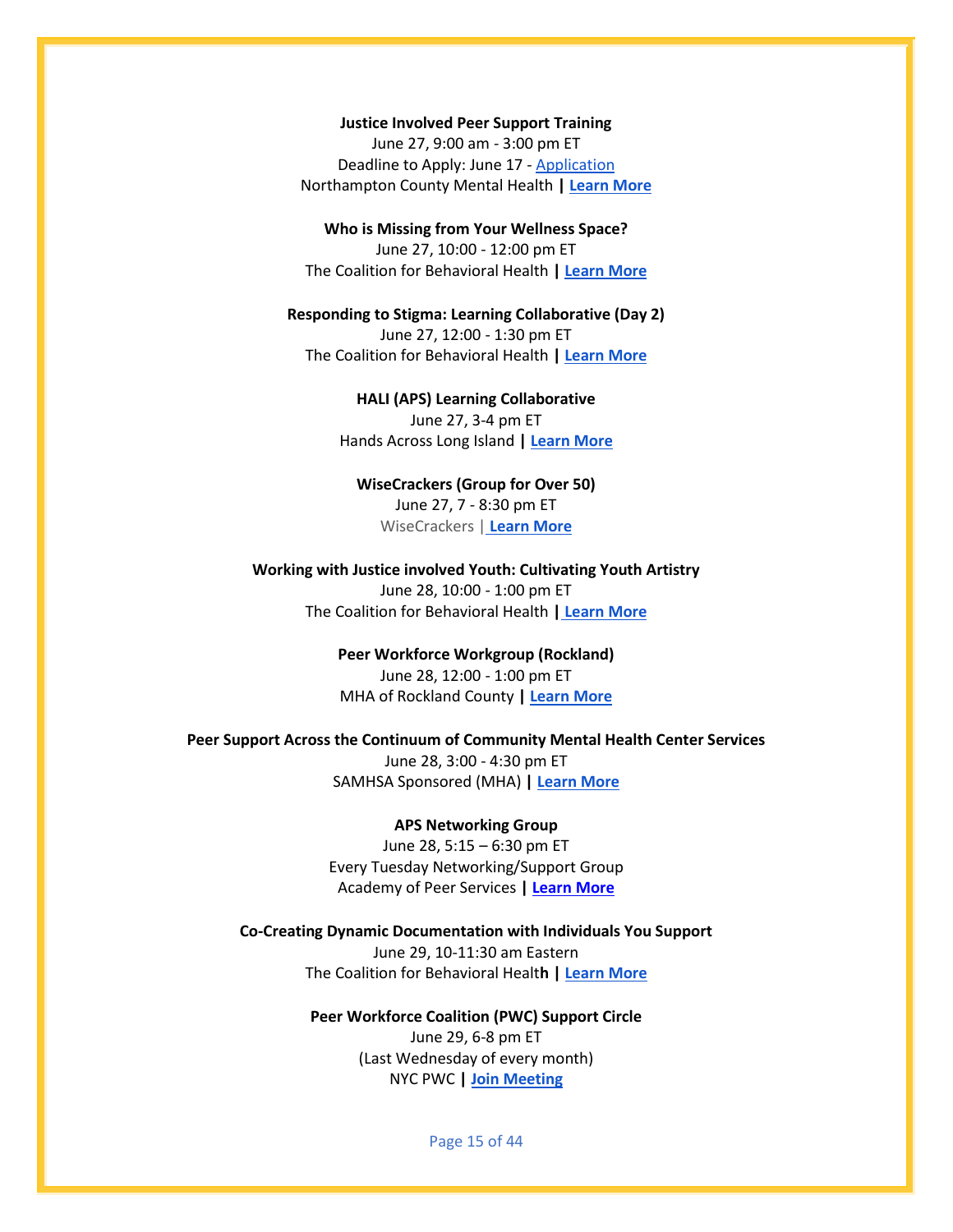#### **Advanced Motivational Interviewing (MI): Responding to "Sustain Talk"**

June 30, 10:00 - 12:00 pm ET The Coalition for Behavioral Health **[| Learn More](https://thecoalitionforbehavioralhealth.createsend1.com/t/ViewEmail/t/DAD2F067A0E1A9CB2540EF23F30FEDED/C68BA36C548B418A40EE66FE10287772?alternativeLink=False)**



## **Events Beyond June 2022**

#### **Long Island Peer Networking Meeting**

July 6, 4:00 - 5:00 pm ET AMHW | **[Learn More](https://aps-community.org/wp-content/uploads/2022/04/040122-CRW-Training-Center.pdf)**

#### **HALI (APS) Learning Collaborative**

July 11, 3-4 pm ET Hands Across Long Island **| [Learn More](https://aps-community.org/wp-content/uploads/2022/04/flyer-APS-Learning-Collab-term2.22.pdf)**

### **WiseCrackers (Group for Over 50)**

July 11, 7 - 8:30 pm ET WiseCrackers [|](https://thecoalitionforbehavioralhealth.cmail19.com/t/ViewEmail/t/C2A2ACAD2A3264682540EF23F30FEDED/C68BA36C548B418A40EE66FE10287772?alternativeLink=False) **[Learn More](https://aps-community.org/wp-content/uploads/2022/03/032322-The-WiseCrackers-Mondays-7pm-EST.pdf)**

#### **Talking with Intention: Effective Communication and Purposeful Self-Disclosure**

July 12 and 13, 12:00 - 3:00 pm ET Copeland Center [|](https://thecoalitionforbehavioralhealth.cmail19.com/t/ViewEmail/t/C2A2ACAD2A3264682540EF23F30FEDED/C68BA36C548B418A40EE66FE10287772?alternativeLink=False) **[Learn More](https://aps-community.org/wp-content/uploads/2022/05/052122-CopelandCenterTraining.pdf)**

#### **Working with Hearing Voices & Unusual Beliefs (6 sessions)**

July 12-14, and 26-28 (times vary) Wildflower Alliance **| [Learn More](https://www.eventbrite.com/e/6-session-class-working-with-hearing-voices-unusual-beliefs-july-22-tickets-269149241627)**

#### **CCAR Ethical Considerations (3 Days)**

July 12, 13 & 15, 9:00 - 3:00 pm ET Recovery Coach University | **[Learn More](https://www.recoverycoachuniversity.com/ethical-considerations-16-hours?mc_cid=add71fd3a6&mc_eid=ddc9f152ef)**

#### **Support for Peer Workers**

July 13, 4:00 - 5:00 pm ET 2nd Wednesday of each month AMHW | **[Learn More](https://aps-community.org/wp-content/uploads/2022/04/040122-CRW-Training-Center.pdf)**

### **Statewide Organizing Meeting** July 14, 6:00 pm ET Center for Community Alternatives **| [Learn More](https://us02web.zoom.us/meeting/register/tZYvd-ypqDoqGtVzkYH0hpuHse0VK_T8CHiC)**

Page 16 of 44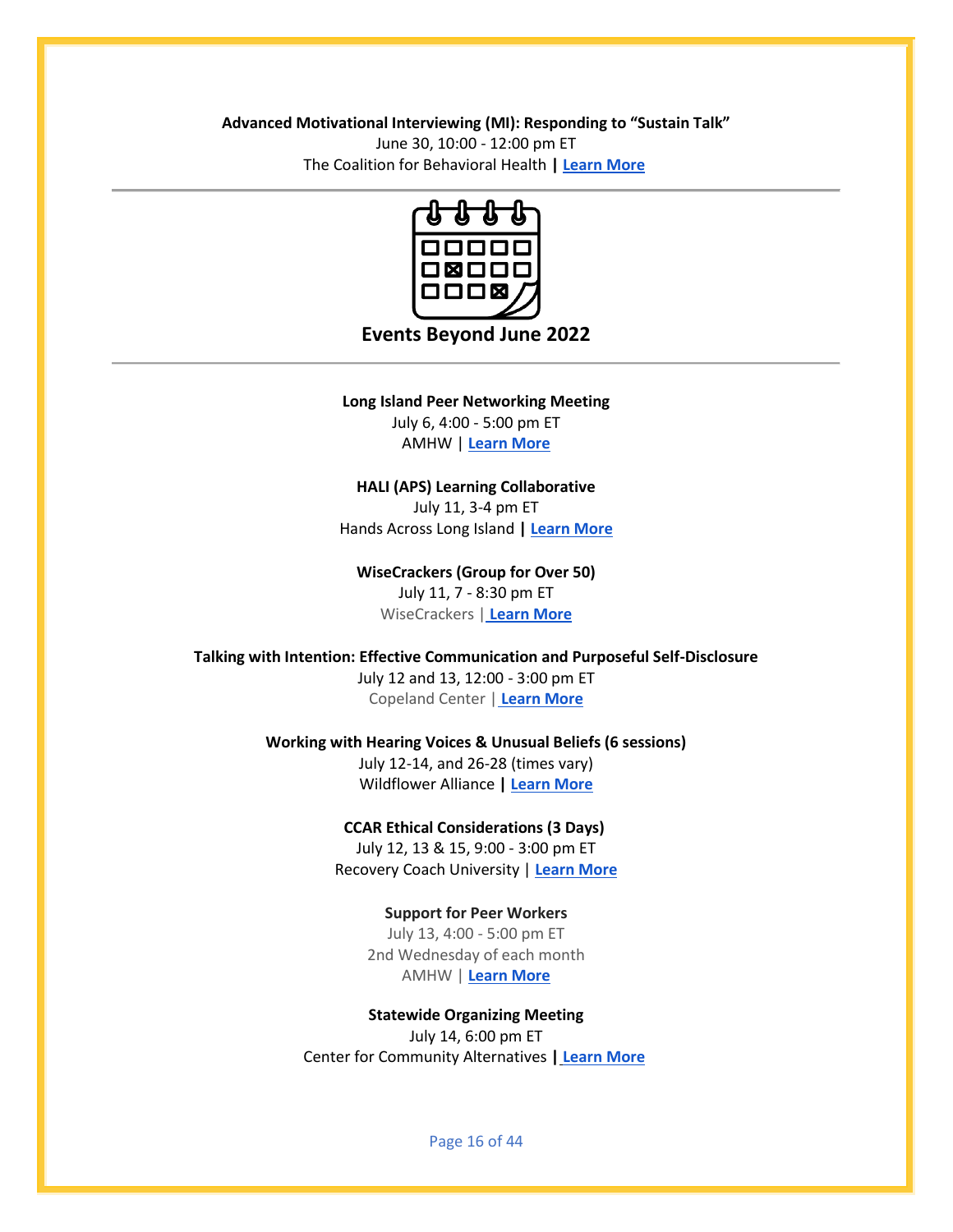#### **OMH Regional Advisory Committee (RAC) Meeting**

July 18, 2022, 8:30 – 12:30 pm Statewide Meeting OMH Office of Consumer Affairs **[Learn More](https://rutgers.zoom.us/meeting/register/tJ0vc-Chqz8tH9zR445mmR9hLvtqVEpQjm1F)**

### **HALI (APS) Learning Collaborative** July 18, 3-4 pm ET Hands Across Long Island **| [Learn More](https://aps-community.org/wp-content/uploads/2022/04/flyer-APS-Learning-Collab-term2.22.pdf)**

**Peer Workers United** July 18, 6:00 - 7:30 pm ET **[\(Flyer\)](https://aps-community.org/wp-content/uploads/2022/05/050122-Peer-Workers-United.pdf)** City Voices **| [Learn More](https://fountainhouse-org.zoom.us/j/83972156722?pwd=K0UyUEFMTkdwdThBUzNNSlB3Uk5sZz09)**

## **WiseCrackers (Group for Over 50)**

July 18, 7 - 8:30 pm ET WiseCrackers [|](https://thecoalitionforbehavioralhealth.cmail19.com/t/ViewEmail/t/C2A2ACAD2A3264682540EF23F30FEDED/C68BA36C548B418A40EE66FE10287772?alternativeLink=False) **[Learn More](https://aps-community.org/wp-content/uploads/2022/03/032322-The-WiseCrackers-Mondays-7pm-EST.pdf)**

### **Tuesday Talk: Racial Equity and Data Innovation** July 19| 12:00-1:30 pm ET

CCSI | **[Learn More](https://aps-community.org/wp-content/uploads/2022/03/032322-Tuesday-Talks.pdf)**

### **Healing Connections Support Group**

July 20, 4:00 - 5:00 pm ET (New Time) 3<sup>rd</sup> Wednesday of each month AMHW | **[Learn More](https://aps-community.org/wp-content/uploads/2022/04/040122-CRW-Training-Center.pdf)**

#### **NYC Conference for Working Peer Specialists (Day 1)**

July 21, 9:00 am – 2:00 pm (Day 2 is on July 28) **[Register](https://www.eventbrite.com/e/16th-annual-nyc-conference-for-working-peer-specialists-tickets-356550671657)**

#### **WiseCrackers (Group for Over 50)** July 25, 7 - 8:30 pm ET WiseCrackers [|](https://thecoalitionforbehavioralhealth.cmail19.com/t/ViewEmail/t/C2A2ACAD2A3264682540EF23F30FEDED/C68BA36C548B418A40EE66FE10287772?alternativeLink=False) **[Learn More](https://aps-community.org/wp-content/uploads/2022/03/032322-The-WiseCrackers-Mondays-7pm-EST.pdf)**

#### **Anti-Oppression Training**

July 27-29, 9:00 am - 5:00 pm ET In-Person Training in West Springfield, MA Wildflower Alliance **| [Learn More](https://www.surveymonkey.com/r/6WVLBXR)**

#### **Peer Workforce Ongoing Education**

July 27, 4:00 - 5:00 pm ET (New Time) 4th Wednesday of each month AMHW | **[Learn More](https://aps-community.org/wp-content/uploads/2022/04/040122-CRW-Training-Center.pdf)**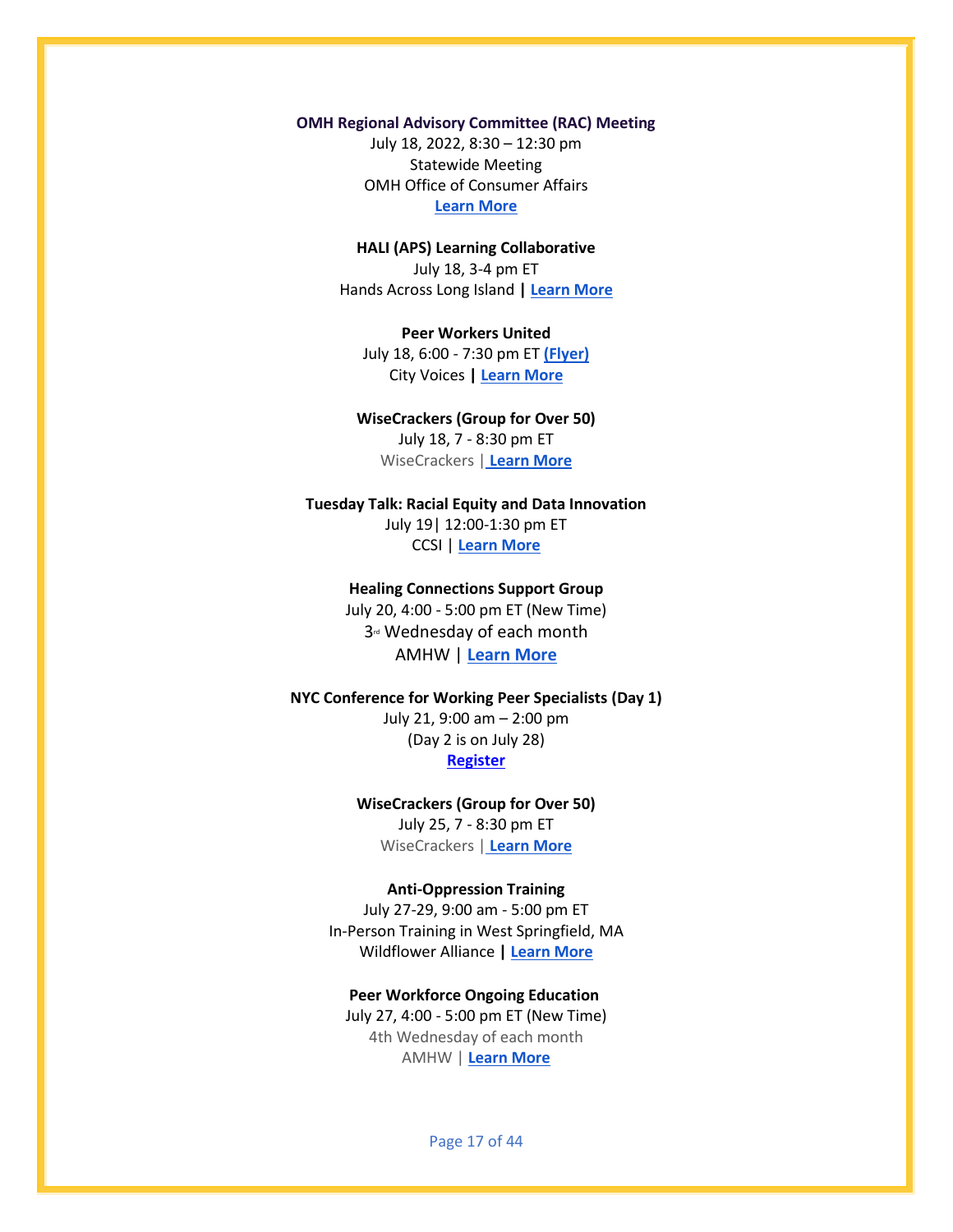**Peer Workforce Coalition (PWC) Support Circle** July 27, 6-8 pm ET [\(Flyer\)](https://aps-community.org/wp-content/uploads/2022/04/042122-PWC-Support-Circle-Flyer.pdf) NYC PWC **[| Join Meeting](https://sfc.zoom.us/j/99064487742)**

**NYC Conference for Working Peer Specialists (Day 2)**  July 28, 9:00 am – 2:00 pm **[Register](https://www.eventbrite.com/e/16th-annual-nyc-conference-for-working-peer-specialists-tickets-356550671657)**

**Kracking Up: In a Good Way** July 29, 7 pm ET **(Stand Up for Mental Health) Virtual and In-Person** Fountain House, 425 W. 47th Street, New York, New York [Register Here](https://www.eventbrite.com/e/kracking-up-a-night-of-stand-up-for-mental-health-comedy-virtual-tickets-340136536537)

Michelle Hammer | **[Learn more](https://mailchi.mp/01519a44d73d/kracking-up-live-in-person-fountain-house?e=ca03606483)**

#### **Deadline to Apply July 31**

Navigator Certificate in Human Services and Community Justice John Jay College Institute for Justice and Opportunity **[Learn More](https://aps-community.org/wp-content/uploads/2022/05/050122-Navigator-Fall-2022-Applications-open.pdf)**

> **Intentional Peer Support Core Training** August 2, 9:00 am - 1:00 pm ET (10 Sessions) Intentional Peer Support | **[Learn More](https://www.eventbrite.com/o/intentional-peer-support-20154714284)**

**Tuesday Talk: Innovation and Transformation in Education through Trauma-Responsive, Equity-Focused Practice** August 16 | 12:00-1:30 pm ET CCSI | **[Learn More](https://aps-community.org/wp-content/uploads/2022/03/032322-Tuesday-Talks.pdf)**

**Spirituality for Recovery Coaches**

August 26-27, 2022 Recovery Coach University | **[Learn More](https://www.recoverycoachuniversity.com/spirituality-for-recovery-coaches-12-hours?mc_cid=ed03772e3c&mc_eid=ddc9f152ef)**

#### **WRAP Facilitator Training**

August 29-September 2, 2022 San Juan Bautista, CA The Copeland Center | **[Learn More](https://aps-community.org/wp-content/uploads/2022/06/060922_WRAP_FAC.pdf)**

**WRAP Facilitator Training** Sept. 19-23, 2022 Brattleboro, VT The Copeland Center | **[Learn More](https://aps-community.org/wp-content/uploads/2022/06/060922_WRAP_FAC.pdf)**

Page 18 of 44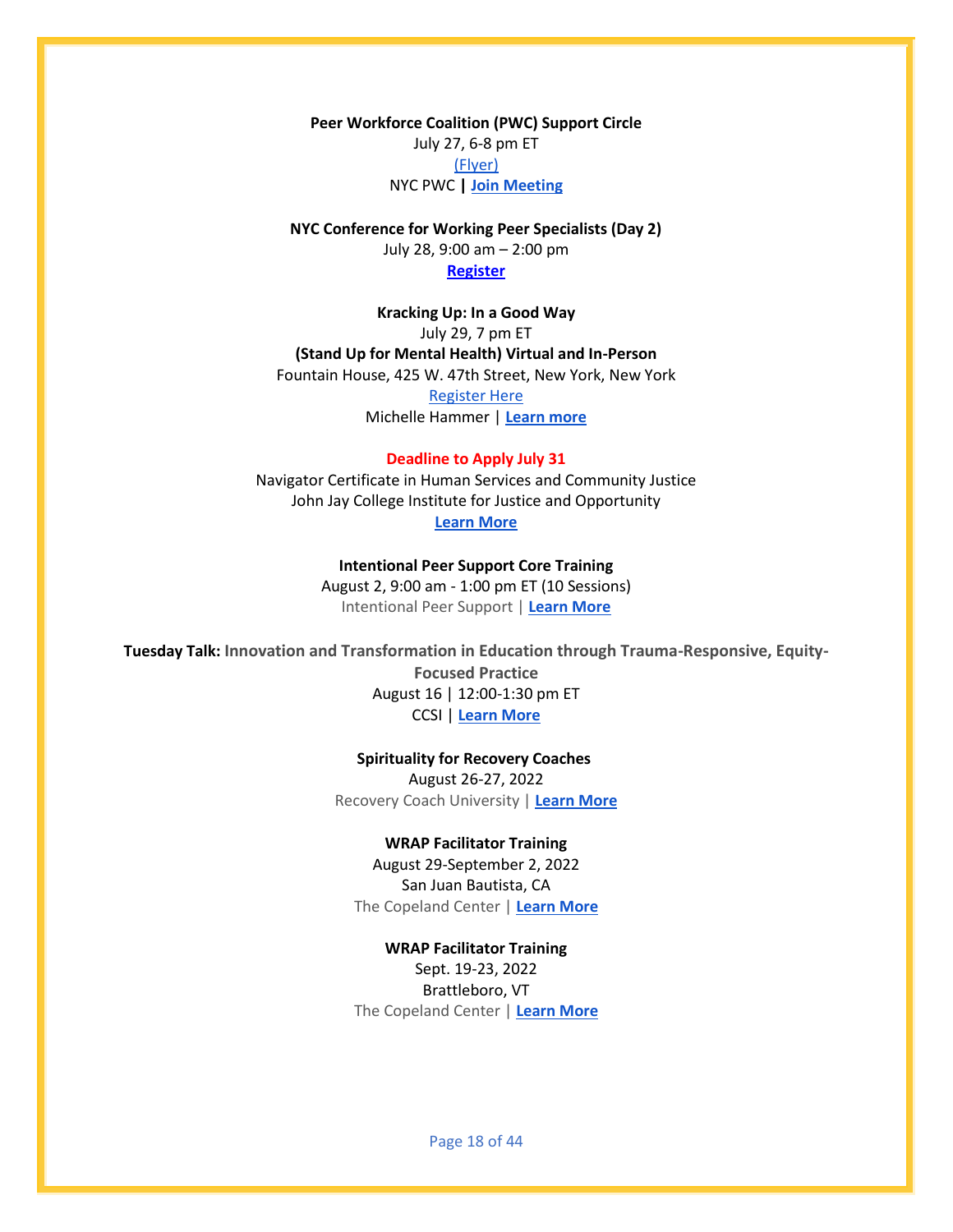**OMH Regional Advisory Committee (RAC) Meeting** September 19, 2022, 8:30 – 12:30 pm Statewide Meeting OMH Office of Consumer Affairs

**[Learn More](https://rutgers.zoom.us/meeting/register/tJ0vc-Chqz8tH9zR445mmR9hLvtqVEpQjm1F)**

**Tuesday Talk: Building Resilient Organizations Through Adaptive Leadership** September 20 | 12:00-1:30 pm ET CCSI | **[Learn More](https://aps-community.org/wp-content/uploads/2022/03/032322-Tuesday-Talks.pdf)**

#### **In My Mind Conference**

LGBTQ+ Older Adults of Color Mental Health Tenacity and Agelessness in Healing October 7, 2022 In My Mind | **[Learn More](https://www.inmymindconference.com/)**

**National Association for Rights Protection and Advocacy (NARPA) 2022 Annual Rights Conference** October 26-29, 2022 Newark, New Jersey NARPA | **[Learn More](https://www.narpa.org/NARPA-RFP-2022-%20full_012622.pdf)**

**The International Conference on Trauma and Mental Health** November 3-4, 2022 **[Learn More](https://waset.org/trauma-and-mental-health-conference-in-november-2022-in-san-francisco)**

#### **OMH Regional Advisory Committee (RAC) Meeting**

November 21, 2022, 8:30 – 12:30 pm Statewide Meeting OMH Office of Consumer Affairs **[Learn More](https://rutgers.zoom.us/meeting/register/tJ0vc-Chqz8tH9zR445mmR9hLvtqVEpQjm1F)**



**Are we Missing Anything?**

The Virtual Learning Community onlin[e Community Calendar](https://aps-community.org/calendar/) is updated regularly. If you have announcements or corrections for the online Calendar, send them at any time to [academy.virtual.community@gmail.com.](mailto:academy.virtual.community@gmail.com)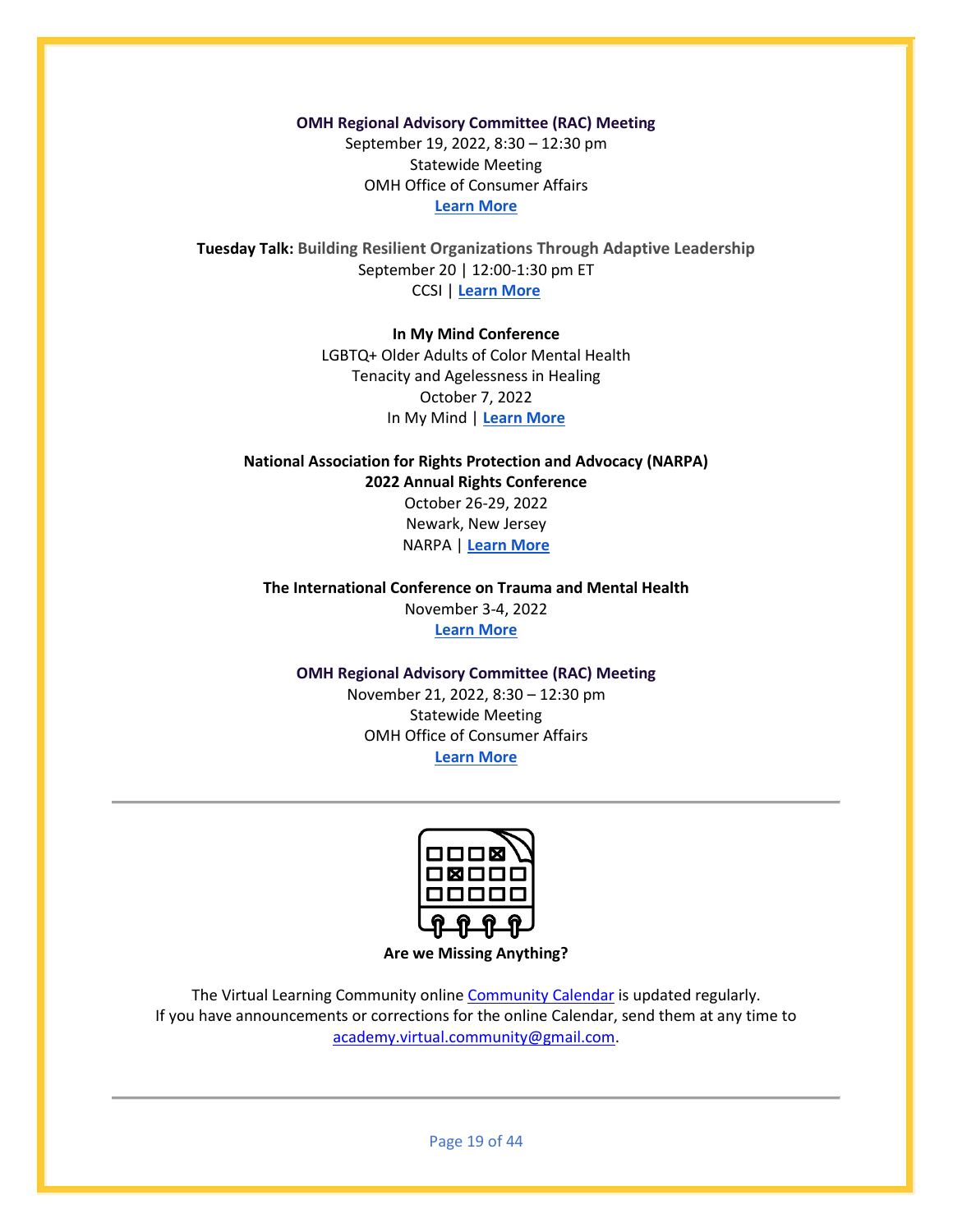## **Get Involved**



#### **988 - Sign Up for the Newsletter**

<span id="page-19-0"></span>The first edition of our 988 Updates and Education newsletter is now available. It explains what 988 is and how you can play a role. View i[n English](https://aps-community.org/wp-content/uploads/2022/05/051122-988-newsletter-english.pdf) or i[n Spanish.](https://aps-community.org/wp-content/uploads/2022/05/051122-988-newsletter-spanish.pdf) If you have not signed up already, you can receive future editions directly to your inbox. Sign up by sending email to: [listserver@svc.ny.gov](mailto:listserver@svc.ny.gov)

### **Access to Recovery (A2R) / Urban Justice is Seeking HARP Members**

Access to Recovery (A2R) is seeking people with lived experience to help shape HARP services. HARP is a Medicaid Plan that provides extra services (like peer support) to individuals. A2R is a coalition of people who are directly impacted by these services to advise OMH on policies and practices around HARP. To learn more and apply, **[click here.](https://virtualcommunityblogblog.files.wordpress.com/2021/04/041521-a2r-recruit.pdf)** | If you are an Ally of people seeking services, **[click here.](https://aps-community.org/wp-content/uploads/2021/06/062021-A2R-Allies.pdf)**

#### **Be a Penpal to a Prisoner in Need**

It's called unconditional freedom [\(https://unconditionalfreedom.org/](https://unconditionalfreedom.org/)) - a wonderful opportunity to write to lonely and vulnerable people who are incarcerated in the prison system. There is a brief enrollment process where you will watch three wonderful videos and take a short quiz. This program allows you to enrich your life and the lives of others in a safe way by following a few simple guidelines. **[Learn More](https://aps-community.org/wp-content/uploads/2022/06/Penpal-a-Prisoner-in-Need.pdf)**

#### **Center for Community Alternatives (CCA) is Seeking Advocates**

CCA has been a leader in community-based alternatives to incarceration for over 40 years. We promote reintegrative justice and a reduced reliance on incarceration through advocacy, services, and public policy development in pursuit of civil and human rights. There are many active campaigns. | **[Learn More](https://www.communityalternatives.org/)**

#### **Long Island Peer Supervisor Learning Collaborative is Seeking Members**

Series of Presentations on Supervision | [Series Flyer](https://aps-community.org/wp-content/uploads/2022/03/030322-LI-Peer-Supervision-guidelines-peer-supervision-2-self-assessment-cp9.pdf)

#### **National Association of Peer Supporters (N.A.P.S.) is Seeking Board Members**

National Board of Director Search - The National Association of Peer Supporters is opening the application process for new Members of the Board of Directors. Nominees MUST be members of N.A.P.S. to be considered. Multiple nominations will be accepted. We ask that you nominate yourself and encourage others that you would like to see on the board to nominate themselves. The length of a term for members of the Board of Directors lasts for (2) two years, with the ability to serve a total of (3) three consecutive terms. Currently the N.A.P.S. Board of Directors is a working board, with a direct goal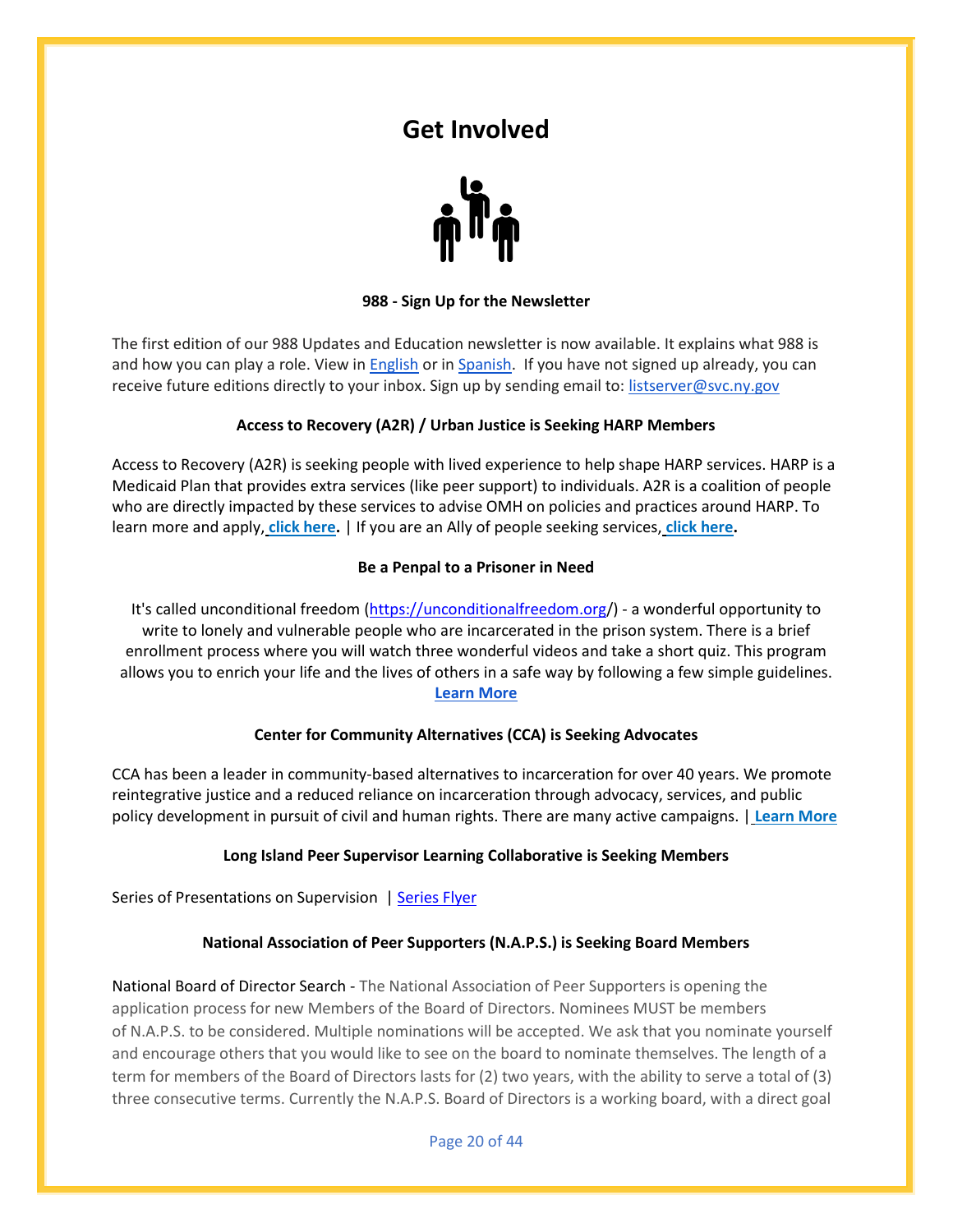of transitioning into a governing board. [\(Submit your nomination here.](https://docs.google.com/forms/d/e/1FAIpQLScwp2m2zrGry3KCpcm9xD5iCp-TyEPJ1lPr7_K5aenEjZrr1w/viewform)) If you would prefer to volunteer on a committee or in another way, please be on the lookout for a Volunteer application soon.

## **National Justice-Involved Peer Support Council is Seeking Members**

Council Mission: to provide national support and networking to advance the benefits, values, and diverse access of peer-supported, peer-operated, and peer-led initiatives for justice-involved individuals/returning citizens. Doors to Wellbeing | **[Learn More](https://aps-community.org/wp-content/uploads/2022/02/020422-DTW-National-Justice-Involved-Peer-Support-Council.pdf)**

## **New York City, DOHMH Consumer Advisory Board is Seeking Members**

The mission of the CAB is to review and make recommendations for existing and future DOHMH policies, programs, services, and issues that impact individuals with mental health needs. The CAB will strive to educate, protect human rights and dignity, and further cultural competency for individuals with mental health needs. For the application, **[click here.](https://aps-community.org/wp-content/uploads/2021/10/101821-NYC-DOHMH-CAB-Application-2022.docx)**

## **NYC Justice Peer Initiative is Seeking Members**

News from the White House: Biden-Harris Administration Expands Second Chance Opportunities for Formerly Incarcerated Persons! The Justice Peer Imitative (JPI) does not endorse or have any political considerations but when areas are initiated that involve us - WE DESERVE TO BE IN THE KNOW! Sign up to Join our Community: <https://mailchi.mp/707473840384/nyc-justice-peer> Or schedule a meeting with the JPI Director - <https://calendly.com/nyc-jpi-exec-dir>

## **NYS Rehabilitation Council Seeks Applicants for 2023-25 Term**

The New York State Rehabilitation Council is currently seeking diverse membership representation for its next 3-year term. Representing New Yorkers with disabilities, the State Rehabilitation Council (SRC) works collaboratively with ACCES-VR to provide valued advice and guidance on vocational rehabilitation services to the New York State Board of Regents and the Commissioner of Education. The SRC membership is made up of least 51% of members with a disability and is inclusive of membership of all races and ethnicities, genders, ages, and sexual orientations. **[Attached please find the application.](https://aps-community.org/wp-content/uploads/2022/04/042122-SRC-Announcement.pdf)**

## **NYS Trauma-Informed Network Seeks Contributors and Participants**

Our goal is to support champions of trauma responsive practices across the state with improved connection and access to quality resources. Here you can connect with other organizations around New York State, search resources and events on a variety of topics, and post resources and events that promote trauma-responsive practices. Together we can increase the collective understanding of trauma, improve practice, and support resilience throughout New York State. Not sure where to begin? Consider using the Trauma-Responsive Understanding Self-assessment Tool (TRUST), a free online assessment to determine where your organization might have the greatest opportunity for change. Visit the site: <https://www.traumainformedny.org/Home>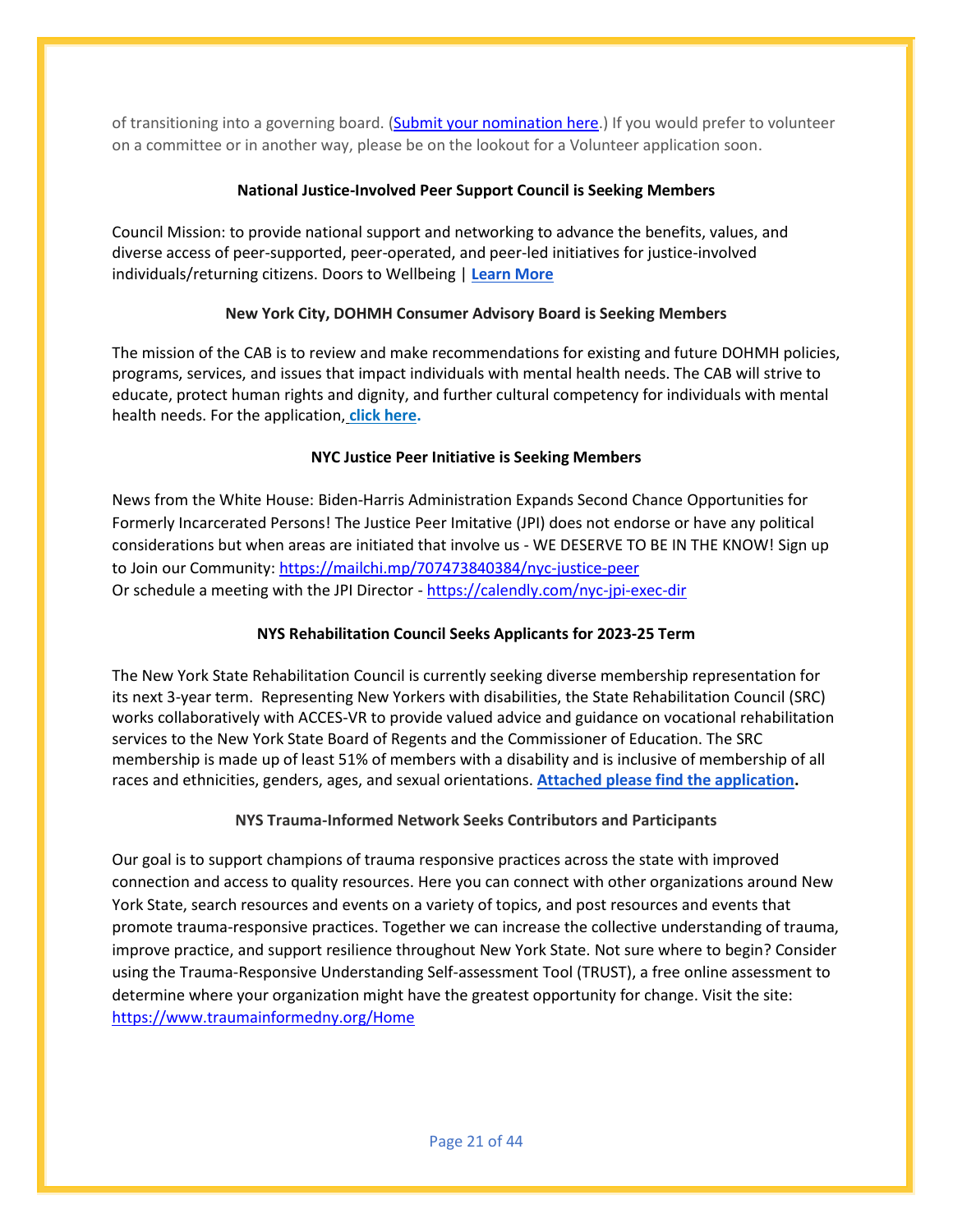#### **Reclaiming Employment**

Live & Learn, Inc. is now recruiting users for a free, new interactive platform for budding entrepreneurs with mental health challenges related to work. Our goal is to prepare users for the logistics and emotional ups and downs of self-employment. For a brochure, [click here.](https://aps-community.org/wp-content/uploads/2022/06/033_InformationalFlyer_Approved220509.pdf) Find out more at **[www.reclaimingemployment.com](http://www.reclaimingemployment.com/)** or email **[info@reclaimingemployment.com](mailto:info@reclaimingemployment.com)**

#### **Share Your Relapse Story: It Might Help Shape Policy**

We're accepting Anonymous Relapse Stories in order to help others understand how we want to be treated by our loved ones, caregivers, and employers. Please reply to CityVoices1995@gmail.com with your story. To learn more, **[click here.](https://aps-community.org/wp-content/uploads/2021/10/100021-Share-Your-Relapse-Story_-It-Might-Help-Shape-Policy.pdf)**

#### **Share Your Tobacco Story: It Might Help Others**

We're accepting stories from people who have stopped or reduced tobacco use in ways that can inspire others. We'll work with you to video record your story and create a gallery of Talking About Tobacco Champions. To learn more, send email to [academy.virtual.community@gmail.com](mailto:academy.virtual.community@gmail.com)

#### **The Copeland Center is Seeking Members**

It's A Great Time to Become a Member of the Copeland Center Community. We have Something for Everyone!| [Learn More](https://aps-community.org/wp-content/uploads/2022/03/030322-Copeland-Center.pdf)

#### **Youth Peer Services Advisory Council is Seeking Members**

The Youth Peer Services Advisory Council is made up of youth, young adults, Youth Peer Advocates, and adult allies across the state who have personal experience as a young person with a disability, emotional and/or behavioral health challenge, or experience in New York State systems such as mental health, special education, juvenile justice, foster care, addiction recovery, health care, etc. Our Mission: To utilize our personal lived experience and training to promote voice and choice for young people to be actively engaged in their own services and the service delivery system. We do this by ensuring the integrity of training and credentialing for Youth Peer Advocate (YPA) services. | **[Learn More](https://aps-community.org/wp-content/uploads/2021/10/101721-YPSAC-Flyer.pdf)**

#### **Veteran Resources**

Post deployment resources for Veterans MHTTC | [Learn More](https://myemail.constantcontact.com/New-Product-from-the-PS-MHTTC--Post-Deployment-Resources-for-Veterans.html?soid=1101289295579&aid=AfhpKg5CVf0)

#### **Youth Peer Services Advisory Council**

The Youth Peer Services Advisory Council is made up of youth, young adults, Youth Peer Advocates, and adult allies across the state who have personal experience as a young person with a disability, emotional and/or behavioral health challenge, or experience in New York State systems such as mental health, special education, juvenile justice, foster care, addiction recovery, health care, etc. Our Mission: To utilize our personal lived experience and training to promote voice and choice for young people to be actively engaged in their own services and the service delivery system. We do this by ensuring the integrity of training and credentialing for Youth Peer Advocate (YPA) services. | **[Learn More](https://aps-community.org/wp-content/uploads/2021/10/101721-YPSAC-Flyer.pdf)**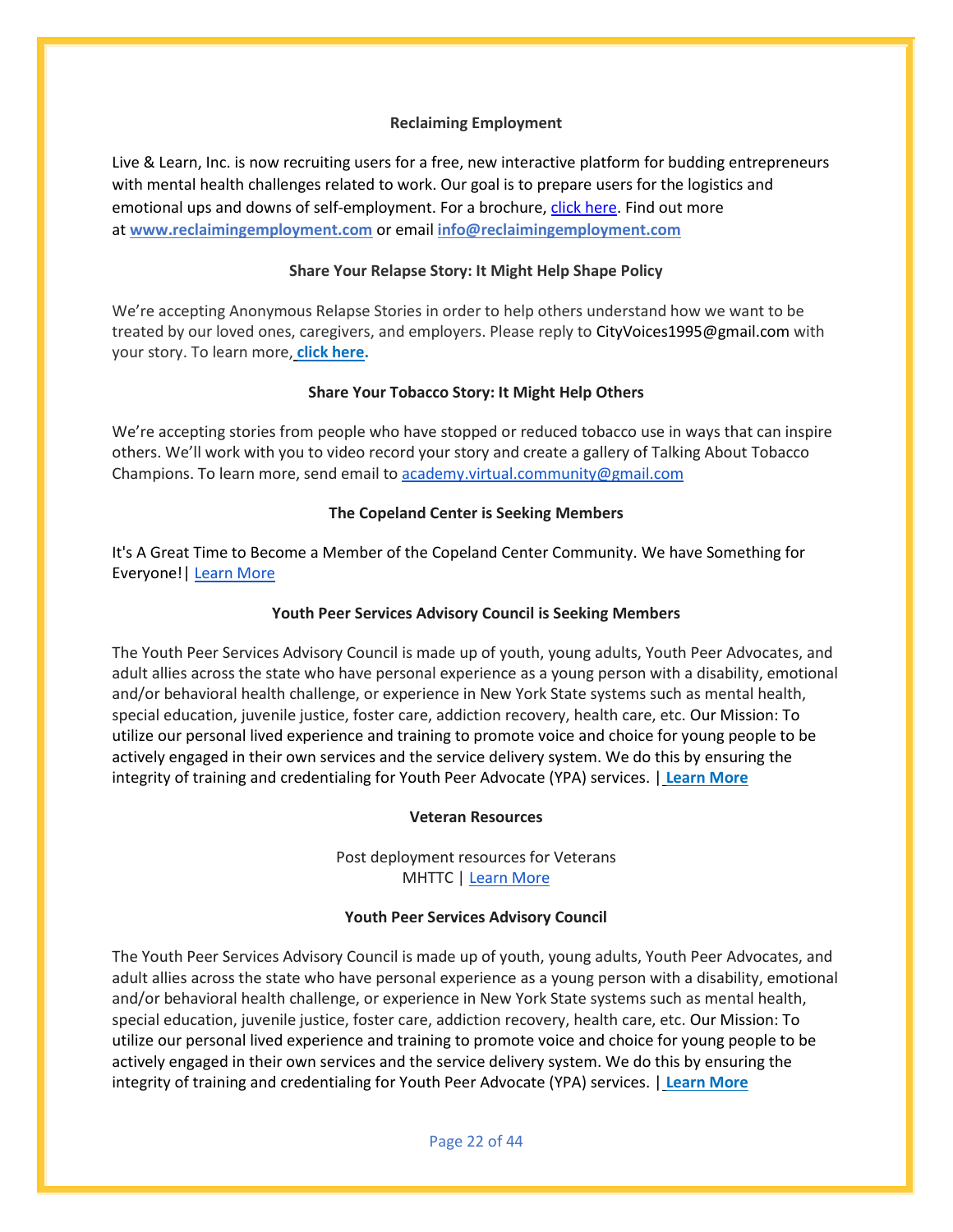## <span id="page-22-0"></span>**Research and Groups Conducting Surveys**



## INVITATION TO PARTICIPATE IN RESEARCH ON PEER SUPPORT SUPERVISION COMPETENCIES <mark>PLEASE RESPOND <u>HERE</u> BY FRIDAY, JUNE 24<sup>th</sup> EOD</mark>

Dear Peer Support Specialist Workforce and Supervisors of Peer Support Specialists,

Despite various challenges that we continue to encounter and witness in our communities and throughout the world, we hope this finds you reasonably well. We recognize how full your schedules are and appreciate your willingness to consider taking part in this current phase of important research on peer support supervision competencies that we began to explore last year.

Following a series of focus groups we conducted during the past year to develop competency statements for a five-function model of supervision, we are now in the next phase of this exciting research project to advance knowledge about peer support specialist supervision. The overall project goals are to 1) Conduct a needs assessment of supervisors and peer support specialists that will inform the activities of the Community of Practice (CoP) and the curriculum design for future Academy of Peer Specialists (APS) courses for the Supervisor Track and eventual credential for supervisors who meet certification standards for supervising peer support staff; and 2) Employ a Delphi method by which we seek to validate the five-function model of supervision (The Five Critical Functions of Supervision) which has been included in many presentations, workshops, and a peer-reviewed journal article.

We are pleased to share with you the final competency statements developed by focus groups in which some of you participated. We are now conducting a larger survey to help inform this final phase. The survey will be available from Monday, 6/6 until Thursday, 6/24 and should take about 20 minutes to complete. The survey asks you to provide demographic information and to rate a series of competency statements for importance, frequency, and criticality. Your responses will enable us to complete this project and subsequently produce additional guidance for the peer support specialist workforce, supervisors of peer support specialists, and other stakeholders in your organization. We expect to share findings by early fall.

We are truly excited by this opportunity to collectively describe the breadth and depth of peer support specialist supervision! Thank you for interest, commitment, and support of this project. Please do not hesitate to contact me with any questions. Deadline to respond: June 24 [Link to respond](https://research.njms.rutgers.edu/redcap/surveys/?s=YELR4779NWM8YKXE)

Jonathan P. Edwards and the Research Team (Amy B. Spagnolo, Rita Cronise, Gita Enders, and Joanne Forbes)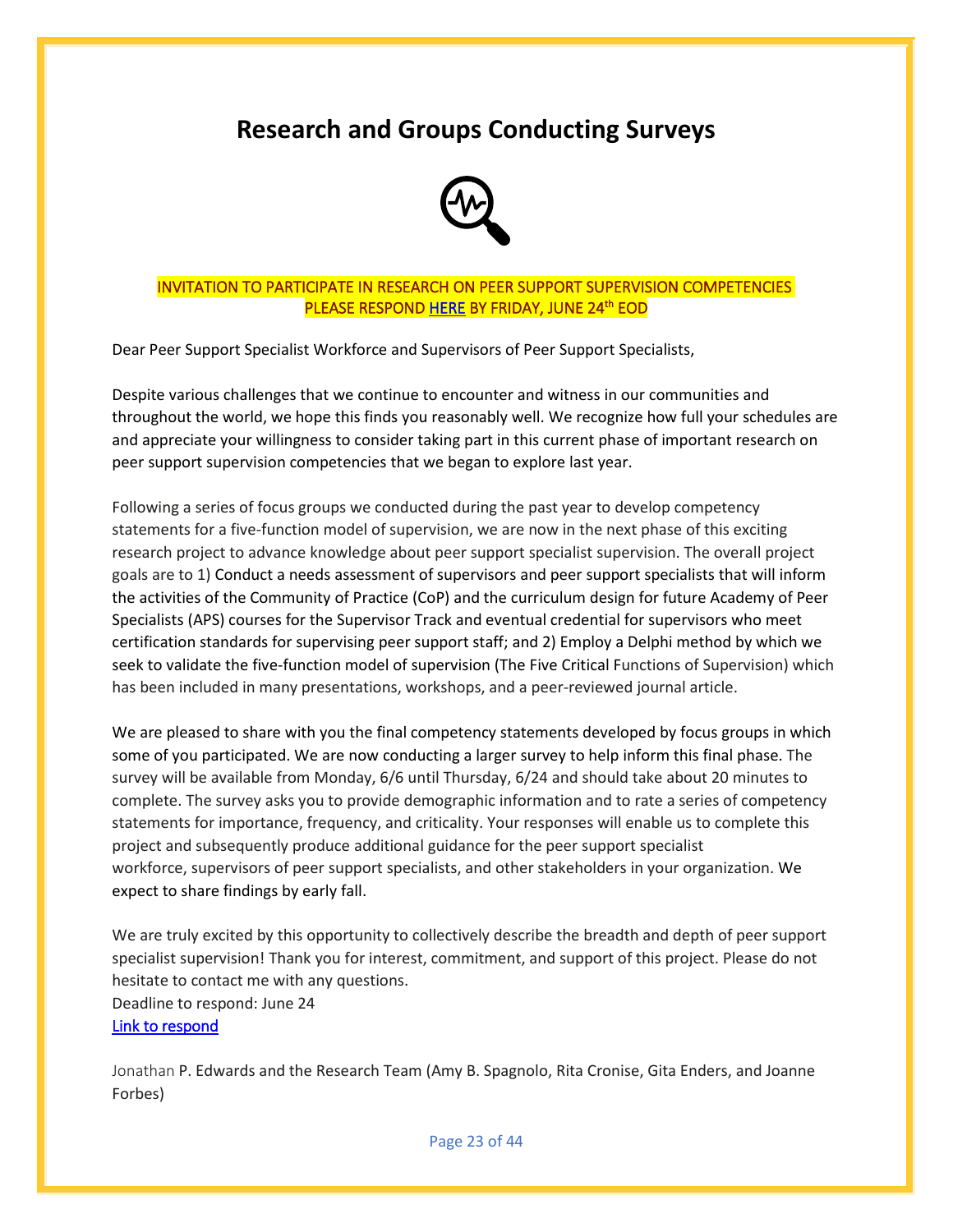## **Participants Needed for a Research Study: The Effect of Social Influence on Physical Activity in Adults with Psychiatric Disabilities**

**Description of Project:** The purpose of this study is to understand how relationships with friends, family, and healthcare providers as well as the community affect how people diagnosed with mental health conditions perform physical activity.

We are looking for 200 participants to take part in the research.

**To Be Eligible:** 1) participant must be 18 years of age or older, 2) have a mental health diagnosis of major depressive disorder, bipolar disorder, schizophrenia, schizoaffective disorder, or generalized anxiety disorder and, 3) be fluent in English (able to read, write, and speak).

#### **What you will do:**

You may complete a survey about your physical activity, how your relationships and community influence your physical activity, and provide information about your physical and mental health. The survey is expected to take between 20 and 30 minutes to complete.

### **To Participate:**

You may complete the survey by clicking the link below or scanning the QR code in the attached invitation. [https://rutgers.ca1.qualtrics.com/jfe/form/SV\\_77Fnz6gEVSlQcE6](https://nam02.safelinks.protection.outlook.com/?url=https%3A%2F%2Frutgers.ca1.qualtrics.com%2Fjfe%2Fform%2FSV_77Fnz6gEVSlQcE6&data=05%7C01%7Crmc277%40shp.rutgers.edu%7C9a375febab5c4d1f33dd08da48a86755%7Cb92d2b234d35447093ff69aca6632ffe%7C1%7C0%7C637902185364772319%7CUnknown%7CTWFpbGZsb3d8eyJWIjoiMC4wLjAwMDAiLCJQIjoiV2luMzIiLCJBTiI6Ik1haWwiLCJXVCI6Mn0%3D%7C3000%7C%7C%7C&sdata=jbIKi%2BOgmuQc9nmsxPmTIlY8zk71k9wOk8proN6e3LY%3D&reserved=0)

If you have questions or would like assistance with completing the surveys, please contact the principal investigator of the study, Sean Karyczak, at [karyczse@rutgers.edu.](mailto:karyczse@rutgers.edu) or 908 (889) 2501.

Participants will be compensated a \$10 gift card for their participation in the study. IRB Approved [\(View QR code and invitation\)](https://aps-community.org/wp-content/uploads/2022/06/Karyczak-Recruitment-Flyer.pdf).

## **Coaching and Advancement for Peer Providers (CAPP)**

The Center for Psychiatric Rehabilitation at Boston University is developing and testing a coaching service called Coaching and Advancement for Peer Providers (CAPP). We need Peer Support Specialists (PSS) to participate in our study. You will get \$25 each time you fill out a survey (\$100 total/4 surveys.) **[Learn More](https://aps-community.org/wp-content/uploads/2022/03/030622-App-C-Peer-provider-flyer_v3.pdf)**

## **Credible Messenger Survey**

For the last year, we've been building a robust survey to examine how COVID-19 has impacted the work of Credible Messengers, in collaboration with the New School's Center for New York City Affairs. | **[Learn](https://newschool.qualtrics.com/jfe/form/SV_3ds1k8fkqKkSr1c)  [More](https://newschool.qualtrics.com/jfe/form/SV_3ds1k8fkqKkSr1c)**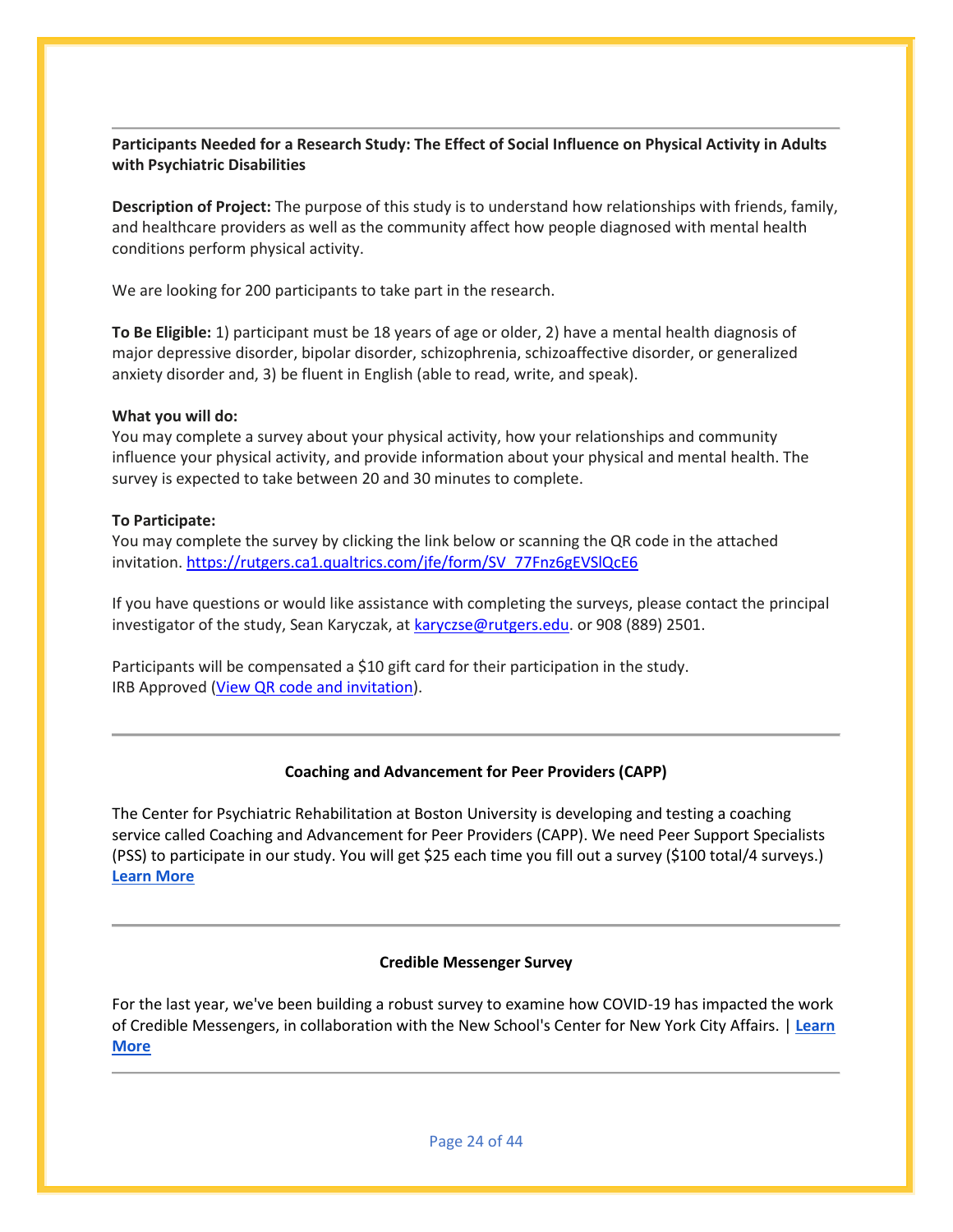#### **Developing a Culturally Relevant Wellness Model for Young Black Adults!**

We are interested in creating a wellness model informed by the lived experience of young Black adults that may, in the future, be integrated into mental health, substance use, and trauma peer led wellness programs to potentially improve well-being outcomes among this population. We are recruiting participants to provide feedback on a newly developed wellness model, created for and by young Black adults. You don't need to be a researcher to offer ideas. | [Learn More](https://aps-community.org/wp-content/uploads/2022/03/032922-Rutgers-Black-Wellness.pdf)

### **Emergency Preparedness Access-A-Ride Survey**

The Access-A-Ride Reform Group (AARRG!) would like to know about any safety issues you've had while using Access-A-Ride during the ongoing COVID pandemic. It should take you less than five minutes to complete this survey, and your answers will allow us to advocate for better conditions for Access-A-Ride customers. | **[Learn More](https://forms.office.com/pages/responsepage.aspx?id=3SF2zcMW9k-zcaH1c2MhJZgHLMIY4M1BqUxYmCf8-l9URE9CTko4TVcwMlBaQ1NINFk5WlBETk9SMi4u)**

## **Supporting Each Other Survey (Wildflower Alliance)**

This survey is intended to take a look at what sorts of responses actually feel supportive. The results will be shared in 2022 and will help guide us in our work and training approaches.

#### **[Learn More](https://www.surveymonkey.com/r/SUPPORTsurvey22)**

## **Supported Education Survey** (Courtesy The Key Update)

Do you operate a program that provides dedicated supported education services for individuals with psychiatric disabilities/mental health conditions? If so, you are invited to complete a survey to help create a National Supported Education Database (NSEdD). **[| Learn More](http://cafetacenter.net/new/wp-content/uploads/2022/01/SurveyFlyer-w-Logos.pdf)**

## **World Psychiatric Association**

Working Group on Providing Mental Health Care for Refugees and Migrants invites you to complete a survey on attitudes towards cultural psychiatry and psychotherapy. | **[Learn More](https://aps-community.org/wp-content/uploads/2022/01/011222-World-Psychiatric-Association.pdf)**

## **Researchers: Do you Need Participants for a Study or Survey?**



If you are a researcher, work for a research institute, or are conducting a survey of the peer support workforce (and related populations) and are seeking participants send a description of your study to **[academy.virtual.community@gmail.com](mailto:academy.virtual.community@gmail.com)**.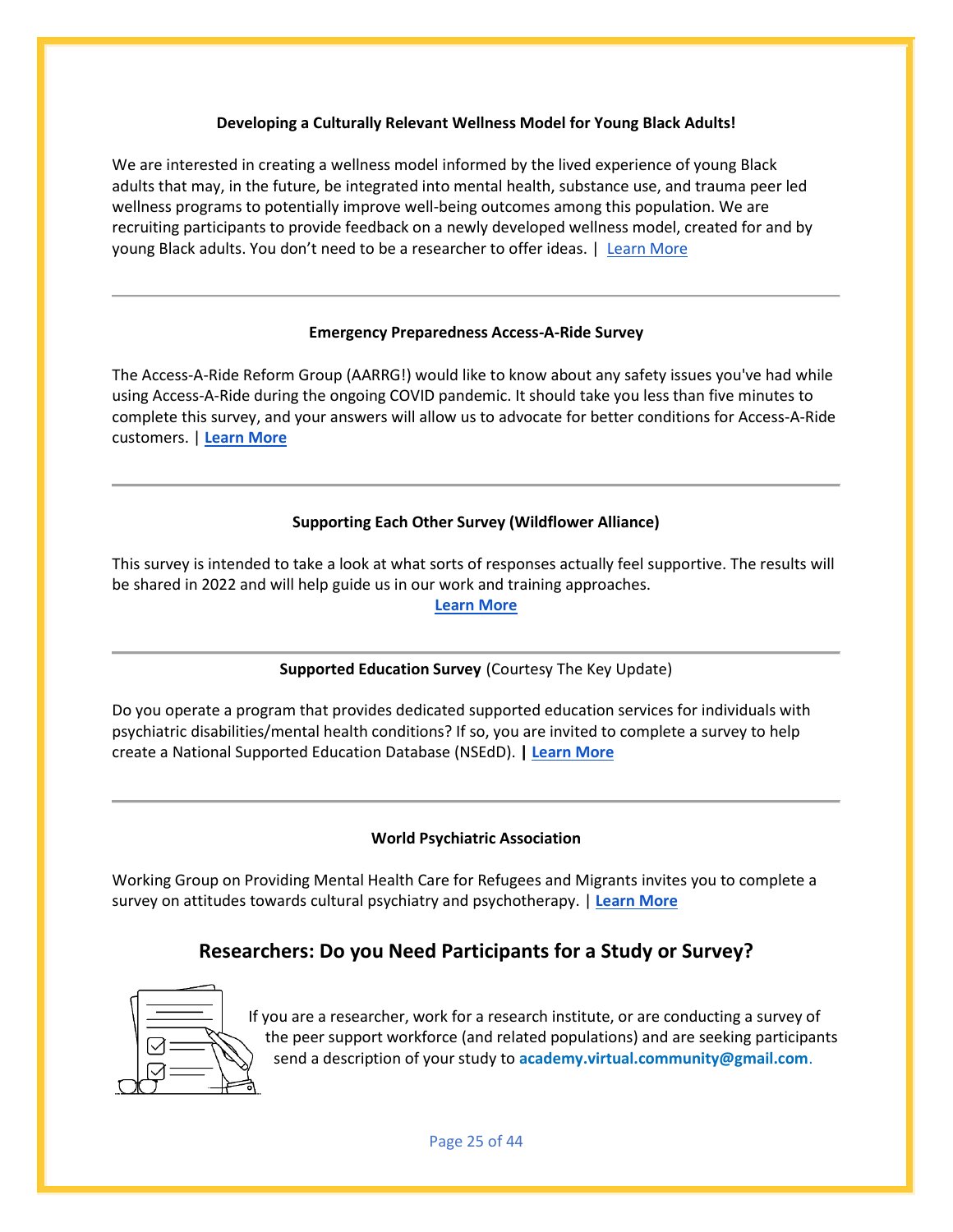## **Resources**



## <span id="page-25-0"></span>**Addressing Community Grief and Trauma in the Wake of the Tragedy in Buffalo**

OMH held a statewide community webinar, "Addressing Community Grief and Trauma in the Wake of the Tragedy in Buffalo." The presentation was designed to help community leaders - such as clergy, education officials, local government, public safety leads, and behavioral health providers - with understanding how to assist individuals, families, and youth coping with the grief and trauma caused by this horrific event. The presentation provided general information about the mental health effects of racism and violence, crisis response, and helping others cope with grief and trauma. Specific information focused on children and youth. While we discussed the impact of the tragic event in Buffalo, the focus was statewide. We were encouraged to see that more than 1,000 individuals who are interested in assisting with New York State's healing process attended online.

If you weren't able to attend, you can find a recording of the proceedings at:

[https://www.youtube.com/watch?v=nVmjFYnQPDM.](https://nam02.safelinks.protection.outlook.com/?url=https%3A%2F%2Fwww.youtube.com%2Fwatch%3Fv%3DnVmjFYnQPDM&data=05%7C01%7Crmc277%40shp.rutgers.edu%7Cedf54f83cefe43fba0ce08da399c6805%7Cb92d2b234d35447093ff69aca6632ffe%7C1%7C0%7C637885641180633410%7CUnknown%7CTWFpbGZsb3d8eyJWIjoiMC4wLjAwMDAiLCJQIjoiV2luMzIiLCJBTiI6Ik1haWwiLCJXVCI6Mn0%3D%7C3000%7C%7C%7C&sdata=xLmUeBcPpS6SMBGpBN0t6KMpqjwHtvvqAv%2BV%2F81fT4w%3D&reserved=0)

Presentation slides: [https://omh.ny.gov/omhweb/disaster\\_resources/buffalo-tragedy-webinar.pdf](https://nam02.safelinks.protection.outlook.com/?url=https%3A%2F%2Fomh.ny.gov%2Fomhweb%2Fdisaster_resources%2Fbuffalo-tragedy-webinar.pdf&data=05%7C01%7Crmc277%40shp.rutgers.edu%7Cedf54f83cefe43fba0ce08da399c6805%7Cb92d2b234d35447093ff69aca6632ffe%7C1%7C0%7C637885641180633410%7CUnknown%7CTWFpbGZsb3d8eyJWIjoiMC4wLjAwMDAiLCJQIjoiV2luMzIiLCJBTiI6Ik1haWwiLCJXVCI6Mn0%3D%7C3000%7C%7C%7C&sdata=m%2FS45bmE7CUKKMIUEOJkk%2BDEWvi9NAnBezFxZWVaQVw%3D&reserved=0) Additional resources for New Yorkers impacted by the Buffalo shooting are available at: [https://omh.ny.gov/omhweb/disaster\\_resources/emergency-mental-health-resources.html](https://nam02.safelinks.protection.outlook.com/?url=https%3A%2F%2Fomh.ny.gov%2Fomhweb%2Fdisaster_resources%2Femergency-mental-health-resources.html&data=05%7C01%7Crmc277%40shp.rutgers.edu%7Cedf54f83cefe43fba0ce08da399c6805%7Cb92d2b234d35447093ff69aca6632ffe%7C1%7C0%7C637885641180633410%7CUnknown%7CTWFpbGZsb3d8eyJWIjoiMC4wLjAwMDAiLCJQIjoiV2luMzIiLCJBTiI6Ik1haWwiLCJXVCI6Mn0%3D%7C3000%7C%7C%7C&sdata=Uez6Jw3mGyYwrrhcz7NjhCApr0MZSKd9glHdAUED3Qs%3D&reserved=0) For a statement issued by NYAPRS following the shooting, **[click here.](https://aps-community.org/wp-content/uploads/2022/05/052122-NYAPRS-Statement-on-Shooting.pdf)**

For an article (distributed through NYAPRS ENews) on [Societal Factors that Should Be Considered in](https://aps-community.org/wp-content/uploads/2022/05/052122-Factors-to-Consider-in-Shootng.pdf)  [Wake of Buffalo Shooting,](https://aps-community.org/wp-content/uploads/2022/05/052122-Factors-to-Consider-in-Shootng.pdf) **click here.**

For resources from the Center for the Study of Traumatic Stress (provided by the NYS Trauma-Informed Network), see the following:

- [Information for First Responders on Emotional Reactions to Human Bodies in Mass Death](https://aps-community.org/wp-content/uploads/2022/05/052122-1-CSTS_Mass_Death_Exposure_Emotional_Reactions_for_First_Responders.pdf)
- [Leadership Communication: Anticipating and Responding to Stressful Events](https://aps-community.org/wp-content/uploads/2022/05/052122-2-CSTS_Leadership_Communication_Anticipating_Responding_to_Stressful_Events.pdf)
- [The Debriefing Debate](https://aps-community.org/wp-content/uploads/2022/05/052122-3-CSTS_Understanding_Psychological_Debriefings_After_Disaster.pdf)
- [Restoring a Sense of Well-Being in Children After a Disaster](https://aps-community.org/wp-content/uploads/2022/05/052122-4-CSTS_Restoring_Wellbeing_in_Children_After_Disaster.pdf)
- [Grief Leadership: Leadership in the Wake of Tragedy](https://aps-community.org/wp-content/uploads/2022/05/052122-5-CSTS_Leadership_Grief_and_Tragedy.pdf)
- Safety, Recovery and Hope after Disaster [Helping Communities and Families Recover](https://aps-community.org/wp-content/uploads/2022/05/052122-6-CSTS_PFA_Helping_Community_and_Families_Recover_After_Disaster.pdf)
- [Coping with Stress Following a Mass Shooting](https://aps-community.org/wp-content/uploads/2022/05/052122-7-CSTS_Coping_with_Stress_Following_Mass_Shooting.pdf)

National Child Traumatic Stress Network - [Resources in Response to the Buffalo Supermarket Hate](https://aps-community.org/wp-content/uploads/2022/05/052122-Additional-Resource-on-the-Shooting.pdf)  [Crime](https://aps-community.org/wp-content/uploads/2022/05/052122-Additional-Resource-on-the-Shooting.pdf)

## **2-1-1 - Need Help? Unsure Where to Go?**

2-1-1 is a number to call for free and confidential community referral for food, shelter, rent assistance, childcare options, and other types of community assistance. | **[Learn More](https://aps-community.org/wp-content/uploads/2022/04/040922-211-resource.pdf)**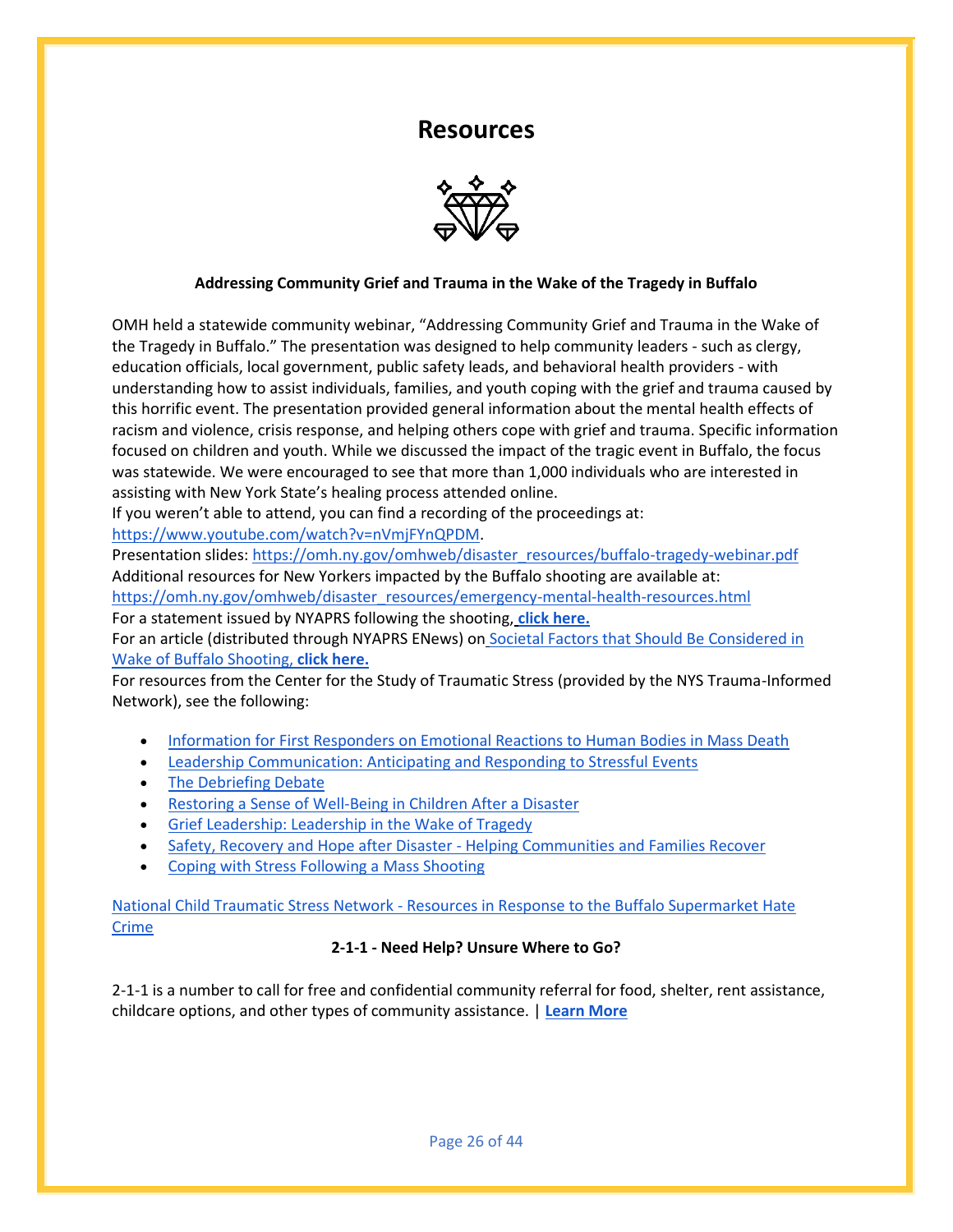#### **988 – A Guide to 988**

The main purpose of the 988 number is to simplify access to suicide prevention services and mental health crisis counselors. To achieve this legislation was introduced in 2020 to create a nation-wide threedigit number (988) that will be routed through the existing National Suicide Prevention Lifeline. 988 will be available across the country by July 16, 2022. By creating a mental health crisis number, law enforcement's involvement in mental health crises may be reduced. This shift in mental health crisis response has the potential to break the cycle of ER visits, involvement in the criminal justice system, and experiences with homelessness, which disproportionately affect historically marginalized communities. This guide highlights benefits of 988, reviews key pieces of the federal legislation, and describes statelevel efforts. MHTTC | **[Learn More](https://mhttcnetwork.org/centers/southeast-mhttc/product/guide-988-americas-suicide-prevention-and-mental-health-crisis)**

#### **Access to Recovery (Recordings)**

- Introducing CORE: Community Empowerment 1/28/22
- Medicaid 101, HARP 101, A2R 2/16/22 | **[Learn More](https://mhp.urbanjustice.org/a2r-events/)**

### **Asian American and Pacific Islander Heritage Month**

May was [Asian American and Pacific Islander \(AAPI\) Heritage Month,](https://nam02.safelinks.protection.outlook.com/?url=https%3A%2F%2Fdefault.salsalabs.org%2FT965364a4-6238-4a4b-9d87-e16101ddab56%2Fcc9f68e0-5ca3-4753-8b0a-258fe6ffcc07&data=05%7C01%7Crmc277%40shp.rutgers.edu%7Cf321b3db18d64cb8a6de08da3a7f53ba%7Cb92d2b234d35447093ff69aca6632ffe%7C1%7C0%7C637886615787499441%7CUnknown%7CTWFpbGZsb3d8eyJWIjoiMC4wLjAwMDAiLCJQIjoiV2luMzIiLCJBTiI6Ik1haWwiLCJXVCI6Mn0%3D%7C3000%7C%7C%7C&sdata=5rOQkaCKS3hMGLOWNE11Q%2ByCZ1dlcpQqmbO6b%2Fr1y1E%3D&reserved=0) a time to a celebrate AAPI individuals in the United States. Older adults make up 10% of the AAPI population in the U.S., and AAPI older adults face barriers—such as linguistic isolation—which can affect their access to health care, economic opportunities, and social services. | **[Learn More](https://aps-community.org/wp-content/uploads/2022/05/052122-NCLER-AsianAmerican.pdf)**

## **Asian American and Pacific Islander Heritage Month – OMH Celebration!**

(A letter to the community from Matt Canutson, OMH Diversity and Inclusion Officer) As we celebrate Asian American and Pacific Islander Heritage Month this month, we would like to honor and recognize the remarkable contributions and commitment that OMH's Asian American and Pacific Islander employees make to the mental health field, every single day. We recognize the current and historic disparities that exist for these communities and as an Agency remain committed to ensuring that supports and services are put in place to promote equity and inclusivity for all. **[Learn More](https://wp.me/pcdsIz-5gP)**

#### **Behavioral Health News Update**

The Triumph of Recovery. Note: Steve Miccio is being recognized for the Behavioral Health Advocacy Award | **[Current Issue](https://behavioralhealthnews.org/current-issue)**

## **Cooling Assistance Benefit (HEAP)**

If you are eligible, you may receive one Cooling Assistance benefit per applicant household for the purchase and installation of an air conditioner or a fan to help your home stay cool. In circumstances where an air conditioner cannot be safely installed, a fan will be provided. Only one air conditioner or fan, not to exceed \$800 with installation, will be provided per applicant household. No additional HEAP cash benefits are available.**| [Learn More](https://aps-community.org/wp-content/uploads/2022/04/042122-Cooling-Assistance.pdf)**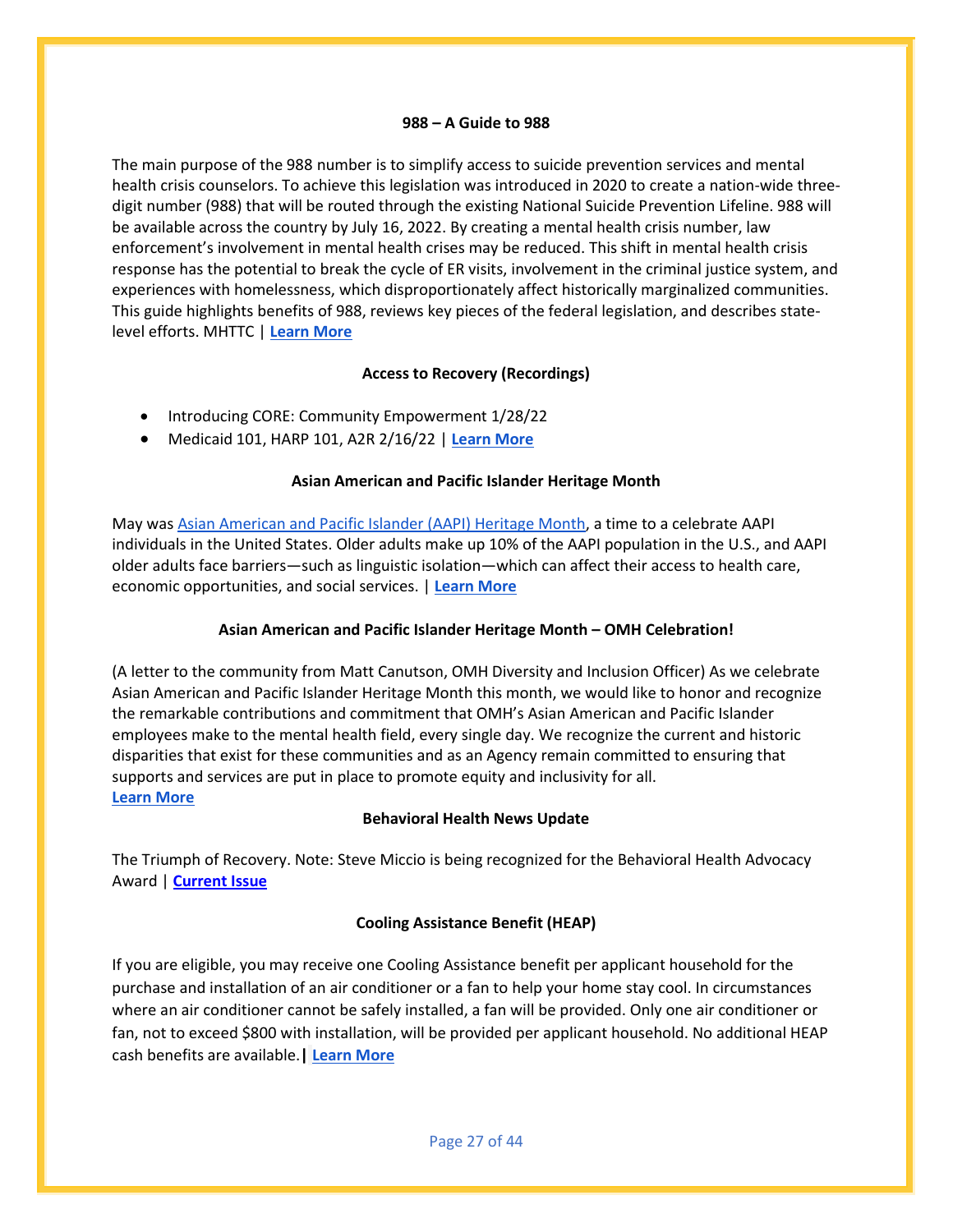#### **CCSI Rooted in Resilience**

30 Years of Impact Video Series, CCSI **[| Learn More](https://www.ccsi.org/)**

#### **CORE Pre-recorded Webinar**

New York State's (NYS) Office of Mental Health (OMH) and Office of Addiction Services and Supports (OASAS) recorded a webinar for all providers of CORE Psychosocial Rehabilitation (PSR) focused on how PSR can be used to support an individual's educational and employment goals. This webinar provides a brief introduction to the Supported Employment and Educational components of CORE PSR, Centers for Medicare & Medicaid Services (CMS) rules around service delivery and allowable interventions under Medicaid, changing how we think about employment and educational goals, the differences between BH HCBS and CORE PSR, training requirements for staff and supervisors providing CORE PSR, and CORE PSR billing information. **[Learn More](https://mcsilverinstituteatnyusilver.cmail19.com/t/ViewEmail/i/67DDE689C2452E7E2540EF23F30FEDED/224A608AC44DAD34948D468F162BC46E?alternativeLink=False)**

#### **CTAC | It All Starts with Engagement**

Engaging youth and families is the first step in building a positive working relationship. Click on the links below to check out some of out offerings on th[e Self-Learning Center](https://nam02.safelinks.protection.outlook.com/?url=https%3A%2F%2Fmcsilverinstituteatnyusilver.cmail20.com%2Ft%2Fi-l-chturiy-jujjcdjkr-y%2F&data=04%7C01%7Crmc277%40shp.rutgers.edu%7Cc6735b55542544feb28408da012959e9%7Cb92d2b234d35447093ff69aca6632ffe%7C1%7C0%7C637823574352150613%7CUnknown%7CTWFpbGZsb3d8eyJWIjoiMC4wLjAwMDAiLCJQIjoiV2luMzIiLCJBTiI6Ik1haWwiLCJXVCI6Mn0%3D%7C3000&sdata=%2Fi%2FRJkcNESdWuohBy3V82ndSL9RmfReiSW6rEBuiJAw%3D&reserved=0) at [CTACNY.org](https://nam02.safelinks.protection.outlook.com/?url=https%3A%2F%2Fmcsilverinstituteatnyusilver.cmail20.com%2Ft%2Fi-l-chturiy-jujjcdjkr-j%2F&data=04%7C01%7Crmc277%40shp.rutgers.edu%7Cc6735b55542544feb28408da012959e9%7Cb92d2b234d35447093ff69aca6632ffe%7C1%7C0%7C637823574352150613%7CUnknown%7CTWFpbGZsb3d8eyJWIjoiMC4wLjAwMDAiLCJQIjoiV2luMzIiLCJBTiI6Ik1haWwiLCJXVCI6Mn0%3D%7C3000&sdata=blx%2B%2BO6WwXx0yuI65yd9I9Z446Kn7O68psz7%2FItyiUs%3D&reserved=0) (To access the Self-Learning Center, use the same credentials you would use to log into our Registration System or [CTACNY.org\)](https://nam02.safelinks.protection.outlook.com/?url=https%3A%2F%2Fmcsilverinstituteatnyusilver.cmail20.com%2Ft%2Fi-l-chturiy-jujjcdjkr-t%2F&data=04%7C01%7Crmc277%40shp.rutgers.edu%7Cc6735b55542544feb28408da012959e9%7Cb92d2b234d35447093ff69aca6632ffe%7C1%7C0%7C637823574352150613%7CUnknown%7CTWFpbGZsb3d8eyJWIjoiMC4wLjAwMDAiLCJQIjoiV2luMzIiLCJBTiI6Ik1haWwiLCJXVCI6Mn0%3D%7C3000&sdata=Fe%2BJrAcliOAHW4RU%2FhUIGpQ0KwsATUDl83SiCLH7zKM%3D&reserved=0).

#### **Credible Messenger National Report**

A Gathering Movement" New Research on Credible Messenger Mentoring Across the US | **[Learn More](https://mailchi.mp/4e680d74fa3b/community-leadership-certificate-program-spring-2020-info-sessions-13433437?e=fed114f374)**

#### **CUCS (Center for Urban Community Services)**

Academy for Justice-Involved Practitioners - **[Newsletter](https://aps-community.org/wp-content/uploads/2022/05/052122-CUCS-Newsletter.pdf) [| June Catalog](https://aps-community.org/wp-content/uploads/2022/05/052122-CUCS-Catalog.pdf)**

#### **Deegan - Using Medication Optimally to Support Recovery**

Patricia Deegan, Ph.D. published a thought-provoking column in the journal Psychiatric Services called "The Journey to Use Medication Optimally to Support Recovery." In this column, Pat identified eight common challenges people face on this journey. You can access this articl[e here.](https://ps.psychiatryonline.org/doi/10.1176/appi.ps.201900506?fbclid=IwAR1U82X4ybu77CrnqnuAMGkY7cndKxzHNSSKJ5HVUOZuctSugc1kj0h-af4) Center for Practice Innovation | [Learn More](https://practiceinnovations.org/resources/using-meds-to-help-me-get-the-life-i-want)

#### **East Side Institute**

The East Side Institute for Group and Short-Term Psychotherapy is an international educational, and research center for developing and promoting alternative and [radically humanizing approaches](https://eastsideinstitute.org/basics/) in psychology, education and community building.

[View their Calendar](https://eastsideinstitute.org/events-calendar) | [Learn More](https://eastsideinstitute.org/about/)

#### **En Español Webpage**

Sobre Nosotros, Productos en Español, Recursos de COVID-19, Iniciativa de salud mental escolar del **[MHTTC.](https://mhttcnetwork.org/centers/northeast-caribbean-mhttc/en-espanol)**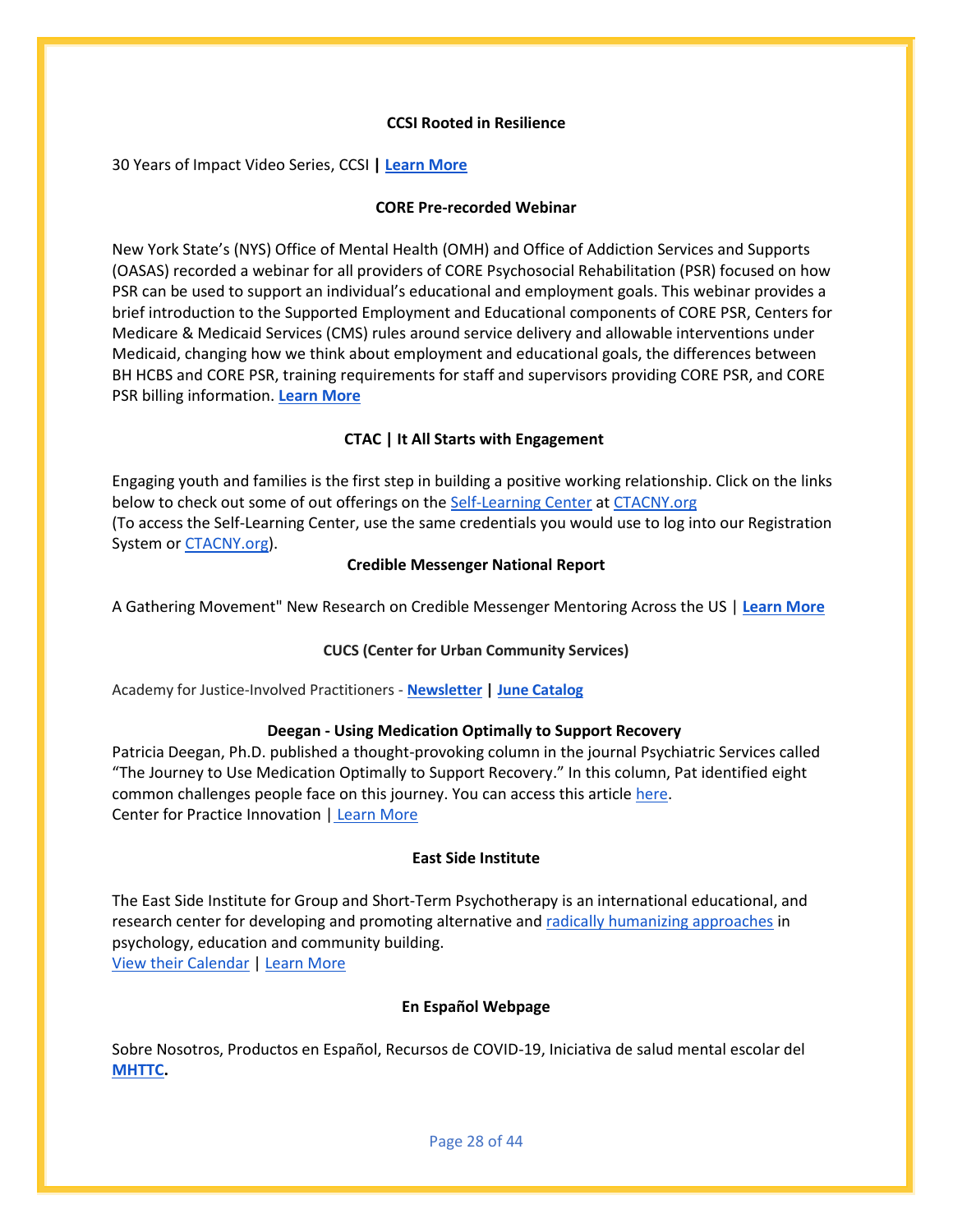#### **Equity as a Foundation for Leadership**

The College for Behavioral Health Leadership

Leaders must embody equity as an operating principle – as a mindset – to transform behavioral health systems. To learn more about the experiences of and recommendations for developing equity-grounded leaders and prioritizing health equity, see the [report.](https://www.leaders4health.org/resources/equity-as-a-foundation-for-leadership-experiences-and-recommendations-for-behavioral-health-leaders/) | [Learn More](https://www.leaders4health.org/equity-grounded-leadership-fellow-program/)

#### **Equity, Diversity and Inclusion: Inclusive Language Guidelines (APA) [Learn More](https://www.apa.org/about/apa/equity-diversity-inclusion/language-guidelines.pdf)**

### **Evidence Based Practices - Keeping It Practical: Core Skills**

Evidence-based practices are often the gold standard for supporting recovery for people with severe mental illness. But, we are not all working in environments with the staffing and/or financial capacity to achieve full fidelity to these models. The on-demand recordings from this 6-part series features leading experts as they review the core aspects of several evidence-based practices and focus on practical skills that participants can do now to make a difference. Click on the links below to watch the on-demand recordings. MHTTC | **[Learn More](https://mhttcnetwork.org/centers/southeast-mhttc/keeping-it-practical-core-skills-evidence-based-practices)**

#### **HIV and Aging Resources**

Recently, a brochure was created and made available about the importance for older adults over the age of 50 to "Stay Connected". | **[Learn More](https://aps-community.org/wp-content/uploads/2022/03/032322-HIV-and-Aging.pdf)**

#### **Housing and Homeless Resource Center**

This resource provides guidance on helping individuals who are experiencing homelessness obtain identification (ID) documents, including birth certificates, Social Security cards, state-issued IDs, DD214s, and Green Cards. (Repeating the February Newsletter with Toolkit) | [Learn More](https://aps-community.org/wp-content/uploads/2022/03/030322-Homeless-and-Housing.pdf)

#### **Live & Learn Newsletter**

This month, our Live & Learn newsletter is focused on acknowledging and supporting the important work of mental health professionals. We're featuring news, resources and offerings from some relevant organizations, so read on, enjoy, and feel free to share. Thank you for joining us. | **[Learn More](https://aps-community.org/wp-content/uploads/2022/05/052122-Live-n-Learn-Newsletter.pdf)**

#### **Maternal Mental Health Hotline**

HHS Launches New Maternal Mental Health Hotline - On May 6, the U.S. Health and Human Services Department's Health Resources and Services Administration (HRSA) announced the launch of the Maternal Mental Health Hotline, a new, confidential, toll-free hotline for expecting and new moms experiencing mental health challenges. The hotline is accessible by phone or text at 1-833-9- HELP4MOMS (1-833-943-5746) in English and Spanish. For more information, clic[k here.](https://www.hhs.gov/about/news/2022/05/06/hhs-launches-new-maternal-mental-health-hotline.html)

#### **MHTTC | 2021 Needs Assessment Findings**

Mental Health Technology Transfer Center (MHTTC) Network (Repeating the Findings) | **[Learn More](https://mailchi.mp/mhttcnetwork.org/2021_mhttc_needs_assessment_findings?e=4ae9a0fcfa)**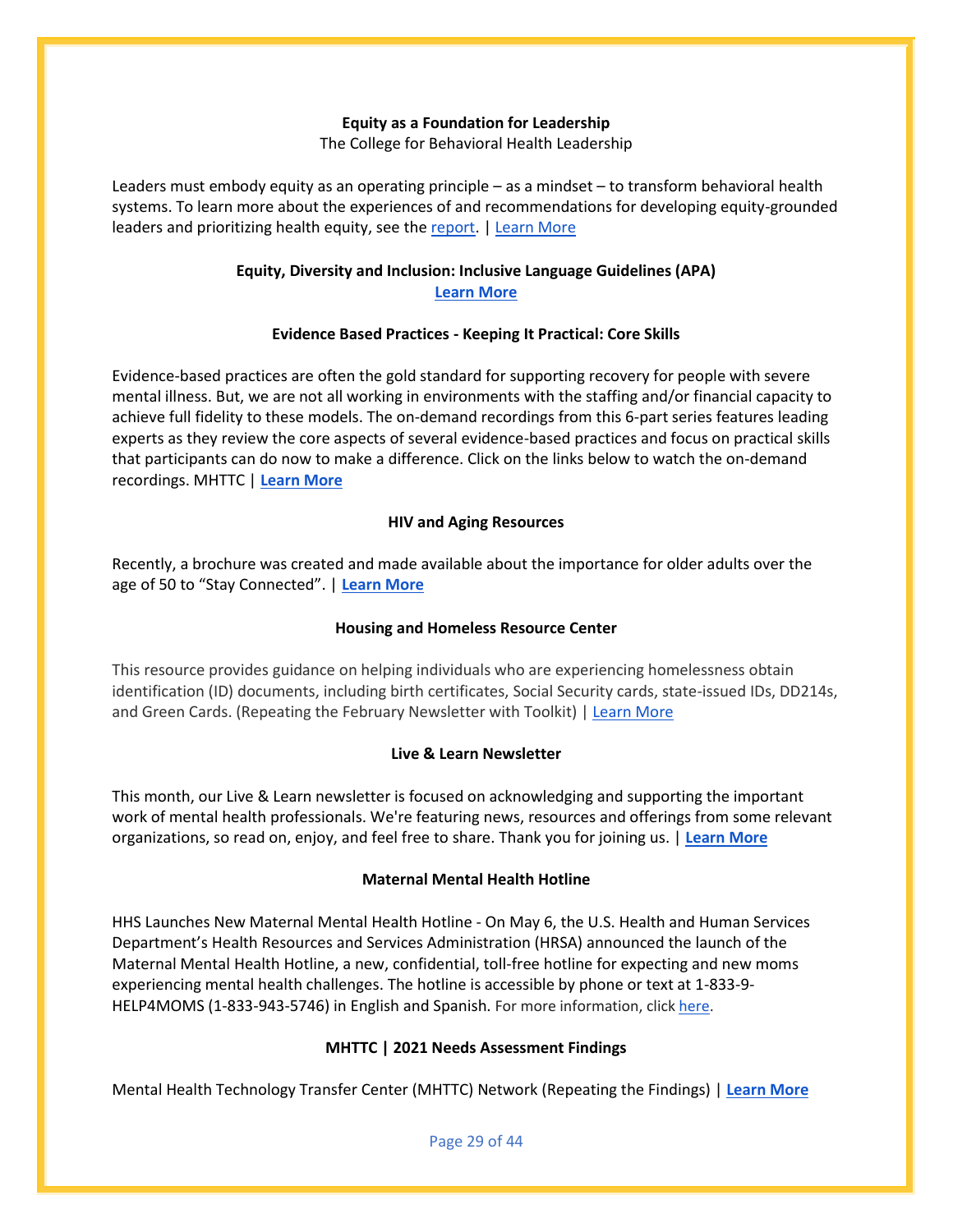#### **National Association of Peer Supporters (N.A.P.S.)**

News and Opportunities. | **[Learn More](https://aps-community.org/wp-content/uploads/2022/06/N.A.P.S.-News.pdf)**

#### **Office for New Americans**

New York State Office for New Americans (ONA) Webinar: Trauma-Informed Care for Immigrant Service Providers & Legal Advocates held on May 24, 2022.

- [Recording link](https://meetny.webex.com/meetny/ldr.php?RCID=144139e0056b05ec52496f98058f6d69)
- [PowerPoint slides](https://aps-community.org/wp-content/uploads/2022/06/061222-ONA-1-Webinar-Trauma-Informed-Care_Final-v2.pdf)
- [Q&A for questions submitted in the Webinar Exit Poll](https://aps-community.org/wp-content/uploads/2022/06/061222-ONA-QA_Webinar_052422.pdf)
- Articles shared by Keighly Rector, webinar presenter
	- o [Vicarious Trauma](https://aps-community.org/wp-content/uploads/2022/06/061222-ONA-2-Cartwright-Harris-Vicarious-Trauma-and-Ethical-Obligations-for-Attorneys-Representing-Immigrant-Clients.pdf)
		- o [Trauma-informed Lawyering](https://aps-community.org/wp-content/uploads/2022/06/061222-ONA-3-Katz-Haldar-The-Pedagogy-of-Trauma-Informed-Lawyering.pdf)

New York State Office for New Americans (ONA) - 1-800-566-7636 | [https://dos.ny.gov/office-new](https://nam02.safelinks.protection.outlook.com/?url=https%3A%2F%2Fdos.ny.gov%2Foffice-new-americans&data=05%7C01%7Crmc277%40shp.rutgers.edu%7C9666d2bc37904d01ebaf08da43508957%7Cb92d2b234d35447093ff69aca6632ffe%7C1%7C0%7C637896310553463071%7CUnknown%7CTWFpbGZsb3d8eyJWIjoiMC4wLjAwMDAiLCJQIjoiV2luMzIiLCJBTiI6Ik1haWwiLCJXVCI6Mn0%3D%7C3000%7C%7C%7C&sdata=pen3z0x3gICa6TKbWuvHTZvdT%2F7WP%2B6uLYMN3buGGyA%3D&reserved=0)[americans](https://nam02.safelinks.protection.outlook.com/?url=https%3A%2F%2Fdos.ny.gov%2Foffice-new-americans&data=05%7C01%7Crmc277%40shp.rutgers.edu%7C9666d2bc37904d01ebaf08da43508957%7Cb92d2b234d35447093ff69aca6632ffe%7C1%7C0%7C637896310553463071%7CUnknown%7CTWFpbGZsb3d8eyJWIjoiMC4wLjAwMDAiLCJQIjoiV2luMzIiLCJBTiI6Ik1haWwiLCJXVCI6Mn0%3D%7C3000%7C%7C%7C&sdata=pen3z0x3gICa6TKbWuvHTZvdT%2F7WP%2B6uLYMN3buGGyA%3D&reserved=0)

#### **Older Adults**

**NCLER (Elder Law) Fact Sheet --**Preparing for Medicaid Changes When the Public Health Emergency Expires (Applies to many Medicaid Beneficiaries)| **[Learn More](https://aps-community.org/wp-content/uploads/2022/04/042122-NCLER-Expire.pdf) NCLER Digest --** National Center on Law & Elder Rights | **[Learn More](https://aps-community.org/wp-content/uploads/2022/04/040922-NCLER-Resources.pdf) National Coalition on Aging** - Connect Older Adults to Lifelines - **| [Learn More](https://go.ncoa.org/webmail/48252/638335826/7d22be87670f25d2fa9e7b123d378ab7ae623ce49371d72f68e7858491e8ed7e)**

#### **Older Americans Month**

Happy [Older Americans Month!](https://nam02.safelinks.protection.outlook.com/?url=https%3A%2F%2Fdefault.salsalabs.org%2FTaf422bcb-6a54-4440-9fe4-c48fbe84998b%2Fcc9f68e0-5ca3-4753-8b0a-258fe6ffcc07&data=05%7C01%7Crmc277%40shp.rutgers.edu%7C1f0aeea83a1a4b34aed208da34349d70%7Cb92d2b234d35447093ff69aca6632ffe%7C1%7C0%7C637879697845704977%7CUnknown%7CTWFpbGZsb3d8eyJWIjoiMC4wLjAwMDAiLCJQIjoiV2luMzIiLCJBTiI6Ik1haWwiLCJXVCI6Mn0%3D%7C3000%7C%7C%7C&sdata=ZkFwj9WK%2FovZqq5WfEPSJ93ZWEDrDIG8k2qLwqZjSfU%3D&reserved=0) Every May, the Administration for Community Living (ACL) leads the celebration of Older American's Month, and this year's theme, Age My Way, focuses on how older adults can age in their communities, living independently for as long as possible and participating in ways they choose. Visit th[e National Center on Law and Elder Rights \(NCLER\).](https://ncler.acl.gov/?eType=EmailBlastContent&eId=e201ec38-536b-4f8c-ba81-feab0c65f21a) **[Learn More](https://ncler.acl.gov/legal-training/upcoming_event.aspx?eType=EmailBlastContent&eId=e201ec38-536b-4f8c-ba81-feab0c65f21a)**

#### **Pathways for Reentry, Employment, and Parenting (PREPARE)**

Prepare offers a range of opportunities to fathers and those who serve in father figure roles to increase their parenting skills while strengthening their relationships. Our programs include job readiness training and employment assistance to increase economic stability for fathers and their families. | [Learn More](https://aps-community.org/wp-content/uploads/2022/04/033122-Prepare-Flyer.pdf)

#### **Peer Credentialing & Training 101 for OMH Providers**

On June 8, 2022, the Office of Mental Health hosted a webinar with the Academy of Peer Services, New York Peer Specialist Certification Board, Families Together in New York State and CTAC on the three credentials for the certification of peers under OMH. **[Slides](https://aps-community.org/wp-content/uploads/2022/06/060822-Peer-Credentialing-and-Training-101-for-OMH-Providers-6.8.22-slides.pdf) [| Q&A](https://aps-community.org/wp-content/uploads/2022/06/060822-Peer-Credentialing-101-Webinar-Questions-and-Answers.pdf) | [Recording](https://meetny.webex.com/meetny/ldr.php?RCID=790e0090150aa75bf093ed03fa18084c)**

## **(Peer) Perspectives on Crisis**

Perspectives in Mental Health Crisis is a four-part series examining the experiences of Certified Peer Specialists (CPS) as they navigate, utilize, and provide crisis services. MHTTC | **[Learn More](https://mhttcnetwork.org/centers/southeast-mhttc/perspectives-crisis)**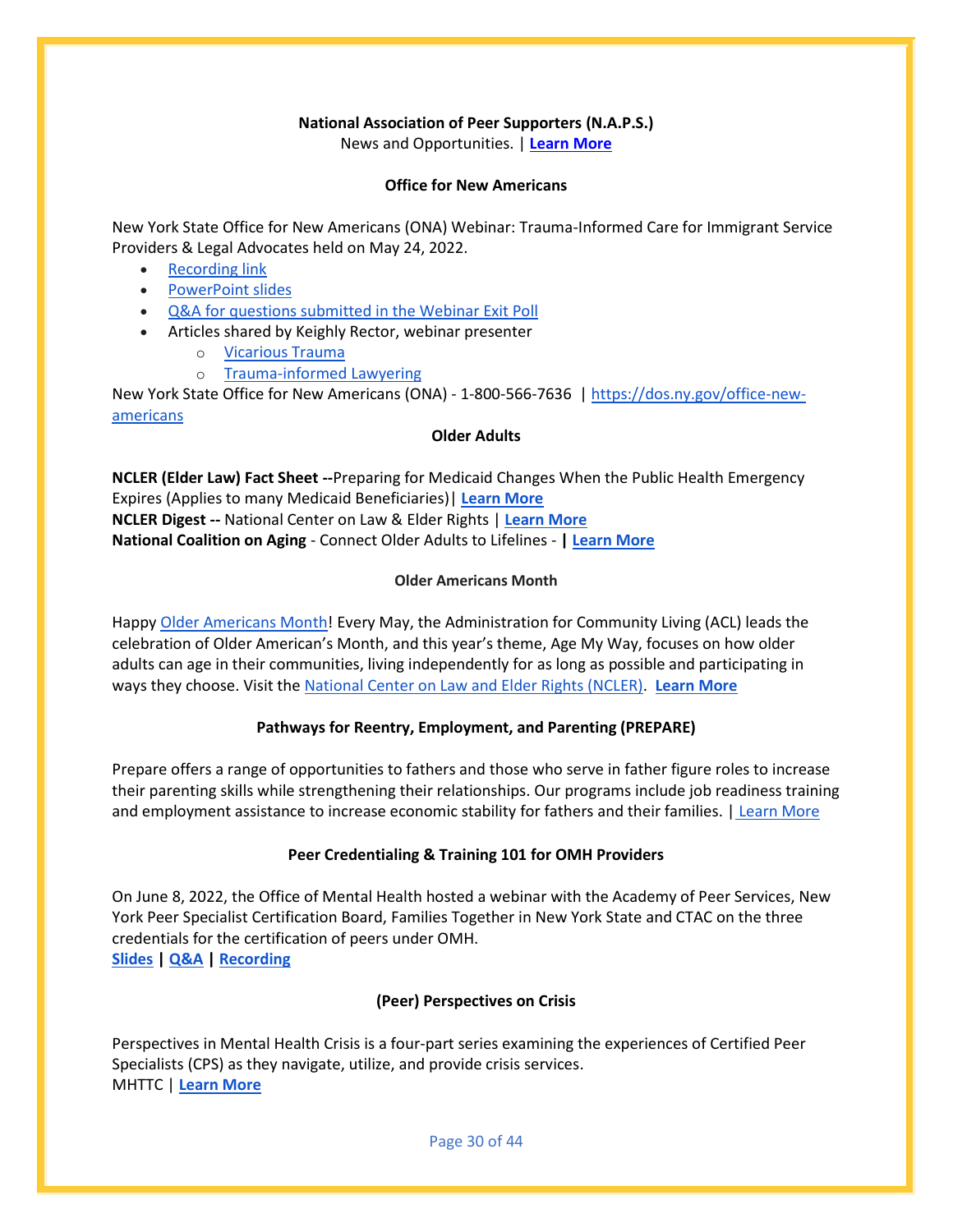#### **Provider Wellness**

The Northeast & Caribbean MHTTC is committed to supporting the wellness and recovery of helping professionals such as teachers, mental health providers, and health providers. Helping professionals are critical to supporting others and may experience compassion fatigue and exhaustion. This webpage houses resources that were created to support wellness, thriving, and flourishing for helping professionals in their own lives and work. | **[Learn More](https://mhttcnetwork.org/centers/northeast-caribbean-mhttc/provider-wellness-0)**

#### **Racial Equity and Motivational Interviewing**

CCSI's 2021 Consulting Services webinar – "Starting a Dialogue: Consciously Integrating Racial Equity into Motivational Interviewing and Trauma Informed Care". | [Dialog](https://aps-community.org/wp-content/uploads/2022/03/030322-CCSI-Dialogue-Consciously-integrating-racial-equity-into-MI-and-TIC-03.17.21.pdf) [| Partnership](https://aps-community.org/wp-content/uploads/2022/03/030322-CCSI-Dynamics_PartnershipModel.pdf) | [Recording](https://vimeo.com/525544786)

#### **Reflective Supervision**

Curious about what Reflective Supervision (RS) sounds like? Interested in a quick take on why "drive-by" supervision isn't the best supervision? Wondering how you might apply RS to a paperwork issue or other administrative challenge? [| Learn More](https://aps-community.org/wp-content/uploads/2022/03/030322-Reflective-Supervision.pdf)

#### **Reimagining Wellness: Preventing Suicide Among Black Boys**

An increasing number of Black boys ages 5-12 are dying by suicide at disturbing rates. The Central East Mental Health Technology Transfer Center partnered with media company Never Whisper Justice to produce Reimagining Wellness: Preventing Suicide Among Black Boys, a new four-part vignette series that addresses this acute trend. These short films feature interviews with experts ― a policymaker, school-based mental health program director, senior social impact advisor, and community capacity building manager ― who share their unique perspectives on improving well-being and reducing mental health disparities among Black male youth. | **[Learn More](https://mhttcnetwork.org/centers/central-east-mhttc/reimagining-wellness-preventing-suicide-among-black-boys-vignette-series)**

#### **Resilience in Youth and Families**

What makes someone resilient? Is it their inner strengths? The systems that they are embedded in or their culture? Or is it the support of family and significant others? The truth is that everyone is resilient and all of those factors help us adapt to the challenges that we face. CTAC Self-Learning Center | **[Learn More](https://mcsilverinstituteatnyusilver.cmail20.com/t/ViewEmail/i/8DDCB12F9BCBE43E2540EF23F30FEDED/28660558CACD6096765E7602346EC846?alternativeLink=False)**

#### **Rights and Protections Under Parity Law**

New HHS Resources to Help People Seeking Care to Understand and Access Protections Offered Under the Parity Law for Mental Health and Substance Use Disorder Benefits | **[Learn More](https://mailchi.mp/health-emailupdates/hhss-new-mental-health-and-substance-use-disorder-benefit-resources-will-help-people-seeking-care-to-better-understand-their-rights?e=45496be61f)**

#### **Rites & Rituals- Bringing a Cultural Lens to Positive Youth Development for Black Girls**

Positive Youth Development (PYD), adopted as a theory in the 1990's has been used to engage youth, focusing on mutually beneficial relationships within their social worlds, but unabridged, lacks the cultural aspects that can make this practice useful to Black girls. This reference guide addresses varying challenges in the development of Black girls that should be taken into consideration for a more diverse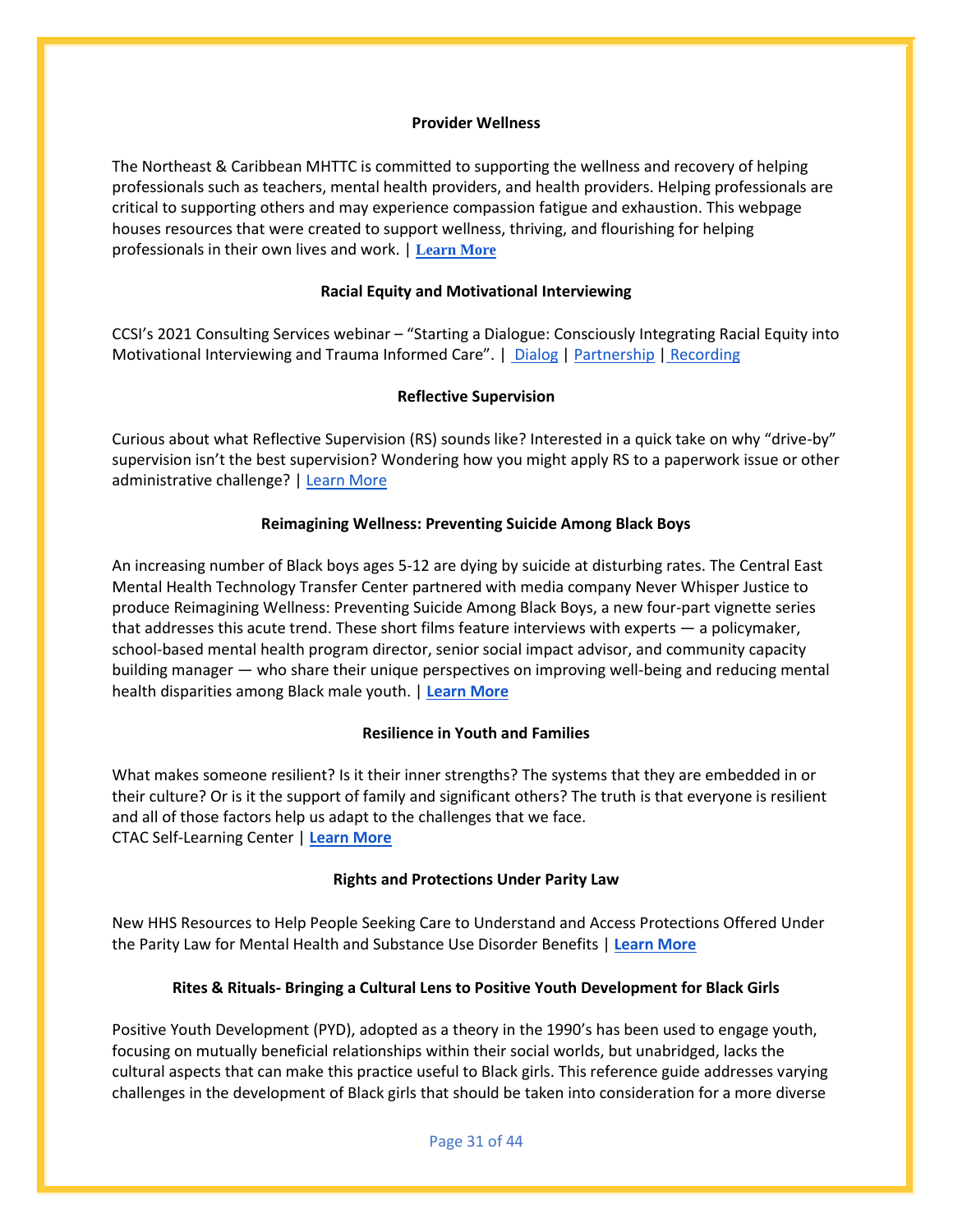and inclusive use of the practice. In addition, this guide provides examples of programs that are utilizing PYD interventions that consider aspects of development that are unique to Black girls, utilizing "rites of passage" frameworks as the antidote.| **[Learn More](https://mhttcnetwork.org/centers/central-east-mhttc/product/rites-rituals-bringing-cultural-lens-positive-youth-development)**

#### **SAMHSA 2020 Behavioral Workforce Report**

The "Behavioral Health Workforce Report" consists of four parts. First, it describes various types of evidence-based models of care. Each description discusses the various staffing models for both mental health and substance use models of care. Under workforce supply and demand, the report anticipates the need for 1,103,338 peer specialists to meet the demand in the coming years. | **[Learn](https://annapoliscoalition.org/wp-content/uploads/2021/03/behavioral-health-workforce-report-SAMHSA-2.pdf) More**

## **Self-Care Portal for Behavioral Health Professionals**

The Central East MHTTC has launched a new online platform that offers a comprehensive approach to workplace well-being. This interactive tool will enable behavioral health providers and organizations to assess and improve both individual and collective well-being. The Central East MHTTC created the platform in collaboration with the University of Maryland School of Medicine, MedStar Health, Georgetown University Hospital and 3C Institute. [Take the assessment](http://www.providerwellbeing.org/) | **[Learn More](https://mhttcnetwork.org/centers/central-east-mhttc/new-self-care-portal-behavioral-health-professionals-now-available)**

### **SOAR: SSI/SSDI Outreach, Access, and Recovery**

SSI/SSDI Outreach, Access, and Recovery (SOAR) is funded by th[e Substance Abuse and Mental Health](http://www.samhsa.gov/)  [Services Administration \(SAMHSA\)](http://www.samhsa.gov/) and is a national program designed to increase access to the disability income benefit programs administered by th[e Social Security Administration \(SSA\) f](http://www.ssa.gov/)or eligible adults and children who are experiencing or at risk of homelessness and have a serious mental illness, medical impairment, and/or a co-occurring substance use disorder. | **[Learn More](https://soarworks.samhsa.gov/)**

#### **SSI Online Tool**

We are pleased to tell you about a new [tool](https://nam02.safelinks.protection.outlook.com/?url=https%3A%2F%2Fwww.ssa.gov%2Fbenefits%2Fssi%2Fstart.html&data=05%7C01%7Crmc277%40shp.rutgers.edu%7Cd92fcebeb52641a9f3b008da22c07cc5%7Cb92d2b234d35447093ff69aca6632ffe%7C1%7C0%7C637860507363011477%7CUnknown%7CTWFpbGZsb3d8eyJWIjoiMC4wLjAwMDAiLCJQIjoiV2luMzIiLCJBTiI6Ik1haWwiLCJXVCI6Mn0%3D%7C3000%7C%7C%7C&sdata=Goc1x2mW0sbzGpJNN1opXnmALd8wQVhpYnmJH6fFPL0%3D&reserved=0) people can use to tell us they, or someone they are helping, wants to apply fo[r Supplemental Security Income \(SSI\)](https://nam02.safelinks.protection.outlook.com/?url=https%3A%2F%2Fwww.ssa.gov%2Fbenefits%2Fssi%2F&data=05%7C01%7Crmc277%40shp.rutgers.edu%7Cd92fcebeb52641a9f3b008da22c07cc5%7Cb92d2b234d35447093ff69aca6632ffe%7C1%7C0%7C637860507363011477%7CUnknown%7CTWFpbGZsb3d8eyJWIjoiMC4wLjAwMDAiLCJQIjoiV2luMzIiLCJBTiI6Ik1haWwiLCJXVCI6Mn0%3D%7C3000%7C%7C%7C&sdata=ywQdOzx4isy4QqctdpXqvF2fYBuhfYPAHbarfZJN9KA%3D&reserved=0) and other benefits. The process takes only 5 – 10 minutes and asks for basic information about the person who wants to apply for SSI. A Social Security representative will schedule an appointment and send the appointment information by mail (or email, if provided). In some cases, a Social Security representative may call to schedule the appointment. | **[Learn More](https://aps-community.org/wp-content/uploads/2022/04/042122-SSI-Tool.pdf)**

#### **Social Security Disability Insurance and Retirement Benefits**

Advocates can support older adults by helping them access a broad range of benefits and programs. [This](https://nam02.safelinks.protection.outlook.com/?url=https%3A%2F%2Fdefault.salsalabs.org%2FT2c8bc06b-ae9f-490d-a3ac-4aa328dd023c%2F7c5939de-ddb2-492f-8f8c-2b0be1c6d139&data=04%7C01%7Crmc277%40shp.rutgers.edu%7Cf07392e16baa41650a6708d8da8f194e%7Cb92d2b234d35447093ff69aca6632ffe%7C1%7C1%7C637499655426635914%7CUnknown%7CTWFpbGZsb3d8eyJWIjoiMC4wLjAwMDAiLCJQIjoiV2luMzIiLCJBTiI6Ik1haWwiLCJXVCI6Mn0%3D%7C3000&sdata=AEAyHgKuEKIy7jTPlRmRMLtevA7xHd67nyhzzzKxFh8%3D&reserved=0)  [Practice Tip](https://nam02.safelinks.protection.outlook.com/?url=https%3A%2F%2Fdefault.salsalabs.org%2FT2c8bc06b-ae9f-490d-a3ac-4aa328dd023c%2F7c5939de-ddb2-492f-8f8c-2b0be1c6d139&data=04%7C01%7Crmc277%40shp.rutgers.edu%7Cf07392e16baa41650a6708d8da8f194e%7Cb92d2b234d35447093ff69aca6632ffe%7C1%7C1%7C637499655426635914%7CUnknown%7CTWFpbGZsb3d8eyJWIjoiMC4wLjAwMDAiLCJQIjoiV2luMzIiLCJBTiI6Ik1haWwiLCJXVCI6Mn0%3D%7C3000&sdata=AEAyHgKuEKIy7jTPlRmRMLtevA7xHd67nyhzzzKxFh8%3D&reserved=0) will discuss the possibilities and considerations for early retirement beneficiaries who may be able to increase their monthly income and access to health benefits by filing for Social Security Disability Insurance (SSDI) and/or Supplemental Security Income (SSI). **NCLER [| Learn More](https://aps-community.org/wp-content/uploads/2022/03/033122-NCLER-SSI-Benefits.pdf)**

#### **SSI Basics - Additional NCLER Resources:**

- NCLER Training: [SSI Basics](https://nam02.safelinks.protection.outlook.com/?url=https%3A%2F%2Fdefault.salsalabs.org%2FT6ab2853b-c702-4688-92b5-506f75755df8%2Fcc9f68e0-5ca3-4753-8b0a-258fe6ffcc07&data=04%7C01%7Crmc277%40shp.rutgers.edu%7C114e88c719e34227bd4508da1338defd%7Cb92d2b234d35447093ff69aca6632ffe%7C1%7C0%7C637843433274873958%7CUnknown%7CTWFpbGZsb3d8eyJWIjoiMC4wLjAwMDAiLCJQIjoiV2luMzIiLCJBTiI6Ik1haWwiLCJXVCI6Mn0%3D%7C3000&sdata=EO9CLTRF2Nbx7CRR2DWfTm0i2g7iwSEGQKiV2gkQjA4%3D&reserved=0)
- NCLER Issue Brief: [SSI Basics](https://nam02.safelinks.protection.outlook.com/?url=https%3A%2F%2Fdefault.salsalabs.org%2FT00e29045-4ea5-4738-aae9-c3293795fe2a%2Fcc9f68e0-5ca3-4753-8b0a-258fe6ffcc07&data=04%7C01%7Crmc277%40shp.rutgers.edu%7C114e88c719e34227bd4508da1338defd%7Cb92d2b234d35447093ff69aca6632ffe%7C1%7C0%7C637843433274873958%7CUnknown%7CTWFpbGZsb3d8eyJWIjoiMC4wLjAwMDAiLCJQIjoiV2luMzIiLCJBTiI6Ik1haWwiLCJXVCI6Mn0%3D%7C3000&sdata=BXdZUJS4abHekWFozbOvKA9wUlC8eQKgqMADAKucFJY%3D&reserved=0)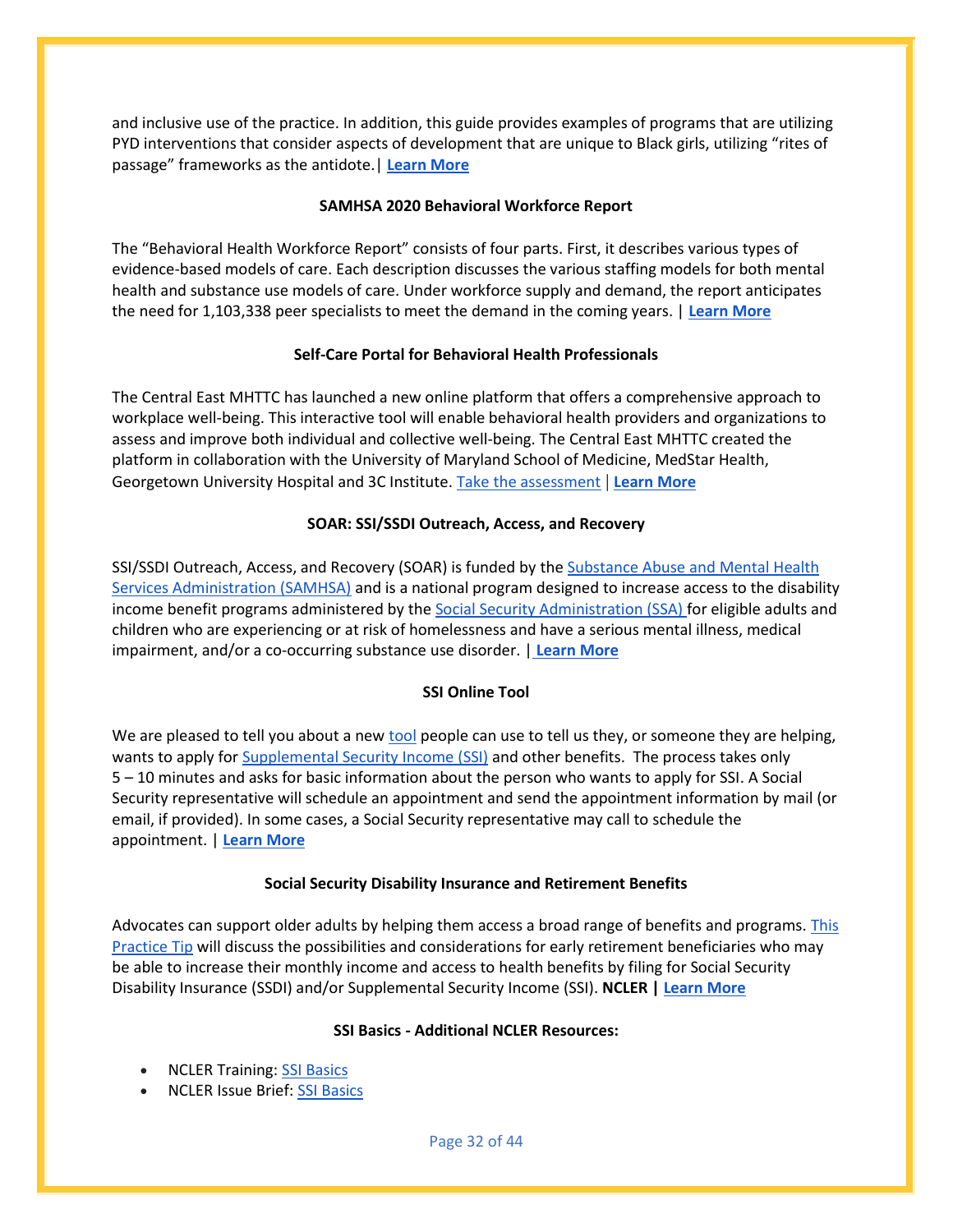- NCLER Training: [Pandemic-Related Disaster Assistance for SSI Recipients](https://nam02.safelinks.protection.outlook.com/?url=https%3A%2F%2Fdefault.salsalabs.org%2FTf7c7334e-faa3-4619-8deb-19f3e24387e5%2Fcc9f68e0-5ca3-4753-8b0a-258fe6ffcc07&data=04%7C01%7Crmc277%40shp.rutgers.edu%7C114e88c719e34227bd4508da1338defd%7Cb92d2b234d35447093ff69aca6632ffe%7C1%7C0%7C637843433274873958%7CUnknown%7CTWFpbGZsb3d8eyJWIjoiMC4wLjAwMDAiLCJQIjoiV2luMzIiLCJBTiI6Ik1haWwiLCJXVCI6Mn0%3D%7C3000&sdata=YMyMvfVzUu5DLUNT3iyhukUjsKnjMf7Ivm2igiW6aHs%3D&reserved=0)
- NCLER Practice Tip: [Important Change for SSI Recipients and Applicants](https://nam02.safelinks.protection.outlook.com/?url=https%3A%2F%2Fdefault.salsalabs.org%2FTed5da88b-c85a-4fcc-98be-38b1f83bc06b%2Fcc9f68e0-5ca3-4753-8b0a-258fe6ffcc07&data=04%7C01%7Crmc277%40shp.rutgers.edu%7C114e88c719e34227bd4508da1338defd%7Cb92d2b234d35447093ff69aca6632ffe%7C1%7C0%7C637843433274873958%7CUnknown%7CTWFpbGZsb3d8eyJWIjoiMC4wLjAwMDAiLCJQIjoiV2luMzIiLCJBTiI6Ik1haWwiLCJXVCI6Mn0%3D%7C3000&sdata=xO%2FOyjC6JmPR1cOdWz%2F14bNVoxcyfEBYtWjjOEzLnlA%3D&reserved=0)
- NCLER Training: [Social Security Overpayments and Low-Income Clients](https://nam02.safelinks.protection.outlook.com/?url=https%3A%2F%2Fdefault.salsalabs.org%2FT70c4954c-74e5-4964-bb12-57db71ce91f7%2Fcc9f68e0-5ca3-4753-8b0a-258fe6ffcc07&data=04%7C01%7Crmc277%40shp.rutgers.edu%7C114e88c719e34227bd4508da1338defd%7Cb92d2b234d35447093ff69aca6632ffe%7C1%7C0%7C637843433274873958%7CUnknown%7CTWFpbGZsb3d8eyJWIjoiMC4wLjAwMDAiLCJQIjoiV2luMzIiLCJBTiI6Ik1haWwiLCJXVCI6Mn0%3D%7C3000&sdata=S0zgiL%2F9b5NPahJyWL3rivVP1ZjPY8EqL9z1n3l1ZHc%3D&reserved=0)

**NCLER Events:** On April 1<sup>st</sup> and April 4<sup>th</sup>, the Social Security Administration is hosting presentations for advocates who would like to hear more about the expanded reopening of Social Security Administration field offices for in-person service. They will also provide an update on their new Electronic Protective Filing Tool and their People Facing Barriers Initiative. These presentations will be offered in two separate Microsoft Teams presentations. Please use the information below to join either session. | **[Learn More](https://aps-community.org/wp-content/uploads/2022/03/033122-NCLER-SSI-Tool.pdf)**

#### **Supporting Entrepreneurs with Psychiatric Disabilities**

New published research from Live & Learn, Inc. (2021) finds that self-employed individuals with psychiatric disabilities may face unique challenges to running a business. | [Learn More](https://aps-community.org/wp-content/uploads/2022/03/030322-Reclaiming-Employment.pdf)

#### **Talking About Tobacco**

APS Series on becoming a champion for helping people to explore options around tobacco use is available for continuing education credit, or to be customized and provided to your organization. **[Learn](https://aps-community.org/webinars-recorded/)  [More](https://aps-community.org/webinars-recorded/)**

#### **Telehealth Peer Support Training**

APS Series on Telehealth Peer Support is available for continuing education credit, or to be customized and provided to your organization. **[Learn More](https://aps-community.org/resources/telehealth-peer-support-thps/)**

#### **Telehealth Policy Education**

Do you need to understand more about Telehealth Policy? The following series from the Center for Connected Health Policy (CCHP - The National Telehealth Policy Resource Center) provides the basics. **[Telehealth Policy Video Learning Series](https://www.cchpca.org/video-learning-series/)**

### **TI-ROSC Community Transformation Academy (CTA) Application Trauma-Informed Recovery-Oriented System of Care**

To address opioid use more effectively and/or stimulant use in your community, the National Council for Mental Wellbeing, in partnership with the American Academy of Addiction Psychiatry and the Opioid Response Network, invites you to apply to the Community Transformation Academy (CTA). Through existing community coalitions, or through building new community coalitions, community groups can create and implement a trauma-informed, recovery-oriented system of care (TI-ROSC) that supports and enhances substance use prevention and treatment efforts in your community. | [Learn More](https://assets.sites.bsu.edu/wp-content/uploads/sites/39/2021/06/22101847/Indiana-FSSA-Trauma-Informed-Care.pdf)

#### **Trauma-Informed Expressive Arts Toolkit (MHTTC)**

Artistic expression can be healing. Expressive Arts Therapy is the intentional use of multiple arts modalities--such as visual art, creative writing, music, movement, and theater--to promote psychological growth and well-being. Use the Pacific Southwest MHTTC's new [Trauma-Informed Expressive Arts](https://r20.rs6.net/tn.jsp?f=001YSBpvPlGR1SbSM1YDuu5jRnO4Ua9Y0C8r6jlDCJ446L-qE84Uun2WIAcJbBCF512JGUNmv-Vi2PfpTO6qiQ8cJ9FIaUKFsbt0P8gzanYd_QCSoHp16KDhr6_FncEdHjSOax4ikgZcrOGwIJpT_vUEux42GdXnBqIht8dkoCL5QETa3pJLLfa-VPHNbUNi0_ehNBNkhRqZZfad1PIGevwq2BKZHXLGPi0Ax3cAh9y763tAkbRrTDMcCf1n841uQoy81K3_vs3Z5k=&c=hnfAPK8EeCM_QFaXvyidt82W_ESRGZbBPqY8FL8mVmDI0aKdipGR3w==&ch=skbX5arEFLjlJEguTG1oU7jJPbwA64YklBhSDaDW459fkEyqOnuv6Q==)  [Therapy Toolkit](https://r20.rs6.net/tn.jsp?f=001YSBpvPlGR1SbSM1YDuu5jRnO4Ua9Y0C8r6jlDCJ446L-qE84Uun2WIAcJbBCF512JGUNmv-Vi2PfpTO6qiQ8cJ9FIaUKFsbt0P8gzanYd_QCSoHp16KDhr6_FncEdHjSOax4ikgZcrOGwIJpT_vUEux42GdXnBqIht8dkoCL5QETa3pJLLfa-VPHNbUNi0_ehNBNkhRqZZfad1PIGevwq2BKZHXLGPi0Ax3cAh9y763tAkbRrTDMcCf1n841uQoy81K3_vs3Z5k=&c=hnfAPK8EeCM_QFaXvyidt82W_ESRGZbBPqY8FL8mVmDI0aKdipGR3w==&ch=skbX5arEFLjlJEguTG1oU7jJPbwA64YklBhSDaDW459fkEyqOnuv6Q==) to foster healing and growth through the creative process.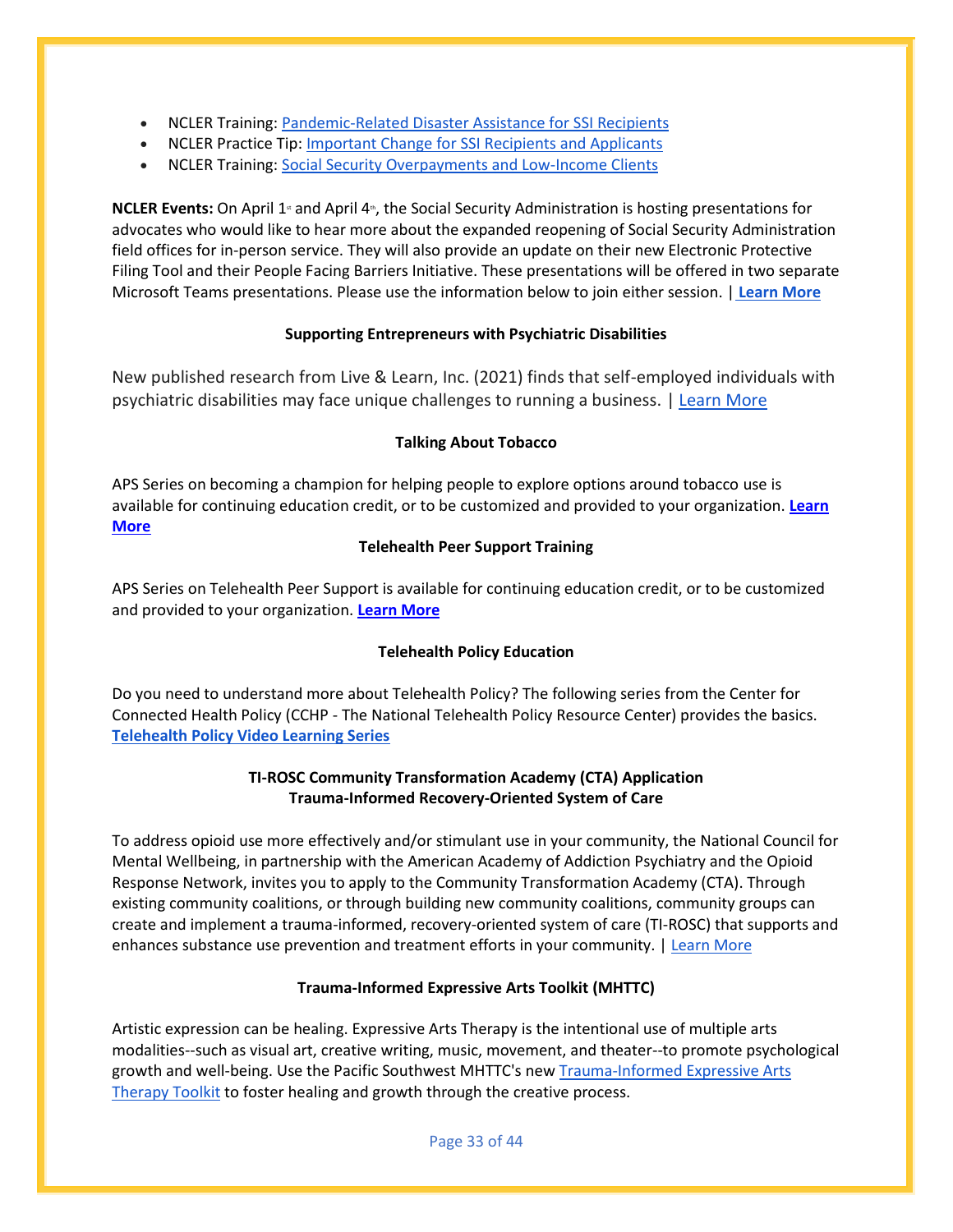#### **Trauma Responsive Practices in Education Training of Trainers**

This 3-day (20 hours) interactive in-person training was facilitated by Resilient Futures and grounded in the evidence-informed Healthy Environments and Response to Trauma (HEARTS) framework developed in 2008 at the University of California, San Francisco (UCSF). The HEARTS framework is grounded in neuroscience, resilience, and attachment theory focusing on the protective factors that build resilience as defined by the evidence-based Attachment, Self-regulation, and Competency (ARC) model (Blaustein & Kinniburgh, 2006). To learn more about Resilient Futures, [click here.](https://www.resilientfutures.us/expertise/hearts-framework/) **Hosted by MHTTC | [Learn More](https://mhttcnetwork.org/centers/mountain-plains-mhttc/event/trauma-responsive-practices-education-training-trainers)**

### **TU Collaborative Free Resources for Remote Community Participation**

### [Keeping Connected While Staying Apart](http://www.tucollaborative.org/wp-content/uploads/Resources-for-Remote-Community-Participation.pdf)

### **UIC Solutions Suite for Health & Recovery**

"The UIC Center offers tools, curricula, and implementation manuals for free use in community-based programs, peer-run programs, or one's own life. You can introduce the entire complement of products to foster improved health, wellness, and mental health recovery. Or you can choose the ones that will work best for your program or your life. | **[Learn More](https://www.center4healthandsdc.org/solutions-suite.html)**

#### **Veteran Resources**

Post deployment resources for Veterans, MHTTC | [Learn More](https://myemail.constantcontact.com/New-Product-from-the-PS-MHTTC--Post-Deployment-Resources-for-Veterans.html?soid=1101289295579&aid=AfhpKg5CVf0)

## **Weitzman - 3 Amigos of Mental Health**

Michael Weitzman, [View Recording](https://youtu.be/vj4fCckJYEE) [| Listen to Podcast](https://youtu.be/DY0wHuG7qTA) [| Podcast 2](https://www.facebook.com/drrobb.kelly.1/videos/1870086693179640)

## **Well-Being Information and Strategies for Educators (Classroom WISE)**

3-part training package that assists K-12 educators and school staff in supporting the mental health of students in the classroom. Developed by the MHTTC Network in partnership with the National Center for School Mental Health, this training package offers evidence-based strategies and skills to engage and support students experiencing adversity and distress. Access the learning objectives and a list of the evidence-based components of Classroom WISE [here.](https://www.classroomwise.org/about-classroom-wise)

## **Wellness Institute Monthly Calendar [\(View Calendar\)](https://aps-community.org/wp-content/uploads/2022/05/050122-Wellness-Calendar-May-2022-calendar-5.pdf)**

National Mental Health Awareness Month You can find resource kits for Mental Health Awareness Month 2022 For posters on person-first language, visit the American Hospital Association website.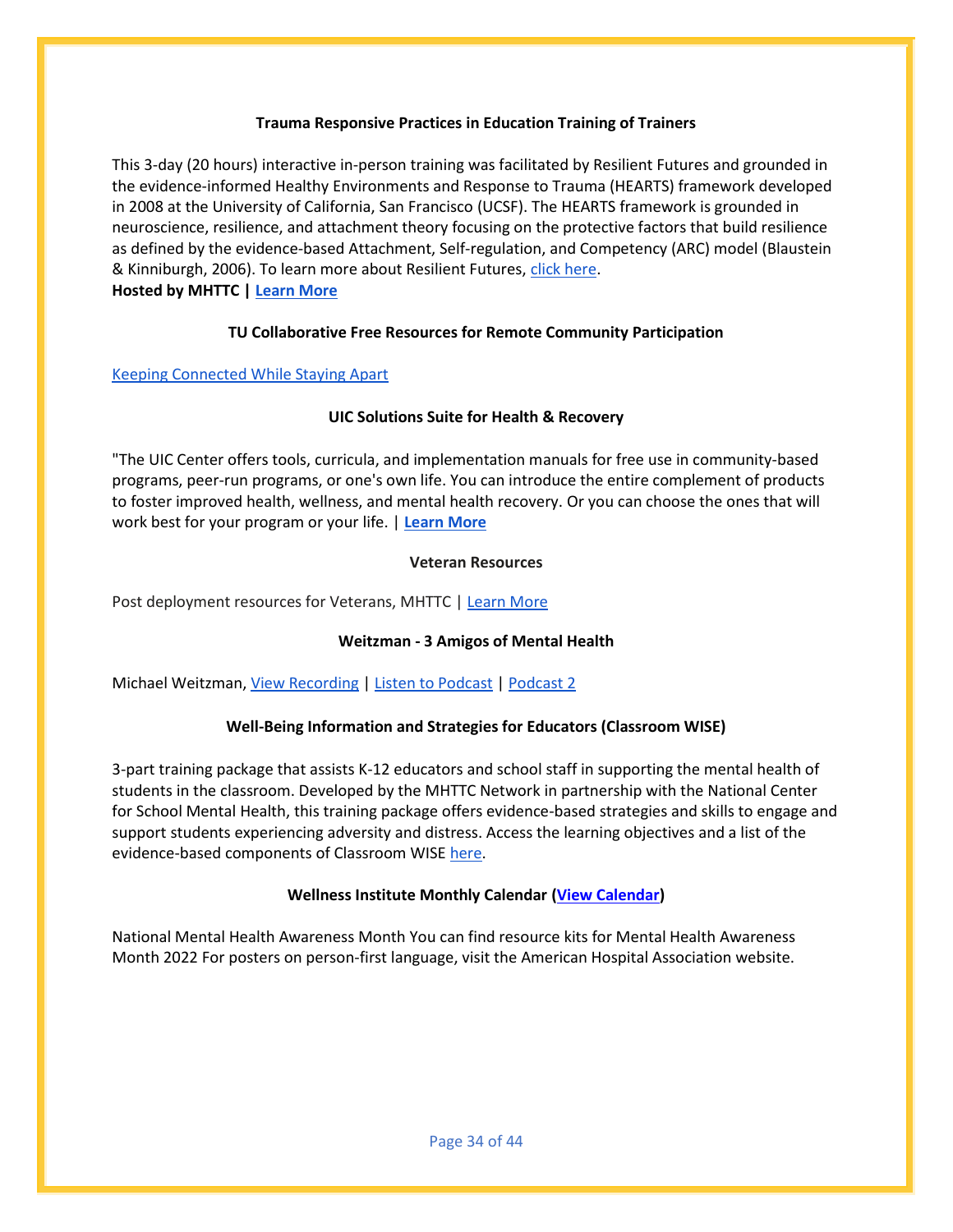## **Other News**



Looking for more news?

**[The Key Update](https://www.mhselfhelp.org/the-key-update-latest)**

Check the National Mental Health Consumers' Self-Help Clearinghouse Newsletter The June Edition features:

- 1. "False diagnoses and bad drug recommendations are now just a few hashtags away, new research warns"
- 2. MFI to Present "Viewing the Suicide Prevention Industry Through a Critical Lens"
- 3. *NY Times* Reports: "Doctors Gave Her Antipsychotics. She Decided to Live With Her Voices."
- 4. TU Collaborative's Parenting Through Leisure Series Continues on June 2
- 5. June 3 Is Gun Violence Awareness Day. Wear Orange! More Americans Died of Gun-Related Injuries in 2020 Than in Any Other Year on Record.
- 6. "Courageous Conversations: Cultivating Cultural Humility and Managing Biases with Families Facing Serious Mental Illnesses and Serious Emotional Disturbances"—Session One of Three
- 7. NYAPRS to Host Three Free Webinars in June
- 8. Reclaiming Employment™ Platform Offers Self-Employment Support
- 9. Latest N.A.P.S. Newsletter Offers Opportunities for Peer Supporters!
- 10. AHRQ Invites Public Comment on a Potential Service-Recipient Survey to Assess Inpatient Mental Health Care
- 11. HHS Announces Its First-Ever Behavioral Health Recovery Innovation Challenge
- 12. Poor People's and Low-Wage Workers' Assembly & Moral March on Washington June 18
- 13. NARPA Announces Exciting Keynoters to Speak at Its 2022 Annual Rights Conference, October 26-29
- 14. Free Webinar: "Integrating Faith & Spirituality into Trauma Recovery"
- 15. Doors to Wellbeing Will Host the Next Free Webinar in its Monthly Series on June 28
- 16. TU Collaborative Offers a Free Publication on "Why Mattering Matters"
- 17. Save the Date: National Latino Behavioral Health Conference
- 18. National Safety Council Offers a Free Webinar Series Focusing on Mental Health in the **Workplace**
- 19. The June 2022 Digest of Articles Offering Healthy Lifestyle Advice
- 20. The June 2022 Digest of Articles about the Criminal Justice System, in Which Many Individuals with Mental Health Conditions Are Incarcerated (*and the* Key Update *continues after this Digest)*

Read it here!<https://www.mhselfhelp.org/the-key-update-latest>

## **What's your favorite newsletter or blog site?**

You can help to promote the work of your group or your favorite peer-organization. Send links to newsletters to: **[academy.virtual.community@gmail.com](mailto:academy.virtual.community@gmail.com)**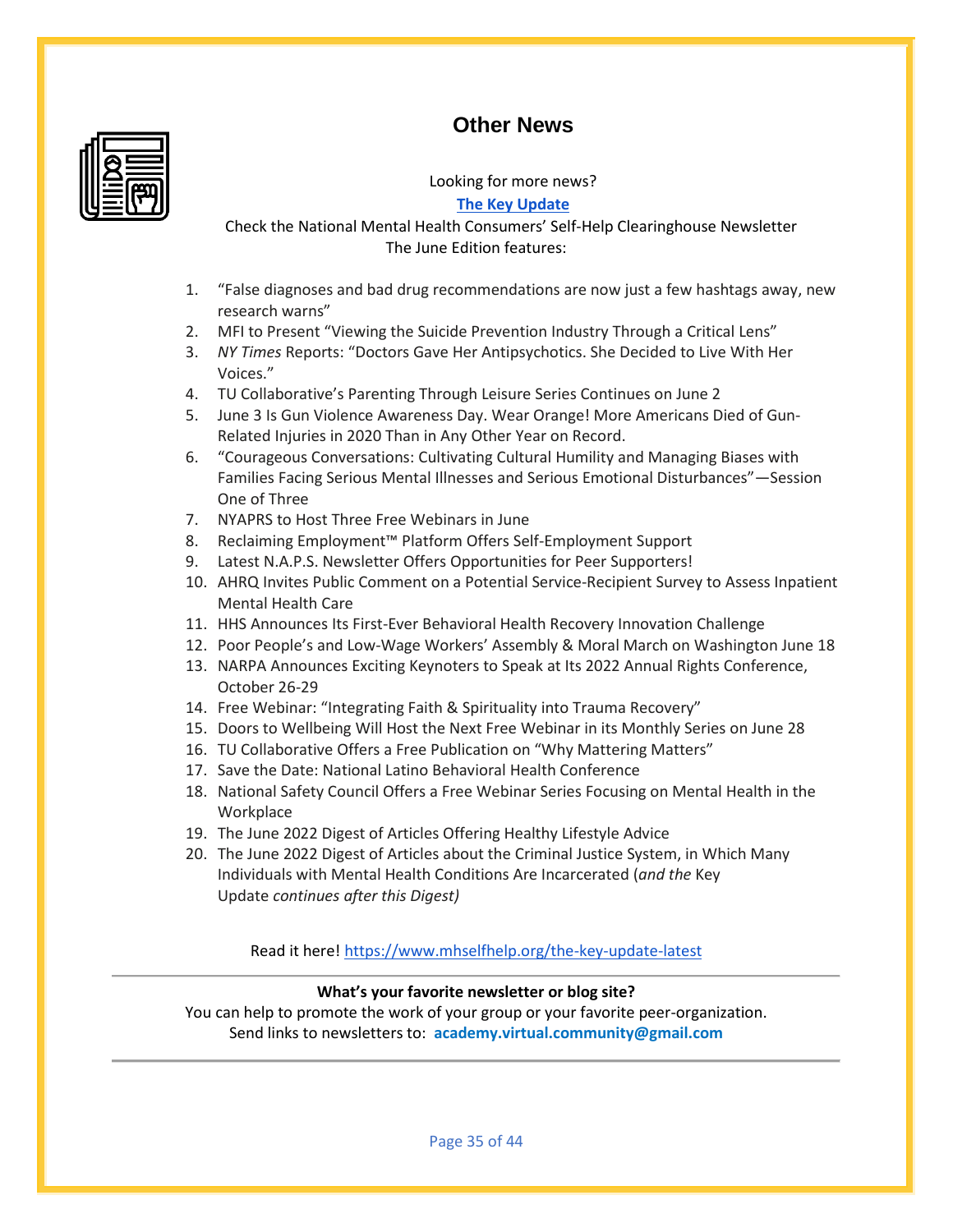## **Job Openings**



## **Please note:**

<span id="page-35-0"></span>Job Openings and Open Jobs Reports are provided as a public service for our learners, our alumni, and the larger community of peer support workers, supervisors, and colleagues of those who provide peer support services.

For more information about a specific job, please contact the employer directly.

## **Current Job Openings**

The jobs listed in the newsletter are current as of June 12, 2022. We receive new job openings from employers regularly. For the latest jobs that have been submitted to the Academy of Peer Services, visit the **[Job Seekers page](https://aps-community.org/job-board/)** on our website. This page lists positions submitted directly to us by employers looking for qualified peer support and supervision candidates. (Fo[r Youth and Family Peer Advocate](https://www.ftnys.org/workforce) postings, check the listings on **[Families Together in NYS](https://www.ftnys.org/workforce/employment-opportunities/)**.)

**Openings are listed in order of submission. Most recent jobs are listed at the top.** These are updated regularly.

> **Virtual (some travel) [Director of Workforce Development](https://aps-community.org/wp-content/uploads/2022/06/DirWorkforceDev.pdf)** Families Together in NYS

## ———————– **Syracuse**

**[Peer Specialist](https://cir.care/a-great-place-to-work/current-openings/)** CirCare

———————–

**Central Islip**

**[Executive Admin Assistant](https://aps-community.org/wp-content/uploads/2022/06/061222-HALI-Executive-Administrative-Assistant-Posting.pdf)** Hands Across Long Island

**Corning**

**[Peer Specialist, and Social Skills Counselor](https://aps-community.org/wp-content/uploads/2022/06/060922-Two-Peer-Positions-at-Pathways.pdf)**

———————–

Pathways, Inc.

———————–

Page 36 of 44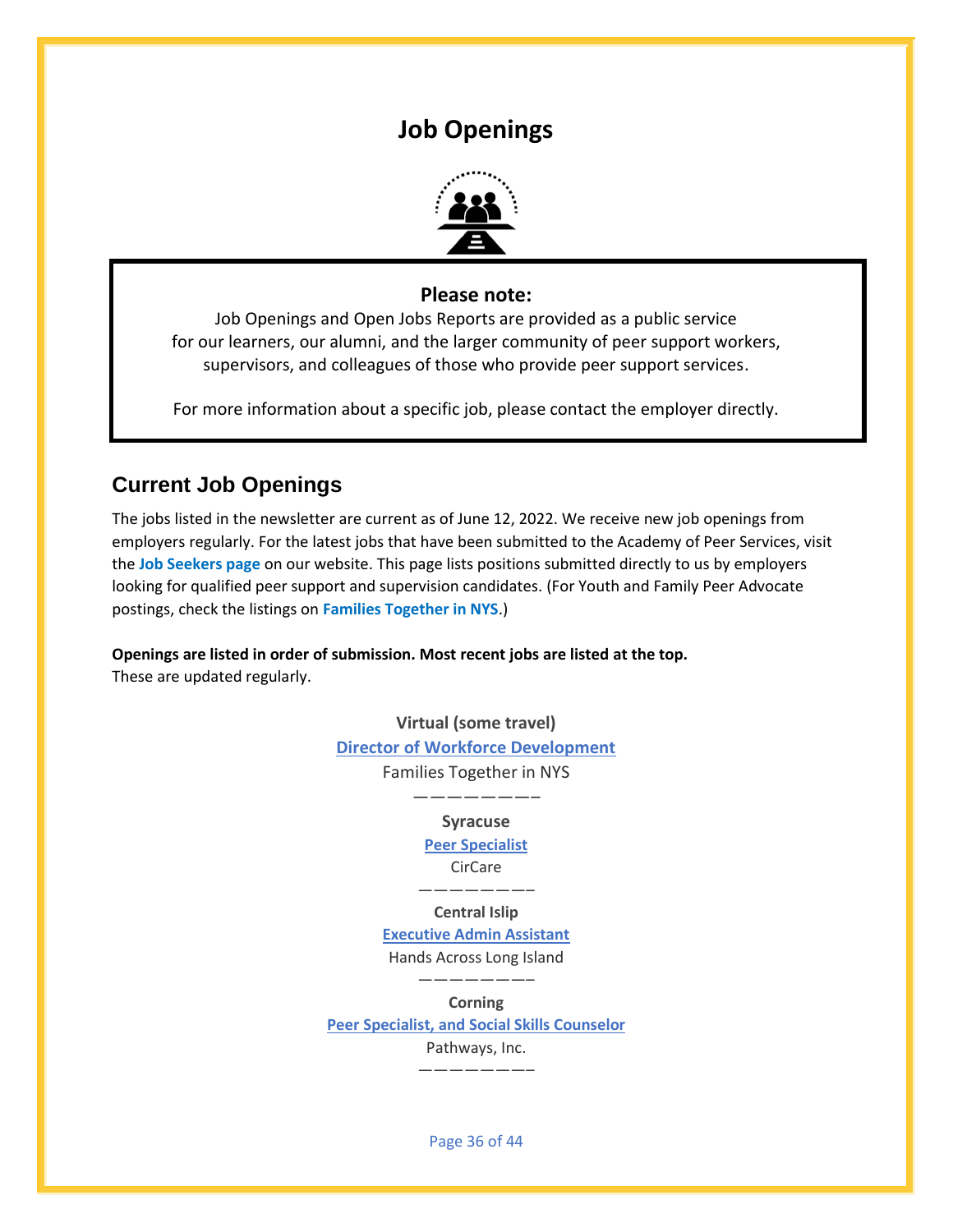**Albany, Rensselaer, and Westchester/Rockland counties [Peer Support Mentors](https://aps-community.org/wp-content/uploads/2022/06/060722-MHEP-Peer-Support-Mentor.pdf)** Mental Health Empowerment Project (MHEP)

#### ———————– **Hudson River Field Office**

**[Regional Advocacy Specialist 2](https://aps-community.org/wp-content/uploads/2022/06/Advocacy-Spec-2-12043-ListServMay22.pdf)** NYS Office of Mental Health

#### ———————– **Bronx** (updated salary)

**Peer Specialist – [Intensive Treatment Living Residence \(Full Time\)](https://aps-community.org/wp-content/uploads/2022/06/060722-ITLR-PEER-SPECIALIST-Full-Time.pdf) Peer Specialist – [Intensive Treatment Living Residence \(Part Time\)](https://aps-community.org/wp-content/uploads/2022/06/060722-ITLR-PEER-SPECIALIST-Part-Time.pdf)** [Program Description](https://aps-community.org/wp-content/uploads/2022/04/042822-ITLR-OMH-Program-Description.pdf)

> St. Joseph's Medical Center ———————–

**Bronx, Upper Queens, and Far Rockaways**

**Peer Bridger- [AHI Full Time](https://www.paycomonline.net/v4/ats/web.php/jobs/ViewJobDetails?job=14883&clientkey=06922CECDC6BCEA886D9E6BA634E5130)**

**Peer Bridger – [AHI Part Time](https://www.paycomonline.net/v4/ats/web.php/jobs/ViewJobDetails?job=14886&clientkey=06922CECDC6BCEA886D9E6BA634E5130)**

Community Access ———————–

#### **Rockland**

**[Peer Bridger](https://aps-community.org/wp-content/uploads/2022/04/042522-NYAPRS-Peer-Bridger-Job-Description.pdf)** (full time)

To apply, download and complete this **[competency scale](https://aps-community.org/wp-content/uploads/2022/04/042522-Peer-Bridger-Competency-Scale.docx)** NYAPRS located at Rockland PC

### ———————– **Queens**

**[Peer Bridger](https://aps-community.org/wp-content/uploads/2022/04/042522-NYAPRS-Peer-Bridger-Job-Description.pdf)** (part time) To apply, download and complete this **[competency scale](https://aps-community.org/wp-content/uploads/2022/04/042522-Peer-Bridger-Competency-Scale.docx)** NYAPRS located at Creedmoor

#### ———————– **Long Island**

**[Peer Bridger](https://aps-community.org/wp-content/uploads/2022/04/042522-NYAPRS-Peer-Bridger-Job-Description.pdf)** (part time)

To apply, download and complete this **[competency scale](https://aps-community.org/wp-content/uploads/2022/04/042522-Peer-Bridger-Competency-Scale.docx)** NYAPRS located at Pilgrim

## **Brooklyn**

———————–

#### **[Peer Counselor](https://jobs.nyulangone.org/job/14573096/peer-counselor-brooklyn-ny/)**

[NYU Langone Health](https://nyulangone.org/) ———————–

## **New York City**

## **[Project Manager](https://rfmh.applicantpro.com/jobs/2362704.html)**

Research Foundation for Mental Hygiene, Inc. (RFMH)

———————–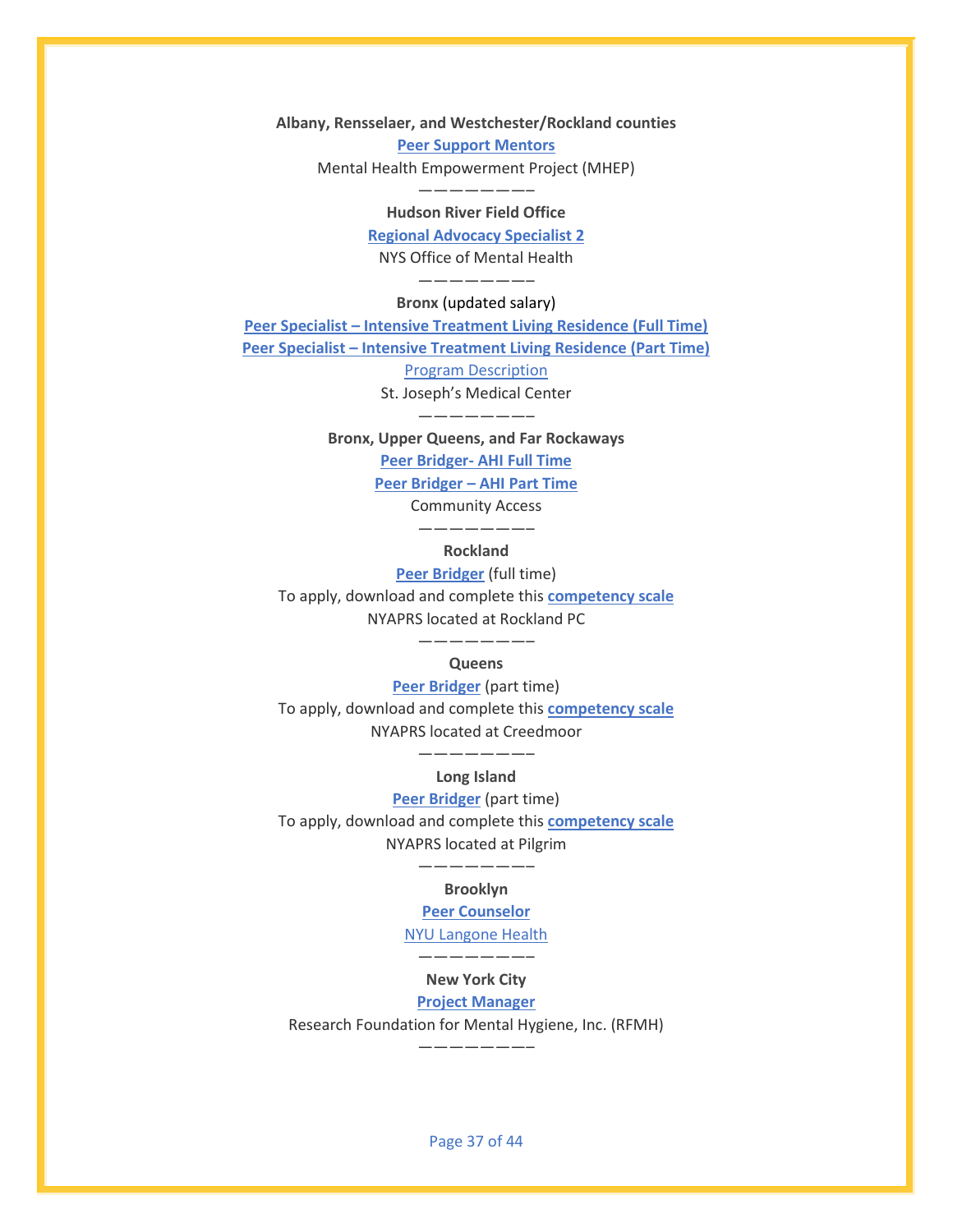**New York City**

**[NYS Employment Executive Director](https://aps-community.org/wp-content/uploads/2022/05/051122-NYS-Employment-Executive-Director-Position-NYS-Office-of-Language-Access.pdf)**

NYS Office of Language Access

#### ———————– **Remote**

**[Peer Support Supervisor \(Overnight\)](https://www.vibrant.org/get-involved/work-for-us/?gnk=job&gni=8a7887a87ed60000017ef9e213461eaf&lang=en)**

Vibrant Emotional Health (NYC)

#### ———————– **Remote**

**[Forum Moderator \(part time, contract\)](https://aps-community.org/wp-content/uploads/2022/05/051122-Forum-Moderator.pdf)**

Live and Learn

———————– **Virtual**

#### **[Director of Workforce Development](https://aps-community.org/wp-content/uploads/2022/05/051122-WFD-FTNYS.pdf)**

(Some travel to NYC and Albany, but mostly remote)

Families Together of NYS

———————–

**Bronx**

**[Young Adult Assertive Community Treatment \(YA ACT\)](https://jobs.smartrecruiters.com/CASES/743999803083398-peer-specialist-young-adult-assertive-community-treatment-ya-act-team)**

CASES

———————–

#### **Remote**

#### **[Super Moderator](https://www.idealist.org/en/business-job/04592210135441348b23a007c7fdcecf-super-moderator-live-learn-inc-morro-bay)**

Live & Learn, Inc.

(Based in California, but the position can be done from anywhere)

#### ———————– **Brooklyn**

**[Patient Navigators](https://jobs.nyulangone.org/job/13366327/patient-navigator-community-medicine-300-skillman-avenue-brooklyn-brooklyn-ny/)**

[Pilot Project \(description\)](https://aps-community.org/wp-content/uploads/2022/04/040122-Patient-Navigator-Program-Description.pdf)

NYU Langone Health

#### **Interested in a Career with New York State?**

They are always hiring. | Search **[StateJobsNY](https://statejobs.ny.gov/public/search.cfm)** Also, check this listing of upcoming **[Civil Service Exams](https://aps-community.org/wp-content/uploads/2022/04/042622-Civil-Service-Exams.pdf)**

## **Visit our Job Search Strategies Page**

Still looking? For more recent job openings submitted to the Academy of Peer Services, visit the **[Job](https://aps-community.org/job-board/)  [Seekers page](https://aps-community.org/job-board/)** on our website. These are updated regularly.

There are many more openings available than those listed. You can check through temporary staffing companies and employment agencies like Indeed, Job Zone, Career Builder, and the Dept. of Labor (DOL). To do a search specific to the type of job that you are looking for, review the information below.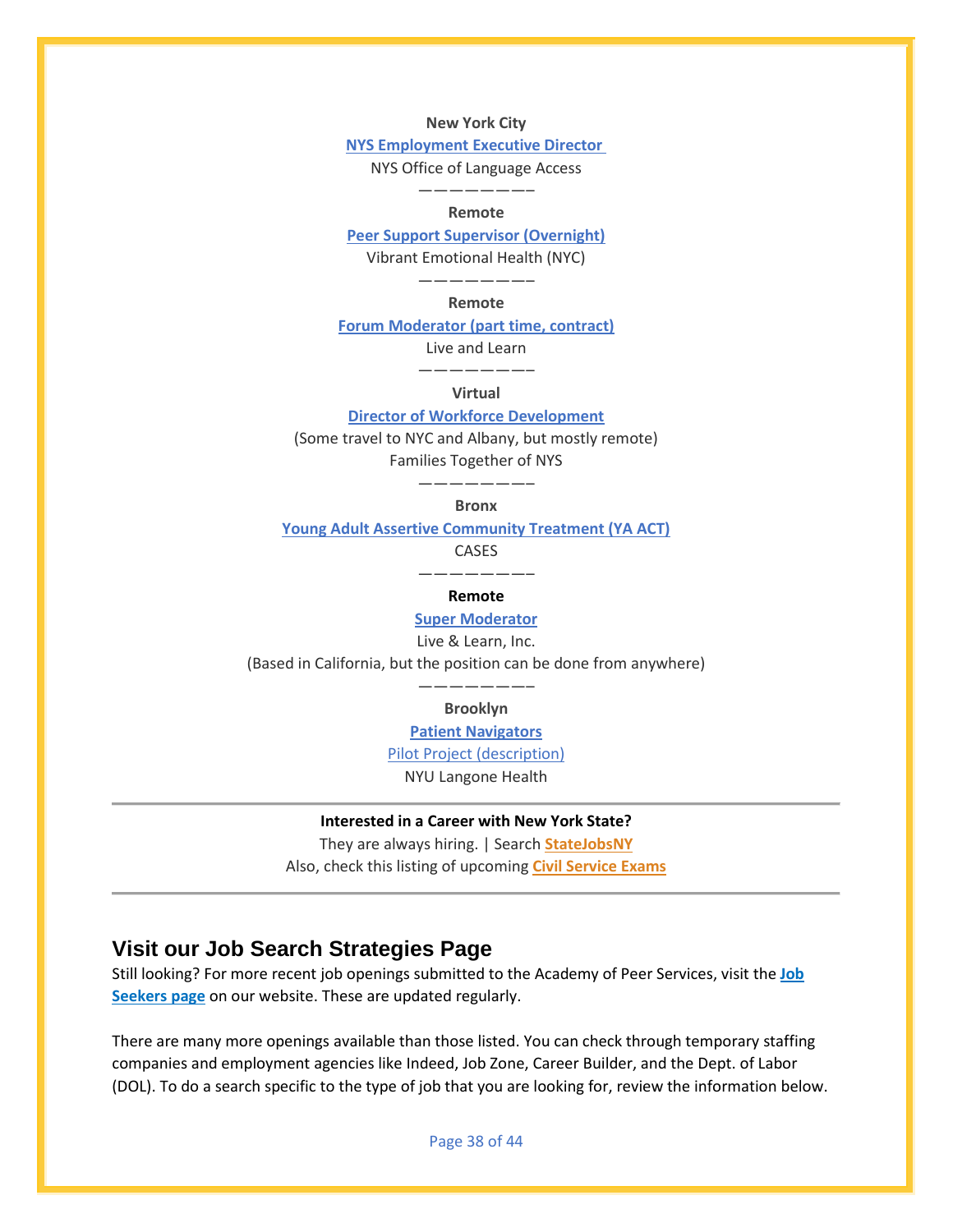## **Job Search Help**

If you want to manually search various employment agencies and staffing companies, use the search terms below that are most relevant to the position you are seeking and enter them with the employment agencies listed below:

#### **Terms used in the Search**

- Family Advocate
- Family Peer
- Forensic Peer
- Housing Peer
- Justice Peer
- Outreach Specialist
- Peer Advocate
- Peer Coordinator
- Peer Coach
- Peer Companion
- Peer Counselor
- Peer Educator
- Peer Mentor
- Peer Navigator
- Peer Specialist
- Peer Support
- Peer Supervisor
- Recovery Peer
- Respite Care
- Respite Specialist
- Respite Worker
- Supportive Housing Specialist
- <span id="page-38-0"></span>• Youth Peer Advocate

### **Employment Agencies to Search** (starter list)

[https://dol.ny.gov/find-job-0](https://nam02.safelinks.protection.outlook.com/?url=https%3A%2F%2Fdol.ny.gov%2Ffind-job-0&data=04%7C01%7Crmc277%40shp.rutgers.edu%7C798f7f283ce241c4626508d92a832a76%7Cb92d2b234d35447093ff69aca6632ffe%7C1%7C1%7C637587565103824405%7CUnknown%7CTWFpbGZsb3d8eyJWIjoiMC4wLjAwMDAiLCJQIjoiV2luMzIiLCJBTiI6Ik1haWwiLCJXVCI6Mn0%3D%7C1000&sdata=tFDPVAligleZhL9a9pEhFGIfeGuu9Uu6l6hAEguSf64%3D&reserved=0)  https:/[/www.careerarc.com](https://nam02.safelinks.protection.outlook.com/?url=http%3A%2F%2Fwww.careerarc.com%2F&data=04%7C01%7Crmc277%40shp.rutgers.edu%7C798f7f283ce241c4626508d92a832a76%7Cb92d2b234d35447093ff69aca6632ffe%7C1%7C1%7C637587565103834366%7CUnknown%7CTWFpbGZsb3d8eyJWIjoiMC4wLjAwMDAiLCJQIjoiV2luMzIiLCJBTiI6Ik1haWwiLCJXVCI6Mn0%3D%7C1000&sdata=eEjIo%2F3AJb5oAQsagWjTKH48VMrEUD4T17fW9a2r%2FH8%3D&reserved=0) 

- https:/[/www.careerbuilder.com](https://nam02.safelinks.protection.outlook.com/?url=http%3A%2F%2Fwww.careerbuilder.com%2F&data=04%7C01%7Crmc277%40shp.rutgers.edu%7C798f7f283ce241c4626508d92a832a76%7Cb92d2b234d35447093ff69aca6632ffe%7C1%7C1%7C637587565103834366%7CUnknown%7CTWFpbGZsb3d8eyJWIjoiMC4wLjAwMDAiLCJQIjoiV2luMzIiLCJBTiI6Ik1haWwiLCJXVCI6Mn0%3D%7C1000&sdata=N%2F%2FRPTi%2F0ehT6KfoXehQWx68GlegQSlkmwOoAjMRA44%3D&reserved=0) https:/[/www.dejobs.org](https://nam02.safelinks.protection.outlook.com/?url=http%3A%2F%2Fwww.dejobs.org%2F&data=04%7C01%7Crmc277%40shp.rutgers.edu%7C798f7f283ce241c4626508d92a832a76%7Cb92d2b234d35447093ff69aca6632ffe%7C1%7C1%7C637587565103844319%7CUnknown%7CTWFpbGZsb3d8eyJWIjoiMC4wLjAwMDAiLCJQIjoiV2luMzIiLCJBTiI6Ik1haWwiLCJXVCI6Mn0%3D%7C1000&sdata=NUSG0bLg2VCo%2BNB7WOaoHawDzQs6T7Apv%2BMTh9UkTwA%3D&reserved=0)
- https:/[/www.glassdoor.com](https://nam02.safelinks.protection.outlook.com/?url=http%3A%2F%2Fwww.glassdoor.com%2F&data=04%7C01%7Crmc277%40shp.rutgers.edu%7C798f7f283ce241c4626508d92a832a76%7Cb92d2b234d35447093ff69aca6632ffe%7C1%7C1%7C637587565103844319%7CUnknown%7CTWFpbGZsb3d8eyJWIjoiMC4wLjAwMDAiLCJQIjoiV2luMzIiLCJBTiI6Ik1haWwiLCJXVCI6Mn0%3D%7C1000&sdata=cdUYzqBjCInzYZ6v9ZACwFdmWc8r9s%2BvtJqtPcvbnfc%3D&reserved=0)
- https:/[/www.indeed.com](https://nam02.safelinks.protection.outlook.com/?url=http%3A%2F%2Fwww.indeed.com%2F&data=04%7C01%7Crmc277%40shp.rutgers.edu%7C798f7f283ce241c4626508d92a832a76%7Cb92d2b234d35447093ff69aca6632ffe%7C1%7C1%7C637587565103854268%7CUnknown%7CTWFpbGZsb3d8eyJWIjoiMC4wLjAwMDAiLCJQIjoiV2luMzIiLCJBTiI6Ik1haWwiLCJXVCI6Mn0%3D%7C1000&sdata=uf31QYm%2BDAQ3fidPGkw8%2B6%2BSYesiOdCniz5r0mots0Y%3D&reserved=0)
- [https://www.jobzone.ny.gov/views/jobzone/guest.jsf](https://nam02.safelinks.protection.outlook.com/?url=https%3A%2F%2Fwww.jobzone.ny.gov%2Fviews%2Fjobzone%2Fguest.jsf&data=04%7C01%7Crmc277%40shp.rutgers.edu%7C798f7f283ce241c4626508d92a832a76%7Cb92d2b234d35447093ff69aca6632ffe%7C1%7C1%7C637587565103854268%7CUnknown%7CTWFpbGZsb3d8eyJWIjoiMC4wLjAwMDAiLCJQIjoiV2luMzIiLCJBTiI6Ik1haWwiLCJXVCI6Mn0%3D%7C1000&sdata=UNS0ibXHx0mOL0vzFG%2FBylPCsRYz8qxVkFIXwR%2BFNE8%3D&reserved=0)
- [https://www.monster.com/](https://nam02.safelinks.protection.outlook.com/?url=https%3A%2F%2Fwww.monster.com%2F&data=04%7C01%7Crmc277%40shp.rutgers.edu%7C798f7f283ce241c4626508d92a832a76%7Cb92d2b234d35447093ff69aca6632ffe%7C1%7C1%7C637587565103854268%7CUnknown%7CTWFpbGZsb3d8eyJWIjoiMC4wLjAwMDAiLCJQIjoiV2luMzIiLCJBTiI6Ik1haWwiLCJXVCI6Mn0%3D%7C1000&sdata=mW38CRwmeZVhUi%2ByDAn1R%2FJSQMKFC6tt%2F6yGjwZCqiQ%3D&reserved=0)
- https:/[/www.simplyhired.com](https://nam02.safelinks.protection.outlook.com/?url=http%3A%2F%2Fwww.simplyhired.com%2F&data=04%7C01%7Crmc277%40shp.rutgers.edu%7C798f7f283ce241c4626508d92a832a76%7Cb92d2b234d35447093ff69aca6632ffe%7C1%7C1%7C637587565103864225%7CUnknown%7CTWFpbGZsb3d8eyJWIjoiMC4wLjAwMDAiLCJQIjoiV2luMzIiLCJBTiI6Ik1haWwiLCJXVCI6Mn0%3D%7C1000&sdata=HxZsfOt3WKdeq3GTGR4MHsispUl4Yg1UMgNPoqaWsnE%3D&reserved=0)
- [https://www.usajobs.gov/](https://nam02.safelinks.protection.outlook.com/?url=https%3A%2F%2Fwww.usajobs.gov%2F&data=04%7C01%7Crmc277%40shp.rutgers.edu%7C798f7f283ce241c4626508d92a832a76%7Cb92d2b234d35447093ff69aca6632ffe%7C1%7C1%7C637587565103864225%7CUnknown%7CTWFpbGZsb3d8eyJWIjoiMC4wLjAwMDAiLCJQIjoiV2luMzIiLCJBTiI6Ik1haWwiLCJXVCI6Mn0%3D%7C1000&sdata=aEyjMS9wZKbhqaKdeUyCLGjKXS5xGkciq%2FqAj669dzw%3D&reserved=0)
- https:/[/www.workforcenow.adp.com](https://nam02.safelinks.protection.outlook.com/?url=http%3A%2F%2Fwww.workforcenow.adp.com%2F&data=04%7C01%7Crmc277%40shp.rutgers.edu%7C798f7f283ce241c4626508d92a832a76%7Cb92d2b234d35447093ff69aca6632ffe%7C1%7C1%7C637587565103874176%7CUnknown%7CTWFpbGZsb3d8eyJWIjoiMC4wLjAwMDAiLCJQIjoiV2luMzIiLCJBTiI6Ik1haWwiLCJXVCI6Mn0%3D%7C1000&sdata=MjtmwNu4RsoQK3heKcXeInvLH7PU43KvUPJr9jE%2F9eU%3D&reserved=0)
- https:/[/www.ziprecruiter.com](https://nam02.safelinks.protection.outlook.com/?url=http%3A%2F%2Fwww.ziprecruiter.com%2F&data=04%7C01%7Crmc277%40shp.rutgers.edu%7C798f7f283ce241c4626508d92a832a76%7Cb92d2b234d35447093ff69aca6632ffe%7C1%7C1%7C637587565103874176%7CUnknown%7CTWFpbGZsb3d8eyJWIjoiMC4wLjAwMDAiLCJQIjoiV2luMzIiLCJBTiI6Ik1haWwiLCJXVCI6Mn0%3D%7C1000&sdata=S07ZC7VqN2T42xgbBsxQN0N4FB15kEo0D1tS2t2kgUk%3D&reserved=0)
- nyc.gov/jobs

LinkedIn Basics (video): **[https://edu.gcfglobal.org/en/linkedin/searching](https://edu.gcfglobal.org/en/linkedin/searching-for-jobs-on-linkedin/1)[for-jobs-on-linkedin/1](https://edu.gcfglobal.org/en/linkedin/searching-for-jobs-on-linkedin/1)**

## **Funding Opportunities**



#### **Deadline: May 17, 2022**

#### **Benefits & Work Incentives Navigators**

The New York State Office of Mental Health is providing one-time targeted investments to train **Benefits & Work Incentives Navigators** in OMH-licensed, funded, and designated programs to improve consumer experience and outcomes. [Learn More](https://aps-community.org/wp-content/uploads/2022/03/RFA-Benefits-and-Work-Incentives-Navigator.pdf)

This information is also available in the New York State Contract Reporter at: [http://www.nyscr.ny.gov/adsOpen.cfm?ID=12EAC2C3-6B3C-44C6-A68A-EBD512321476.](https://nam02.safelinks.protection.outlook.com/?url=http%3A%2F%2Fwww.nyscr.ny.gov%2FadsOpen.cfm%3FID%3D12EAC2C3-6B3C-44C6-A68A-EBD512321476&data=04%7C01%7Crmc277%40shp.rutgers.edu%7C2f5594a321ce4fb963bc08da07b44103%7Cb92d2b234d35447093ff69aca6632ffe%7C1%7C0%7C637830768055320368%7CUnknown%7CTWFpbGZsb3d8eyJWIjoiMC4wLjAwMDAiLCJQIjoiV2luMzIiLCJBTiI6Ik1haWwiLCJXVCI6Mn0%3D%7C3000&sdata=Wt25ytiW%2BqiY4aFayY6xh2BtloX%2FRMNuEcILXl0RWXY%3D&reserved=0)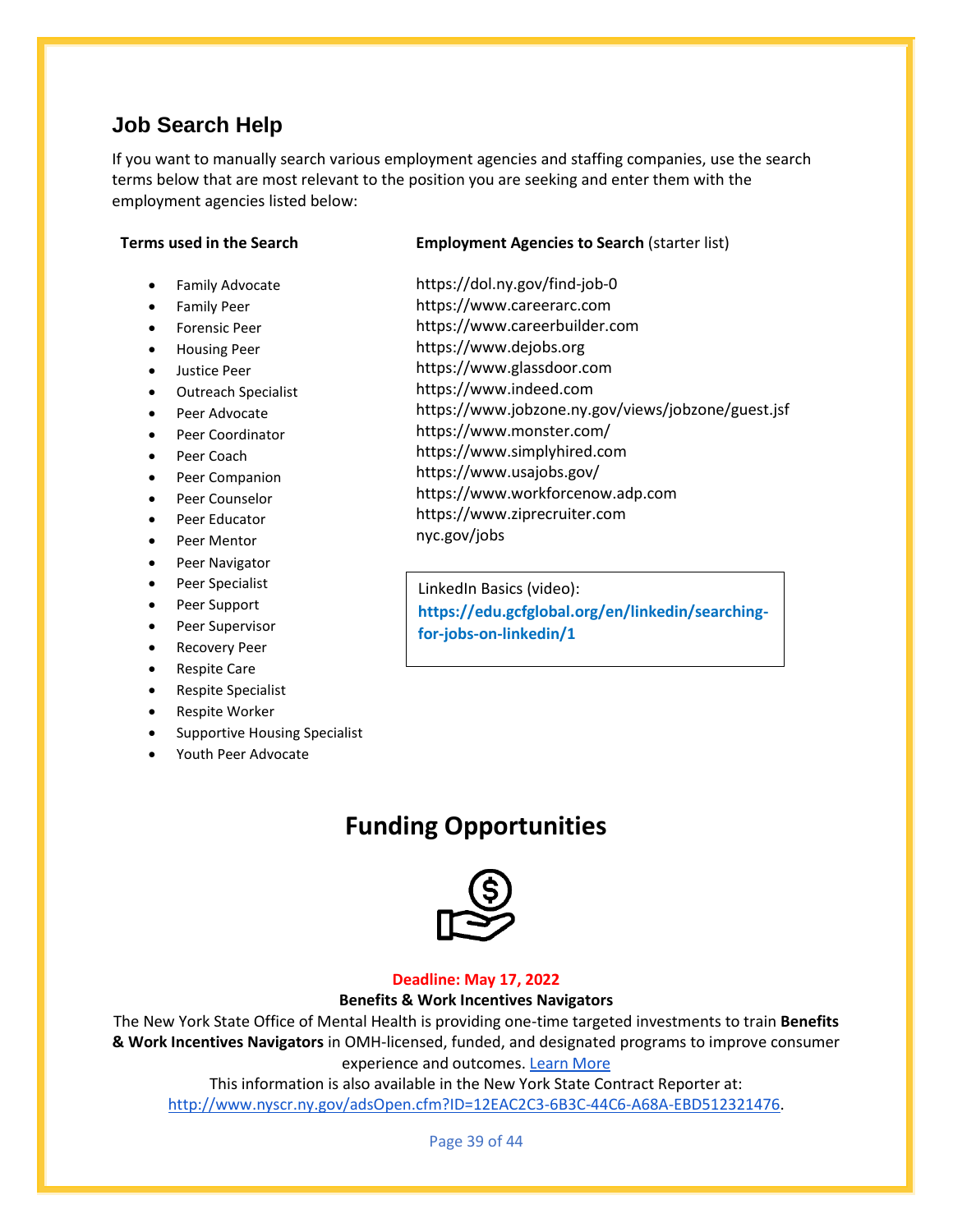# **APS Training/Support Network**

<span id="page-39-0"></span>APS has established a network of training and support organizations that meet regularly to share strategies, approaches, and best practices in delivery of live peer support training. These organizations are listed on the Virtual Leaning Community website and can advertise upcoming training opportunities through the Virtual Community calendar and newsletter.



[View the Training/Support Network Page](https://aps-community.org/training-network/)

## **Training Organizations offering Peer Support Training**

Instructor-Led Peer Specialist Training Opportunities (Organizations that offer certification preparation based on APS)



Several organizations around the state offer instructor-led peer specialist training based (at least in part) on APS courses. Many of these training programs provide an opportunity to learn in a group environment and to help you to be better prepared to take the tests in the Academy of Peer Services.

**Association for Mental Health and Wellness (AMHW)**

**Long Island**

Peer Workforce Readiness Basics and Peer Specialist Training Careers in Recovery and Wellness Training Center 8-week training offered live online through Zoom **AMHW | [Learn More](http://mhaw.org/services/education-training/peer-specialist-training/)**

#### **Howie the Harp**

16 Week Sessions with 12 Week Internship Employment Support Community Access **| [Learn More](https://www.communityaccess.org/our-work/educationajobreadiness/howie-the-harp)**

#### **Hands Across Long Island (HALI)**

APS Learning Collaborative / Term 2 Preparation for the APS Tests toward NYCPS Certification **[Learn More](https://aps-community.org/wp-content/uploads/2022/04/033122-APS-Learning-Collab-term2.22.pdf)** | **[Schedule |](https://aps-community.org/wp-content/uploads/2022/04/033122-APSLearning-Collab-schedule.term2_.22.pdf) [Office Hours](https://aps-community.org/wp-content/uploads/2022/04/033122-APSLC-office-hours.docx.pdf)**

**Institute for the Development of Human Arts (IDHA)**

Page 40 of 44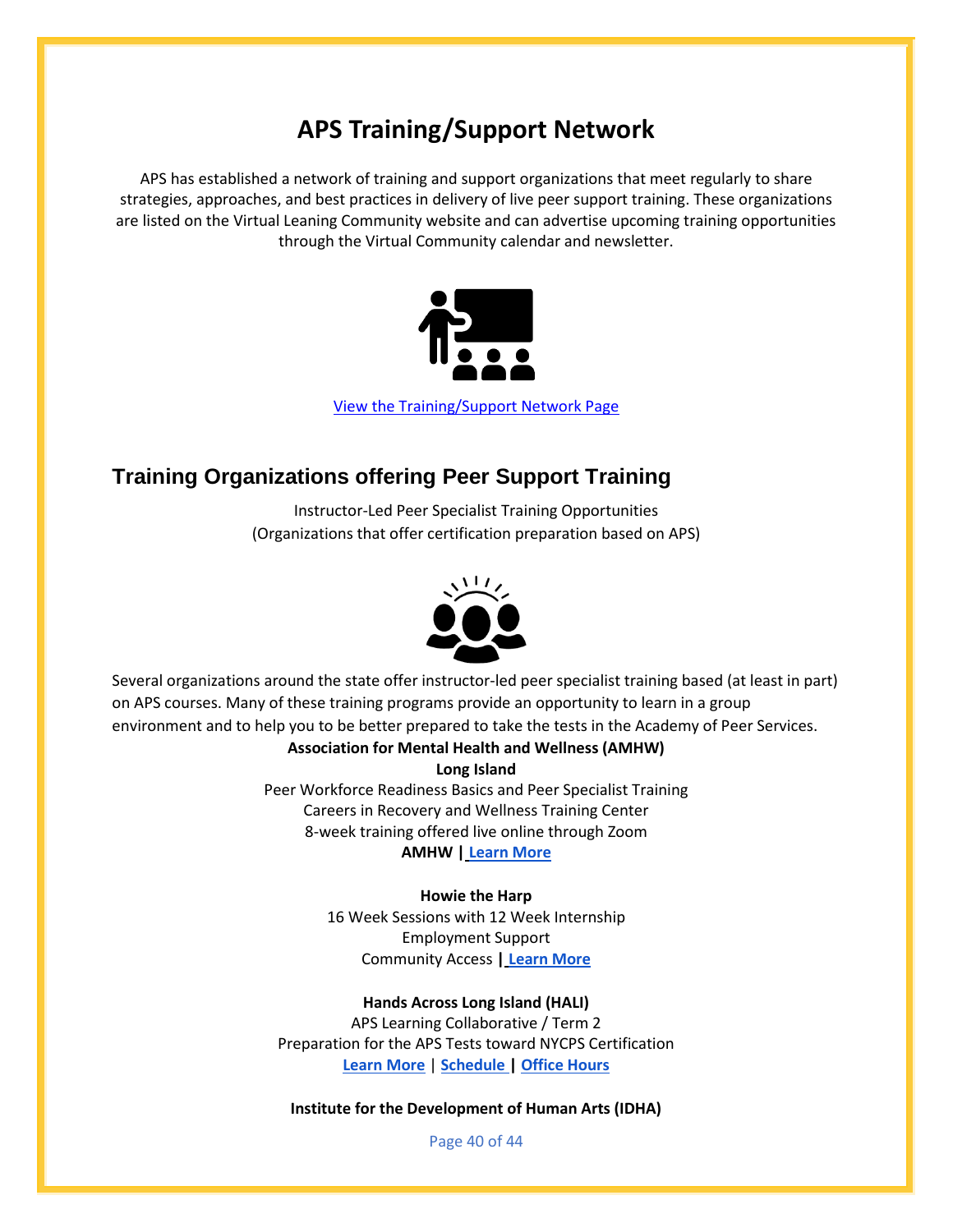View their latest video and year-end report **[Learn More](https://www.idha-nyc.org/)**

**LaGuardia Community College** Mental Health Peer Specialist Training Program Preparation for the APS Tests toward NYCPS Certification **[Learn More](https://www.laguardia.edu/ce/pages/career-skills-and-training/mental-health/)**

#### **MHA Rochester Peer Academy**

One-month sessions (every other month) Monday-Friday, 10:00 - 2:00 pm Goals: Professional Development, Work Readiness and Individual Wellness **[Apply Now!](https://www.mharochester.org/services/peer-navigation/)**

**MHA Westchester Peer Specialist Training**

Monday, Wednesday, Friday: 2:00 - 4:00 pm Preparation to take the NYS Peer Exams **[Program Brochure](https://aps-community.org/wp-content/uploads/2022/01/Westchester-MHA-Spring-2022-Peer-Specialist-Training-Brochure.pdf)**

#### **Mental Health Empowerment Project (MHEP)**

Empowerment Exchange (Troy) RISE Center (Mt. Vernon) 8-week peer specialist training **[Learn More](https://mhepinc.org/peer-support/)**

### **New York City Health + Hospitals NYC H + H Peer Academy** Free training toward NYCPS and CRPA **[Learn More](https://www.communityaccess.org/our-work/educationajobreadiness/howie-the-harp)**

<span id="page-40-0"></span>Does your organization offer instructor-led or peer facilitated training to help learners prepare for the NYCPS certification? To learn more about joining the Training/Support Network, send email to [academy.virtual.community@gmail.com](mailto:academy.virtual.community@gmail.com)

## **About the Academy of Peer Services**



The Academy of Peer Services (APS) is free of charge and open to anyone who has an interest in learning about peer support services. To access APS[: https://www.academyofpeerservices.org](https://www.academyofpeerservices.org/)

Through the generous support of the New York State Office of Mental Health, APS offers over 90 online self-paced courses, 13 of which are approved for the initial application to attain a New York Certified Peer Specialist NYCPS or NYCPS-P (Provisional) certification.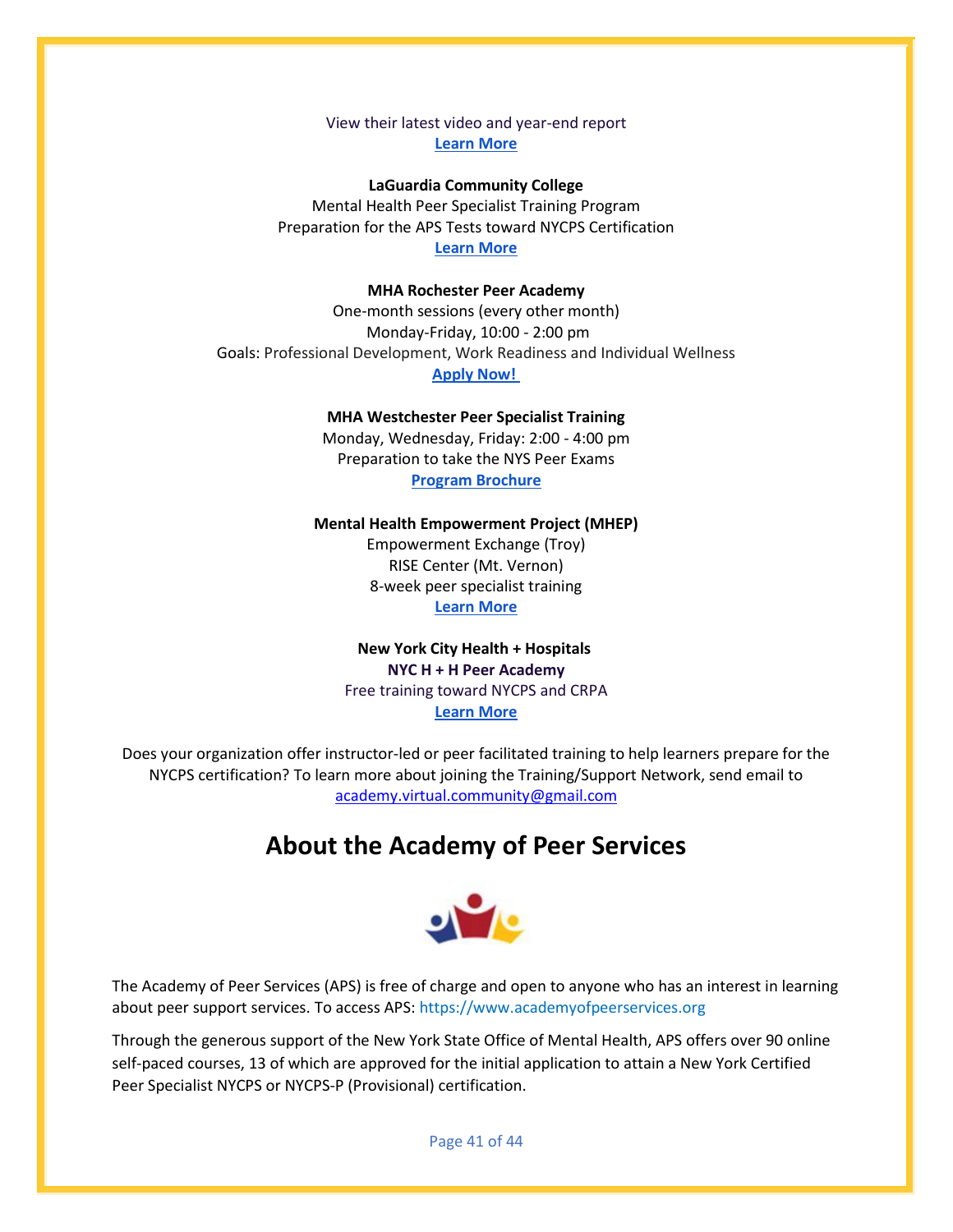<span id="page-41-0"></span>All of our courses are approved by the New York Peer Specialist Certification Board (NYPSCB) for continuing education on current topics related to peer support services and supervision. To learn more about APS, including the Terms of Use, Frequently Asked Questions (FAQ), and User Guide, **[click here](https://aps-community.org/ui-faq/)**.

## **About the Virtual Learning Community**



The Virtual Learning Community is a companion to the Academy of Peer Services that is intended to help create a bridge from online learning to real world practice. Our Virtual Learning Community website is: [https://aps-community.org.](https://aps-community.org/) The website News, Calendar, Job Bank, Webinar, Support, Research, Resources, and other pages are updated regularly.

If you have questions or anything else to add to our website or newsletter, send email to [academy.virtual.community@gmail.com.](mailto:academy.virtual.community@gmail.com)

To receive updates, join our free Virtual Learning Community mailing list. If you are not already a member of the Virtual Learning Community, sign up for our free mailing list. To sign up[, click here.](https://aps-community.us15.list-manage.com/subscribe?u=119d7192dab896117d2f11311&id=0c61eed23d)

## **APS Networking Meetings**



The APS Virtual Networking Meeting is held on zoom every Tuesday evening from 5:15 – 6:30 pm Eastern.

Facilitators: Rita Cronise and Maryam Husamudeen, with guest speakers and facilitators welcome! [| Register in advance](https://rutgers.zoom.us/meeting/register/tJIqd-mgpz0jGtcwhcuTJGzeDMpcpmLLgSKE)

## **APS End User Support**

<span id="page-41-1"></span>If you have questions related to the Academy of Peer Services online courses, contact Maryam by email: [academyofpeerservicesnyomh@gmail.com](mailto:academyofpeerservicesnyomh@gmail.com) or by phone during business hours (M-F, 9 AM-5 PM)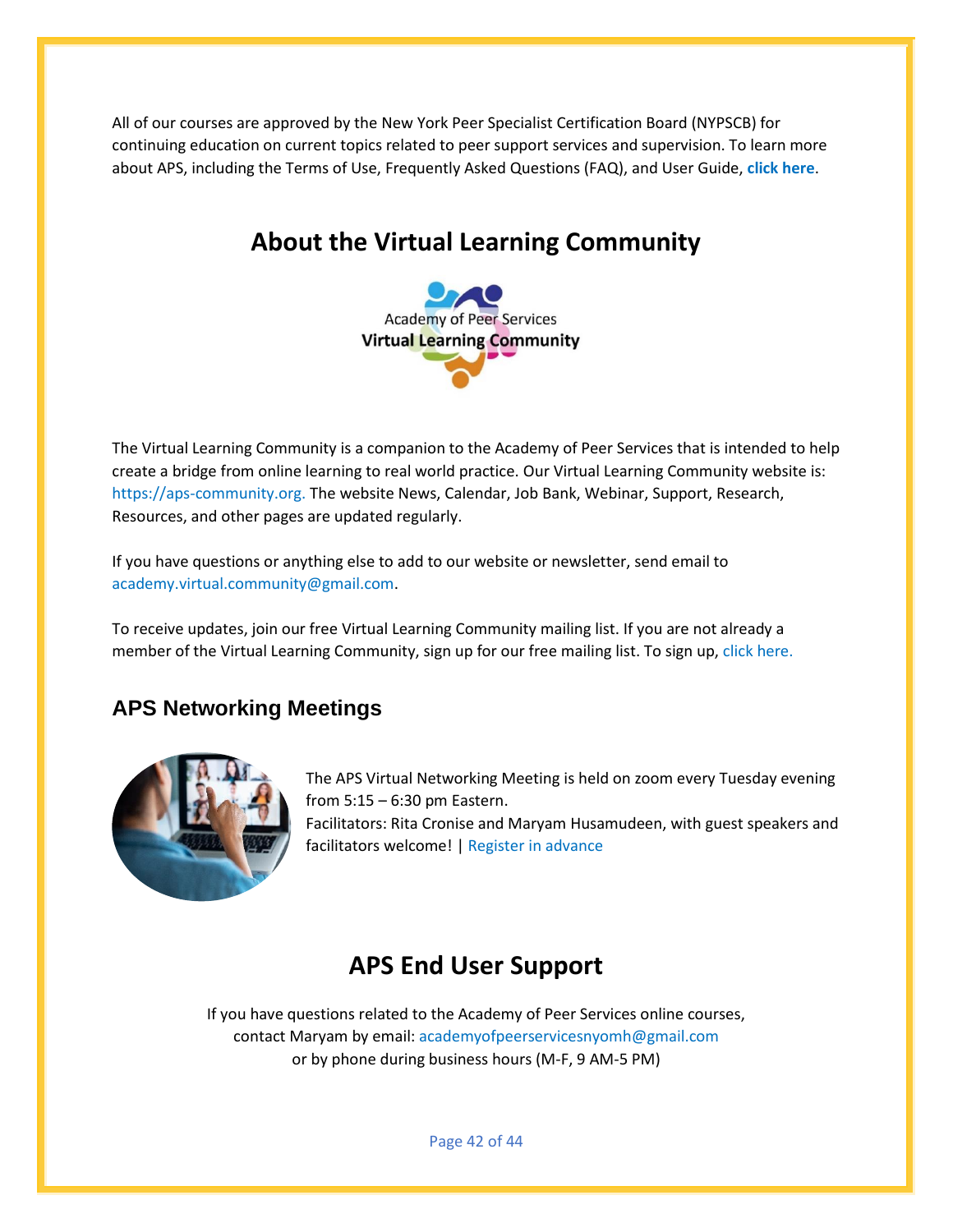

## **Monthly Column: Ask Maryam**

<span id="page-42-0"></span>When you send an email for support, Maryam Husamudeen answers your questions. As a regular feature of the newsletter, Maryam will answer some of the most frequent questions she receives from our learners.

**Question: What kind of support do you offer?**

For a recent webinar for OMH providers, I presented on different aspects of my role in APS:

## 1. Email Support

When a learner sends an email request to [academyofpeerservicesnyomh@gmail.com](mailto:academyofpeerservicesnyomh@gmail.com) or [maryamh@nyaprs.org,](mailto:maryamh@nyaprs.org) I am the one to respond and address your needs for assistance with your account access, reset password, address change, and allow pop-ups just to name a few.

### 2. Phone and text Support

I am aware that some learners are not comfortable with sending emails, so I welcome text communication. Depending on what assistance the learner needs respond with as much support as I can. I even provide step by step pictures of the process they need me to address if it is helpful. I also give support on those moments the Peer just needs an ear. I have found that many times words get lost in translation when it is emailed or texted so making a phone call is always welcomed.

3. Tracking

I keep a daily record of each call/text/email I receive. From peers to Advocates to persons interested in APS for themselves or their program members. The system I use is called Excel. Monthly I report my Excel to my APS Director and my Supervisor of NYAPRS. This allows them to review my work, the issues I am addressing, and the support requested by learners and programs.

#### 4. Level 2 Technical or Course Content Support

When there is an issues or concern that I can't address there is another level of support in place to assist and review the concern. This level reviews problems with the platform, accessibility issues, or questions about the content of a particular course or test. Other team members in APS are available to assist with these issues.

5. Follow Up

When a call or email is referred to Level 2 tech support or others in the team, I follow up to ensure the issues or concerns were addressed. We discuss issues during our Staff meeting and concerns found by learners are addressed by the appropriate team member to offer assistance and feedback. If a learner has an issue I need to refer, I make every attempt to keep the learner up to date on the process or status of their concern.

#### 6. Reporting